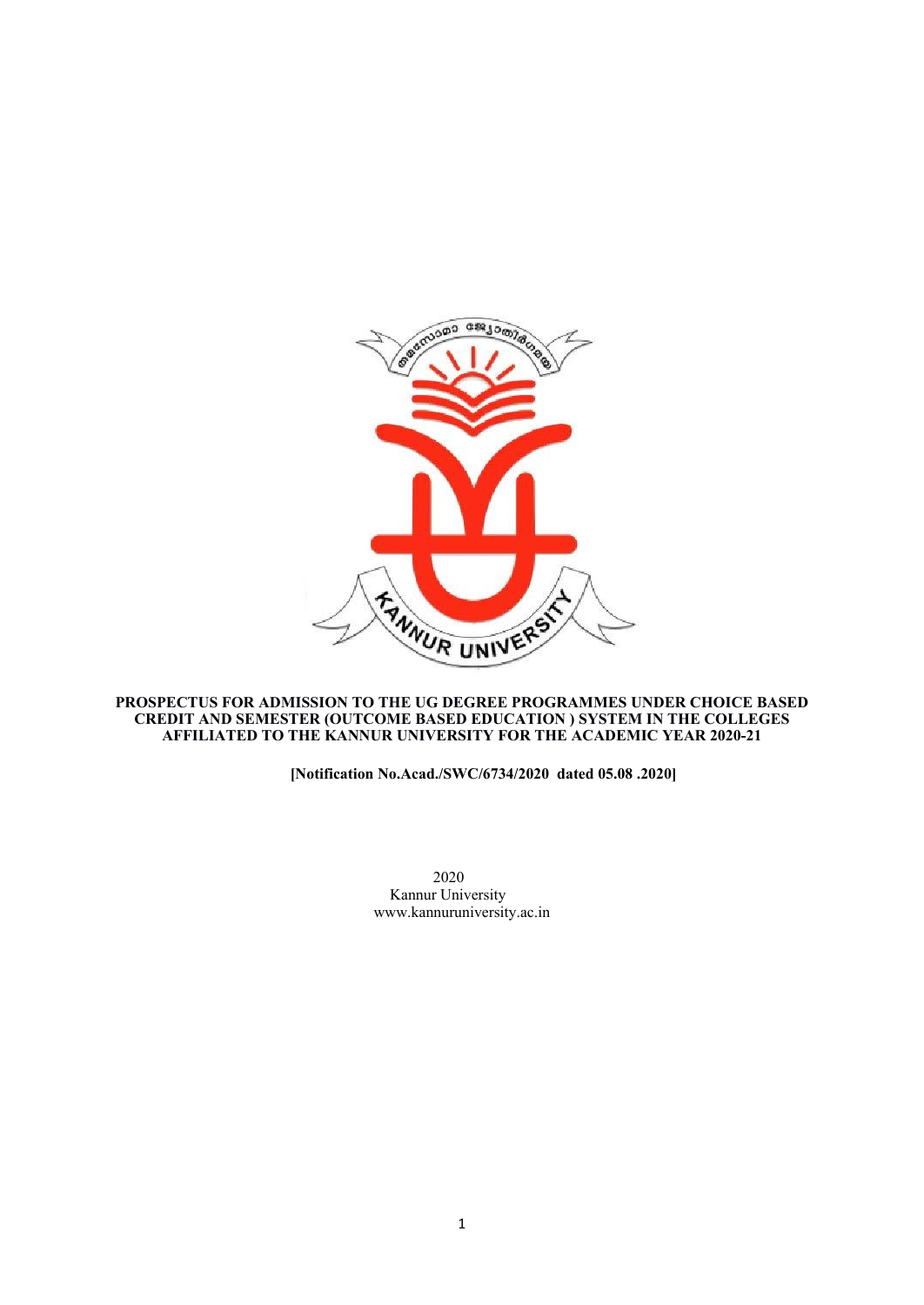# **KANNUR UNIVERSITY**

### **PROSPECTUS FOR ADMISSION TO THE UG** *DEGREE PROGRAMMES UNDER CHOICE BASED CREDIT AND SEMESTER (OUTCOME BASED EDUCATION) SYSTEM* **IN THE COLLEGES AFFILIATED TO THE** *KANNUR UNIVERSITY* **FOR THE ACADEMIC YEAR** *2020-21*

### 1. **INTRODUCTION**

- 1.1. Prospectus for admission to the Under Graduate **Degree Programme under Choice Based Credit and Semester (Outcome Based Education) system** in Government/Aided / Self Financing Affiliated Colleges for the academic year 2020-21 as approved by the Kannur University is published. It contains general information and rules relating to the admission **under Choice Based Credit and Semester (OBE) Degree Programmes** in Govt./Aided/Self Financing Affiliated Colleges of the University.
- 1.2. The conduct of the university UG programmes shall be governed by the regulations in force with effect from 2019 admission
- 1.3. Admissions to the seats to be filled by the University for the Under Graduate Degree Programmes (except those specifically mentioned) are regulated on the basis of the marks/grade points obtained in the qualifying examination. The details of seats to which admissions are made through the rank list prepared accordingly are contained in the relevant paragraphs. (Clause 4.1).
- 1.4. As per Kannur University Statute, 'no student shall be admitted to any course of instruction in the Colleges in anticipation of Affiliation'.

### 2. **GENERAL INFORMATION**

Admission to the UG Degree Programme under Choice Based Credit and Semester (OBE) system in the Arts and Science Colleges affiliated to the Kannur University will be made on the basis of **Online Centralized Allotment. The Online allotment process** will provide the candidates with an opportunity of obtaining admission to any of the Colleges/Programmes of the University of his/her choice on the basis of merit.

**Any candidate who desires to obtain admission under the Kannur University for the Degree programme should compulsorily register through online before the closure of registration, irrespective of the Category (General /SEBC/ EWS/ SC/ST/ Community /Management / Candidates from Union Territory of Lakshadweep/Andaman Nicobar Dweep/ Jammu and Kashmir/Persons With Disabilities/ widows /wards of Armed Forces Personnel, killed or disabled in action during peace time/ Sports etc.) to which he/she belongs .**

The allotment of the candidates to the various Programmes and Colleges will be on the basis of merit strictly following the rules and regulations regarding reservation. The marks at the Plus Two/Higher Secondary level would be the basic criteria for admission to the Degree Programme. **The University will not be conducting online centralized allotment for the following Degree Programmes /Courses and those candidates who wish to apply for the same need to apply directly to the colleges concerned as and when the applications are invited.( In such cases mentioned below).**

- a) All programmes for which Entrance Test and Aptitude tests are conducted for admission, like B.A. Music (Karnatic), B.A. Bharathanatyam etc. Likewise B.A. Afsal-Ul-Ulama course is not included under the CAP ( Centralised Admission Process) for the time being. **Marthoma College for the Hearing Impaired**, Kasaragod, **PKKM college, Mananthawady** are exempted from the CAP. The students should directly contact the college for admission with relevant certificates**.**
- b). Candidates seeking admission on passing SAY examination during the current Academic Year can register online before the Supplementary allotment. They will be considered in the supplementary allotmen**t.**

### **2.1 Authority to prescribe qualification for admission to the various courses of studies.**

As per Sub-Section (v) and (vi) of Section 27 of the Kannur University Act, 1996, the Academic Council shall have the power to prescribe qualifications for admission of students to the various courses of study (and to the Examinations) and the conditions under which exemptions shall be granted, and to make provision for the admission of students to the various courses of studies on the basis of merit in order to maintain the standards of education.

2.2 **Agreement for Direct Payment -Relevant provisions for admission to the various courses in aided colleges.**

 Article 18 of the Agreement for Direct Payment entered into between the Government and the Educational Agencies of Private Colleges stipulates that all future admission of students to the private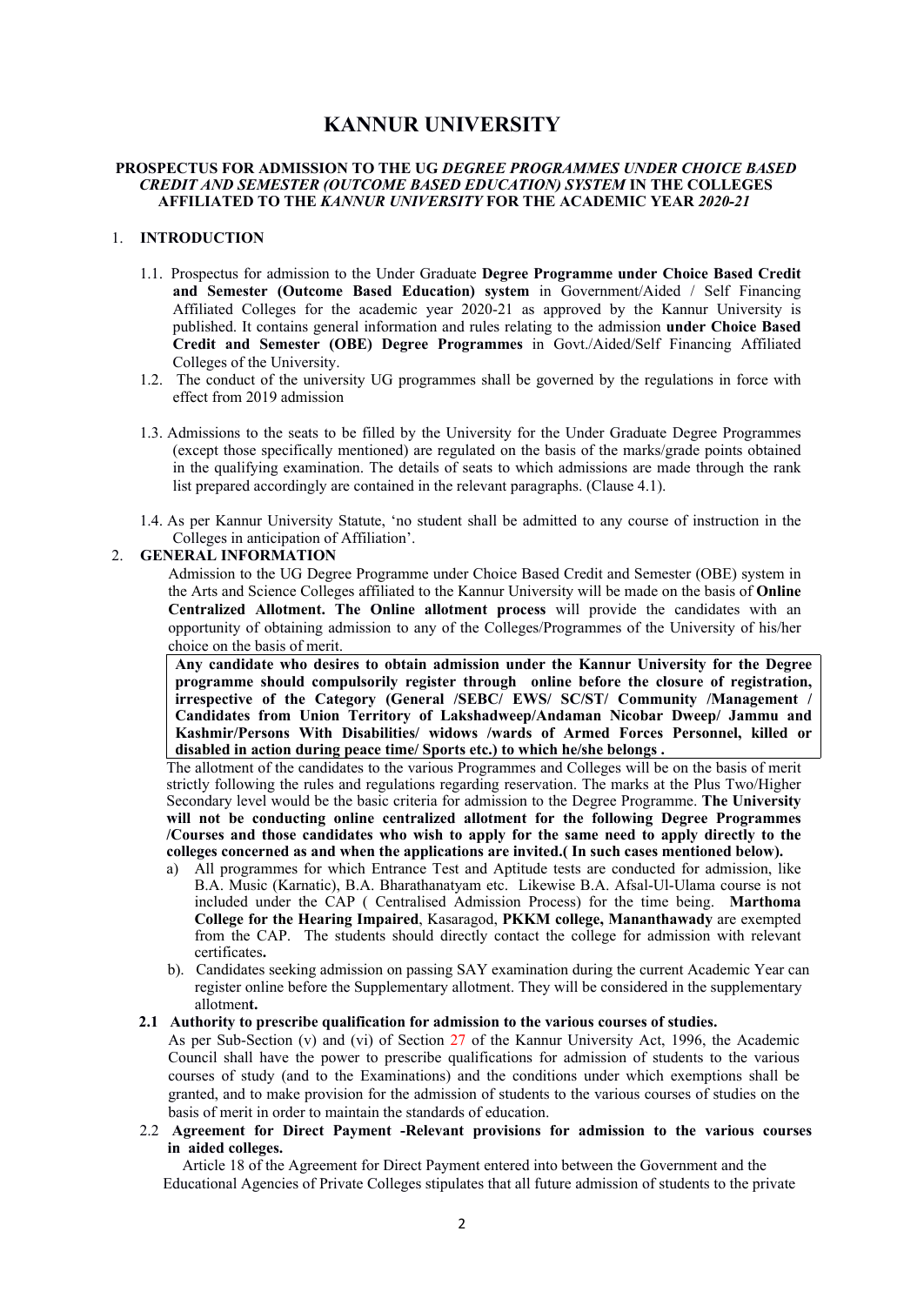affiliated colleges shall be on the following basis:

- a) Twenty percent of the total number of seats in each college shall be reserved for students belonging to the Scheduled Castes and Scheduled Tribes. Those seats which cannot be filled on this basis shall be filled on the basis of merit from among backward minority communities, in the case of colleges run by backward minority communities and by OEC, in all other cases.
- b) \*Ten/Twenty\*\* percent of the seats shall be reserved for the candidates belonging to the community to which the college belongs. These seats will be filled strictly on the basis of merit from among the students of the said community.
- c) \*Fifty/Forty\*\* percent of the seats will be filled by open selection on the basis of merit.
- d) The remaining seats will be filled by the Educational Agency by candidates of their choice.

| Note: | * This will apply to Forward Community Colleges  |
|-------|--------------------------------------------------|
|       | **This will apply to Backward Community Colleges |

2.3 **Age limit: The maximum age limit for admission to the UG programme shall be 23 years as on 1 st June of the academic year. For SC/ST candidates, the age limit is 25 years and for PWBD (Person with Bench mark Disability) and Transgender candidates, it is 28 years.** 

### 3 **PROGRAMMES, INSTITUTIONS AND SEATS**

- 3.1 **Details of the Programme and Duration**: The Programme leads to Bachelors Degree in the relevant subject. Each Programme extends for a period of six semesters*.* The Programme of study shall be by regular attendance for the requisite number of lectures, practical training and other means.
- 3.2 **Institutions and Subjects for the UG Degree Programme:** The List of Colleges affiliated to the Kannur University and the subjects offered in each institution are given as **Annexure I**, of the Prospectus.
- 3.3 **Categorization of Seats:** Seats available in Govt./Aided/Self Financing Affiliated Colleges are mainly classified as Merit Seats, Community Seats, Management Seats and Reservation Seats
	- a) **Merit Seats:** The seats that are filled by the University in Government/Aided/Self Financing Affiliated Colleges purely on the basis of merit are classified as 'Merit Seats'.
	- b) **Community Seats:** The seats in Aided Colleges that are filled by the Management concerned, on the basis of merit among their community candidates, are classified as 'Community Seats'
	- c) **Management Seats:** The seats in Aided and Self-Financing Affiliated Colleges that are filled by the Managements concerned are classified as 'Management Seats'.
	- d) **Reservation Seats:** The seats in Government/Aided/Self Financing Affiliated Colleges, which are earmarked for SC/ST/SEBC/EWS/PWBD / Sports persons, are classified as 'Reservation Seats'.

### 4 **RESERVATION OF SEATS**

# **A candidate can claim only one benefit at a time as per his/her choice for a particular purpose.**

4.1 **Types of Reservation:** Seats will be reserved for the following categories in Govt., Aided and Self Financing Affiliated Colleges for various UG Programmes.

1)Mandatory Reservation.

2) Reservation for Persons with Benchmark Disability (PWBD)

3) Special Reservation and

4) Reservation for Nominees

# 4.1.1 **Mandatory Reservation**

# a. **Government Colleges**

| SI No. | <b>Seat Reservation</b>                                          | $%$ of             |
|--------|------------------------------------------------------------------|--------------------|
|        |                                                                  | <b>Reservation</b> |
|        | <b>Open Quota</b> (On the basis of merit)                        | 50                 |
| Н      | Socially and Educationally backward Class (SEBC) (a) Ezhava (EZ) | 20                 |
|        | 8% (b) Muslim (MU) 7% (c) Latin Catholic (LC) /SIUC 1% (d) Other |                    |
|        | Backward Christian (OBX) 1% (e) Other Backward Hindu (OBH) 3%    |                    |
| Ш      | *Economically Weaker Sections<br>(EWS)                           |                    |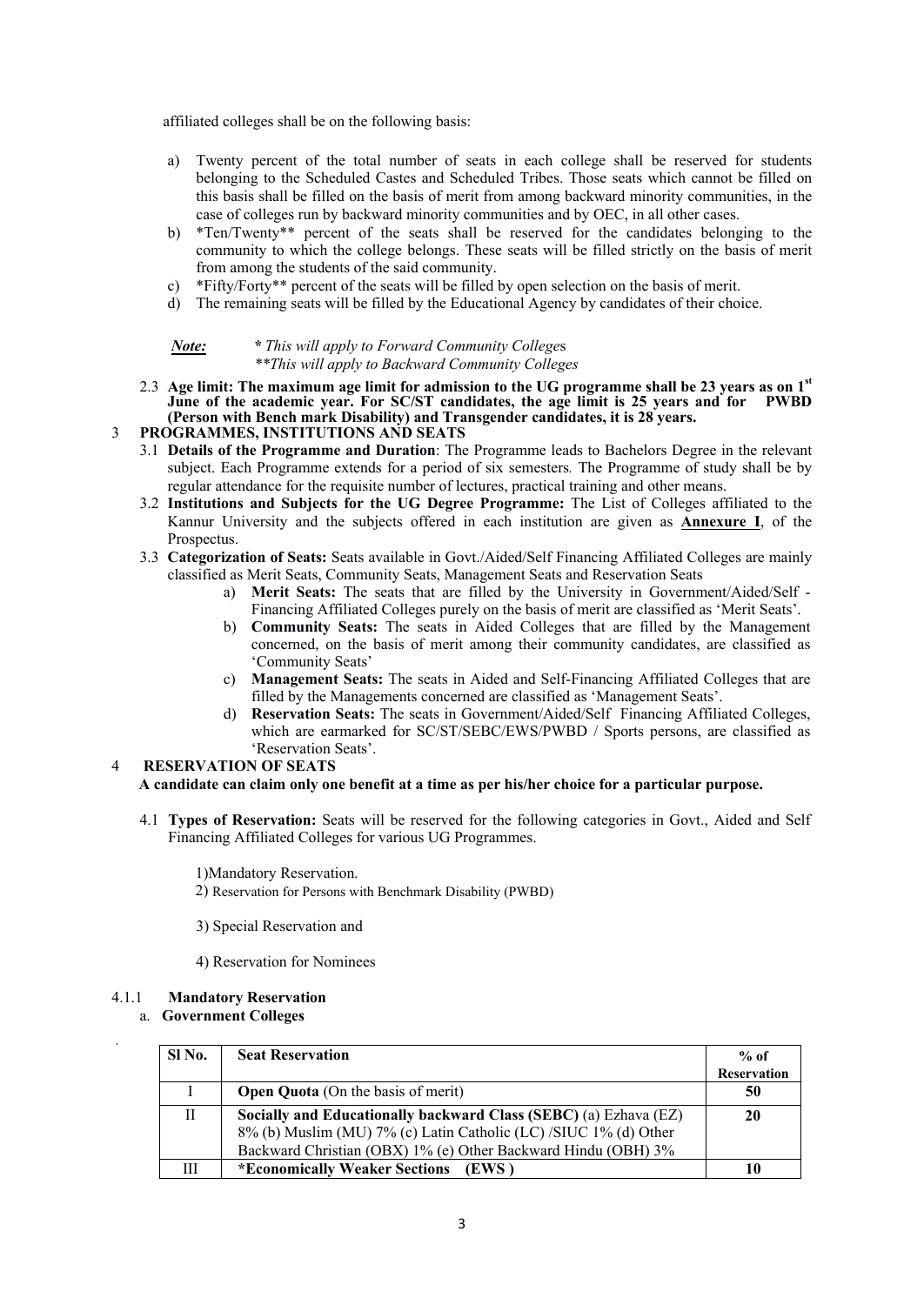| ** Scheduled Castes/ Scheduled Tribes [Scheduled Castes 15% |  |
|-------------------------------------------------------------|--|
| Scheduled Tribes 5%                                         |  |

**\*\* In regard to Wayanad District, it is 15% for ST and 5% for SC as per Govt. order \* Candidates who enjoy Community Reservation under the category SEBC& SC/ST who have BPL endorsement in the Ration Card are NOT eligible for EWS reservation**. **Only the candidates belonging to FORWARD COMMUNITIES who are Economically Backward are eligible for EWS reservation. Such candidates shall produce either of the certificates from the Village Officer namely "The applicant belonging to Anthyodaya Anna Yojana (AAY) And Priority House Hold (PHH) category"-( Annexure IV) or "The Income and Assets certificate for Economically Weaker Sections (EWS)"-(Annexure V)**

**Note**: **(a)** Thiyya and Billava will be considered as Ezhava Community for reservation.

(b)For obtaining SEBC reservation, Non Creamy Layer Certificate should be produced.

(c) The creation of additional seats in Government colleges shall not incur any additional

Financial commitment to Government.

### **(b)Affiliated Aided Colleges:**

| <b>SI</b>    | <b>Seat Reservation</b>                                                                                                                                                                                                                                                                                                                                                                                                                                                                                           | Forward          | <b>Backward</b> | Others (run by |
|--------------|-------------------------------------------------------------------------------------------------------------------------------------------------------------------------------------------------------------------------------------------------------------------------------------------------------------------------------------------------------------------------------------------------------------------------------------------------------------------------------------------------------------------|------------------|-----------------|----------------|
| No.          |                                                                                                                                                                                                                                                                                                                                                                                                                                                                                                                   | <b>Community</b> | Community       | educational    |
|              |                                                                                                                                                                                                                                                                                                                                                                                                                                                                                                                   | College          | College         | societies)     |
|              | Open Ouota                                                                                                                                                                                                                                                                                                                                                                                                                                                                                                        | 50 percent       | 40 percent      | 50 percent     |
| $\mathbf{I}$ | **Scheduled Caste                                                                                                                                                                                                                                                                                                                                                                                                                                                                                                 | 15 percent       | 15 percent      | 15 percent     |
| Ш            | **Scheduled Tribe                                                                                                                                                                                                                                                                                                                                                                                                                                                                                                 | 05 percent       | 05 percent      | 05 percent     |
| IV           | Community Ouota                                                                                                                                                                                                                                                                                                                                                                                                                                                                                                   | 10 percent       | 20 percent      | Not applicable |
| V            | <b>EWS</b>                                                                                                                                                                                                                                                                                                                                                                                                                                                                                                        |                  |                 | 10 percent     |
| VI           | The remaining seats $(20\%)$ , after filling items $(1)$ to $(IV)$ , will be filled by the educational<br>agency (i.e. Management) by candidates of its own choice. The academic eligibility of such<br>candidates shall be same as prescribed for other candidates. The candidates who apply under<br>Community quota shall also register online before the closure of the registration. Whereas the<br>candidates seeking admission under Management quota can register online till the closure of<br>admission |                  |                 |                |

**Note: The seats under community quota in Aided Colleges will be filled by the concerned Management on the basis of merit and on the basis of community certificate issued by the Revenue Authorities/Parish Priest/any other Competent Authority.**

(c) **Self-Financing Affiliated Colleges (including IHRD):** In Unaided colleges and Self financing programmes conducted in Aided colleges, 50 % of the total seats shall be filled by the management from among candidates of their choice provided they satisfy the eligibility conditions. The remaining seats (50%) will be distributed and filled as detailed below

| Distribution of 50% seats ear marked under | % of Reservation |
|--------------------------------------------|------------------|
| <b>Merit category</b>                      |                  |
| Open Quota                                 | 55%              |
| <b>Scheduled Caste</b>                     | 8                |
| Scheduled Tribe                            |                  |
| Ezhava                                     | Q                |
| <b>Muslims</b>                             |                  |
| Latin catholic other than Anglo Indians    |                  |
| Other Backward Christians                  |                  |

<sup>1.</sup>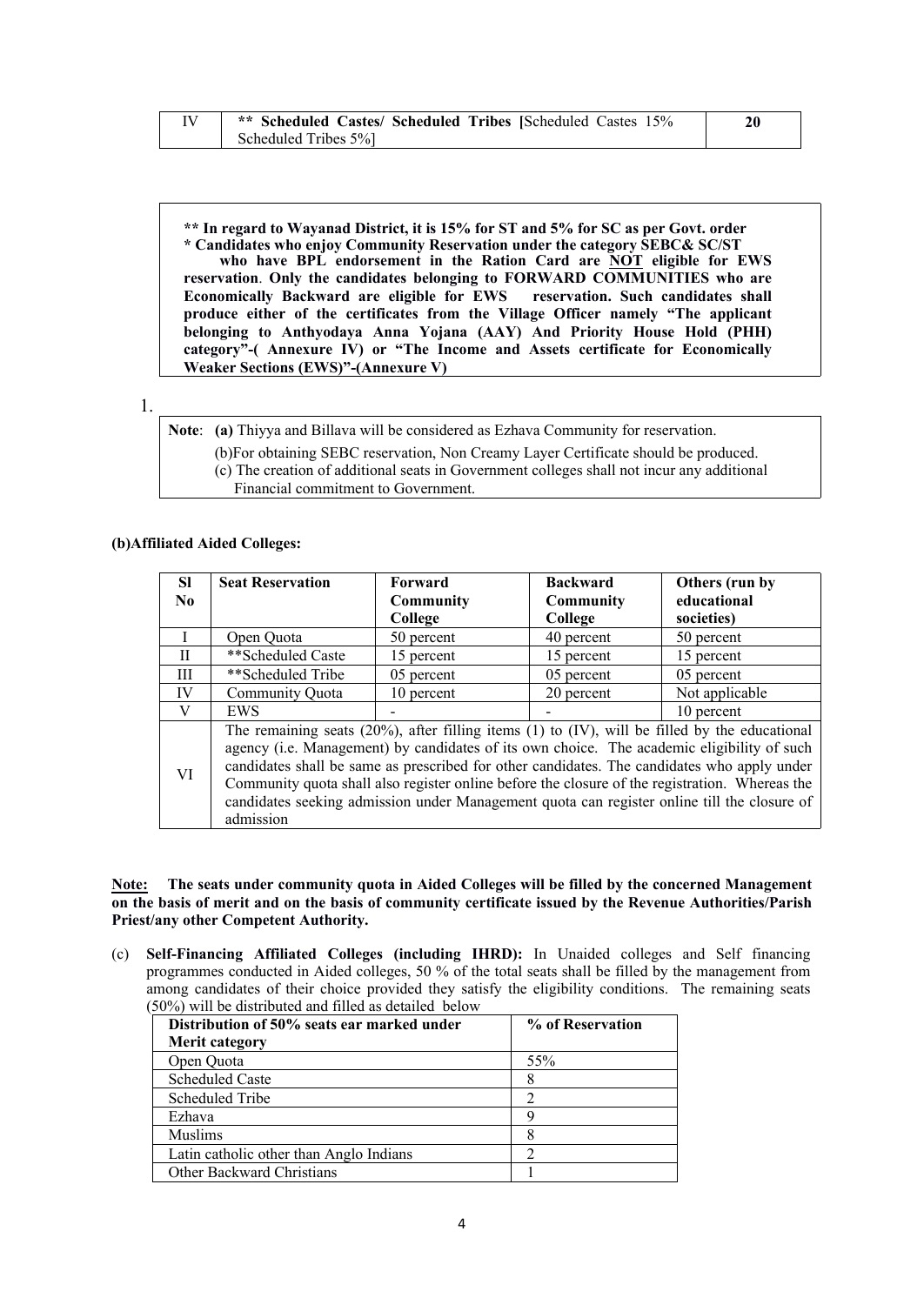| Other <sup>1</sup><br>Hindus<br>Backward |  |
|------------------------------------------|--|
| WS                                       |  |

**The candidates who apply under management quota shall also register online before closure of admission.**

**Note: The fee structure of the Self-financing Colleges is higher than that of Govt/Aided Colleges**

### **CLAIMS FOR MANDATORY RESERVATION AND CERTIFICATES TO BE PRODUCED**

- (i) Claims for Mandatory Reservations must be made by a candidate at the time of submission of online application. Candidates should mention their claim in the **relevant columns** in the Personal and Academic Data Sheet. They should also satisfy the eligibility conditions as per the Prospectus, at the time of online registration.
- (ii)Candidates should produce all original documents to prove their claims made in the online application form, at the time of admission, before the Principal. **The claims that are not mentioned at the time of online submission of application will not be entertained even if supporting evidences are produced later on.** The claims for **mandatory** reservation, once made, cannot be altered by the candidate under any circumstances.
- **Claim for Community reservation under 'Socially and Educationally Backward Classes'** (**SEBC**)**:** Reservation of seats to the Socially and Educationally backward Classes will be in accordance with the provisions contained in G.O. (P) 208/66/Edn. dated 2.5.1966, as amended from time to time.

(a) As per G.O. (Ms) No.02/2017, Backward Community Development, dated 08/03/2017, candidates belong to Socially and Educationally Backward Classes under NON CREAMY LAYER category are eligible for reservation under this category. The candidates belonging to the Communities included in the SEBC list alone will be eligible for the benefit of reservation under this category.

(b) Applicants claiming reservation under Community quota in aided Colleges, who belong to the community of the Management which runs the college, will have to produce community certificate from the Revenue authority/Parish Priest/any other competent authority concerned, along with the application.

**Claim for Reservation under Scheduled Castes/Scheduled Tribes quota** 

(a) Candidates claiming reservation under Scheduled Castes/ Scheduled Tribes quota should obtain the caste/community certificate from the Village Officer / Tahsildar.

### *Warning: Those who produce false SC/ST Certificate for claiming reservation under SC/ST quota shall be liable for punishment as per rules.*

#### (b) **Claim of OEC candidates against the un-availed seats of SC/ST candidates.**

Other Eligible Community (OEC) candidates who claim allotment to the un-availed seats, under SC/ST quota, if any, should furnish community and non-creamy layer certificate obtained from the Village Officer/ Tahsildar.

#### **Converted Christians do not come under the SC/ST category. They belong to OEC category.**

Claims for Reservation under Economically Weaker Sections (EWS) in General Category

Candidates who enjoy Communal Reservation such as SEBC, SC/ST are NOT eligible for EWS reservation. Only candidates belonging to Forward Communities who are economically backward are eligible for EWS Reservation. Such candidates must produce either **of the certificates from the Village Officer namely "The applicant belonging to Anthyodaya Anna Yojana (AAY) and Priority House Hold (PHH) category"- (Annexure IV) or "The Income and Assests certificate for Economically Weaker Sections (EWS) in General Category (Annexure V)**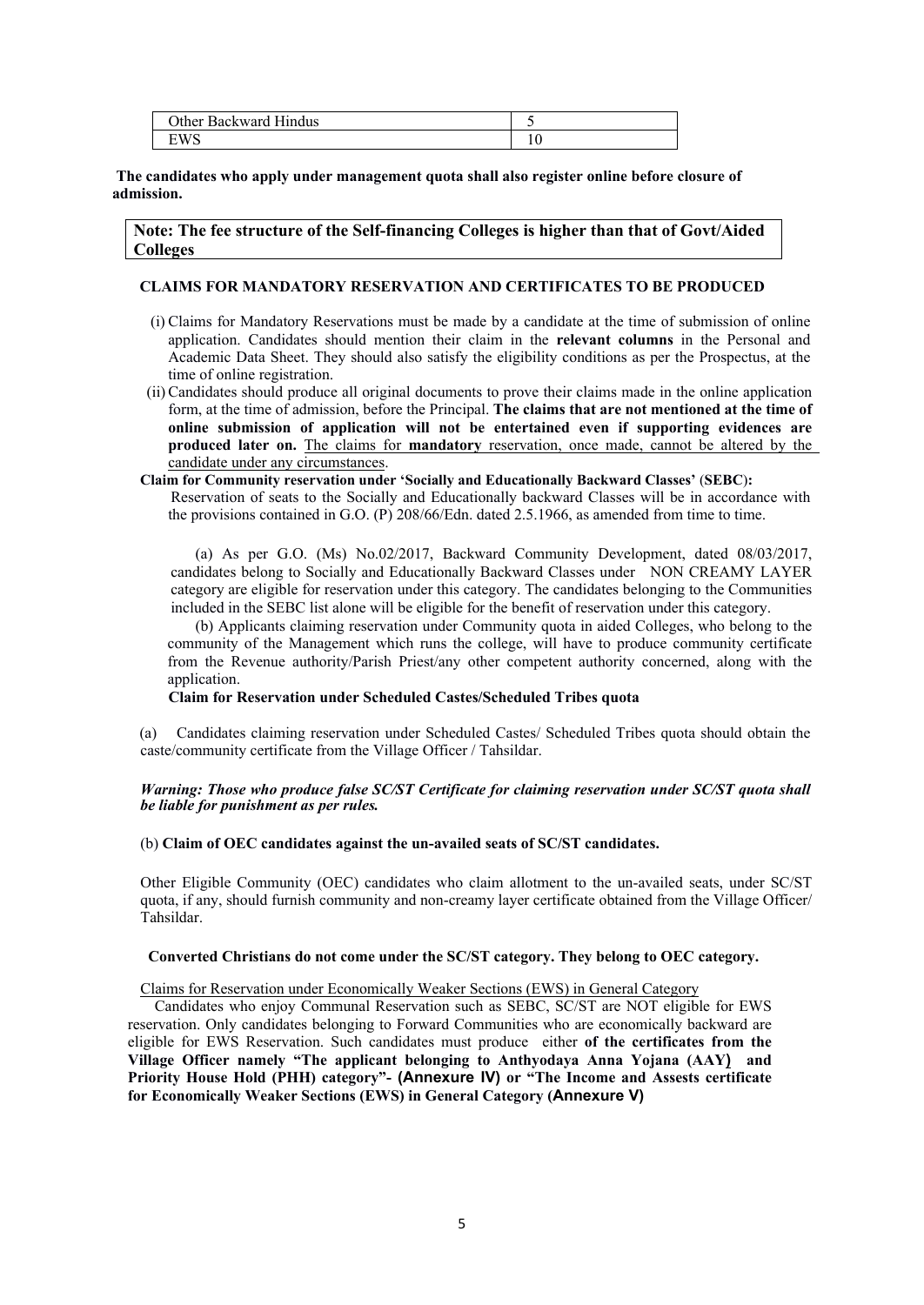### **OTHER GENERAL RULES FOR MANDATORY RESERVATION**

If sufficient candidates are not available for filling the seats reserved for SC/ST candidates, the same will be notified in the media and a separate allotment for SC/ST candidates will be made by the University. However, even after this, if SC/ST seats remains vacant such seats shall be filled as detailed below.

**Government/Aided Colleges Except Colleges run by Backward Minority Communities**: The unfilled seats shall be filled up from the candidates belonging to OEC and in their absence, candidates belonging to SEBC. The seats that further remain unfilled will go to the open quota.

**Aided Colleges run by Backward Minority Communities:** The unfilled seats shall be filled on the basis of the merit as per the rank list from among the applicants of **backward minority community,** which runs the college. If seats still remain unfilled, it will be filled up from candidates belonging to OEC and in their absence, candidates belonging to SEBC. The seats that further remain unfilled will go to the open quota.

**Claim for fee concession to OEC candidates:** Candidates belonging to Other Eligible Communities are exempted from payment of fee at the time of allotment to UG Degree Programme under Government/Community quota irrespective of annual family income as per G.O (MS) No. 36/07/SCSTDD, dated: 03.07.2007. They should produce Community certificate from the Village Officer/Tahsildar at the time of admission.

### 4.1.2 **Reservation for** Persons with Benchmark Disability **(PWBD):**

5% of the total seats, over and above the sanctioned strength will be set apart exclusively for persons with benchmark disabilities in each programme.

As per Clause 2(r), Chapter I of The Rights of Persons with Disabilities Act, 2016, 'Person with benchmark disability' means a person suffering from not less than 40% of a specified disability where specified disability has not been defined in measurable terms and includes a person with disability where specified disability has been defined in measurable terms, as certified by the certifying authority. Candidates seeking admission under PWBD category should submit the 'Certificate of disability' (permanent), by the District Medical Board or bodies of higher status, certifying the degree of percentage of disability. Based on the details furnished in the online application, candidates will be provisionally included under the 'Persons with Benchmark Disability' category.

**Note: The selection of candidates under this category will be based on the rank in the inter-se merit list and physical suitability and not on the basis of the degree of disability.** *No reservation of seat is allowed for Blind candidates for Science subjects.*

### **4.1.3 SPECIAL RESERVATION Sportsperson**

- **i.** Two seats in each U.G. Programme will be reserved for candidates with outstanding records in sports and games. The seats will be allotted within the sanctioned strength. If eligible sports persons are not available the seats should be filled from the general merit.
- **ii. Criteria for sanctioning additional seats for outstanding sportspersons for UG admission**  a) Additional seats shall be sanctioned within the statutory limit.
	- b) The recommendation for the same from the concerned college Principal shall be verified and recommended by the Director of Physical Education .
	- c) The minimum achievement for additional seats shall be as per Sl. No. 19 of the Sports Quota norms of Kannur University(ie, Representing the Zone/Revenue District Sports School/ Sports Hostel/ School in the Kerala State School Championships and Winning a Medal)

### **NORMS FOR ADMISSION TO UG COURSE UNDER SPORTS QUOTA**

| Sl.<br>No. | <b>Achievements</b>                                                               | <b>Marks</b> |  |
|------------|-----------------------------------------------------------------------------------|--------------|--|
|            | Representing India in approved World Championships/Olympics and<br>Winning medal. | 100          |  |
|            | Representing India in approved World Championships/Olympics                       |              |  |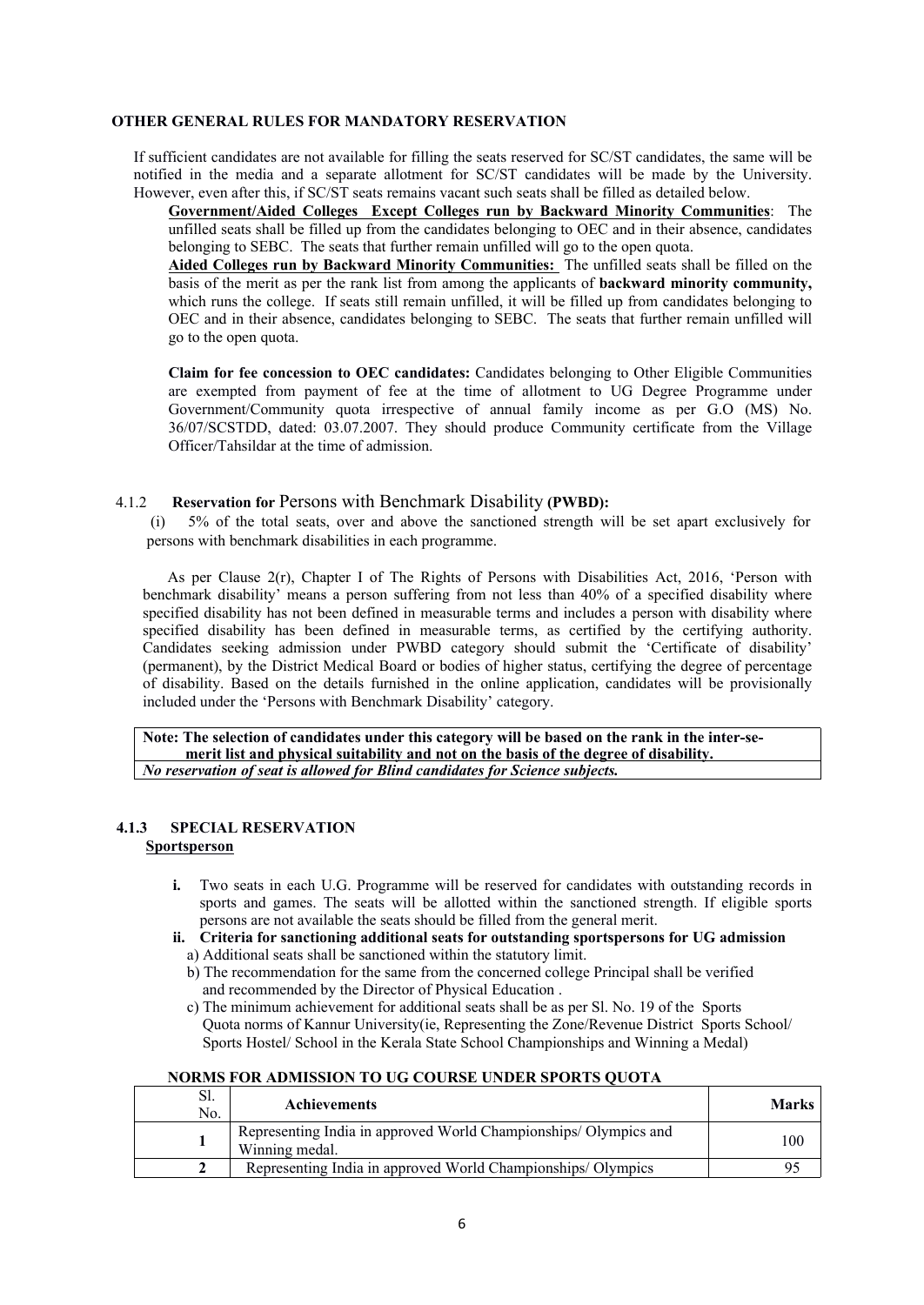| $\mathbf{3}$            | Representing India in Common Wealth Games/ Asian Games/ Asian                                                                                                                        | 90 |
|-------------------------|--------------------------------------------------------------------------------------------------------------------------------------------------------------------------------------|----|
|                         | Championship etc. and winning medal.                                                                                                                                                 |    |
| $\overline{\mathbf{4}}$ | Representing India in Common Wealth Games/ Asian Games/ Asian<br>Championship etc.                                                                                                   | 85 |
| $\overline{\mathbf{5}}$ | Representing India in World School Games World University games and<br>Winning a medal.                                                                                              | 80 |
| 6                       | Representing India in Regional Championship such as SAF Games and<br>Winning a medal.                                                                                                | 75 |
| $\overline{7}$          | Representing India in World School/World University games / Regional<br>Championship like SAF Games                                                                                  | 70 |
| $\pmb{8}$               | Representing Kerala State in National Championships for Senior/ Junior/<br>Youth and Winning medal                                                                                   | 65 |
| $\boldsymbol{9}$        | Representing a University in All India Inter University competition and<br>Winning a Medal                                                                                           | 60 |
| 10                      | Representing Kerala State/ Combined CBSE/ICSE/ Navodaya/<br>Kendriya Vidyalaya Team in all India School Games and Winning Medal                                                      | 55 |
| 11                      | Representing Kerala State in South Zone Championships for<br>Senior/Junior/Youth and Winning Medal                                                                                   | 50 |
| 12                      | Representing Kerala State in All India School Games (organized by<br>SGFI)                                                                                                           | 45 |
| 13                      | Representing University in Inter University Championship (Zone / All<br>India)                                                                                                       | 40 |
| 14                      | Representing Kerala State in South Zone Championship.                                                                                                                                | 37 |
|                         | Representing District in Inter- District Championship for Seniors and                                                                                                                |    |
| 15                      | Winning a Medal                                                                                                                                                                      | 34 |
| 16                      | Representing combined (All India) Navodaya/ Kendriya Vidyalaya<br>/CBSE/ ICSE team at the National School Games (SGFI participation)                                                 | 32 |
| 17                      | Representing State in all India Rural Sports/Women's Sports and<br>Winning a Medal.                                                                                                  | 31 |
| 18                      | Representing District in Inter-District Championships for Juniors/<br>Youth and Winning a Medal.                                                                                     | 30 |
| 19                      | Representing the Zone/Revenue District Sports School/ Sports Hostel/<br>School in the Kerala State School Championships and Winning a Medal.                                         | 29 |
| 20                      | Representing a college in the Inter Collegiate championship and<br>Winning a Medal                                                                                                   | 28 |
| 21                      | Representing Kerala State in all India Rural Sports/Women's Sports.                                                                                                                  | 27 |
|                         | Winning a Medal in the National level (Inter-state/ Inter- Region)                                                                                                                   |    |
| 22                      | Championship of the CBSE/ ICSE/ ISC/ Navadoaya/Kendriya Vidyalaya<br>Competitions                                                                                                    | 26 |
| 23                      | Representing Revenue District in the State/Zonal Championships for<br>Senior/Junior/Youth / State Schools Games                                                                      | 25 |
| 24                      | Winning a place in the Revenue District Championship for<br>Senior/Junior/Youth / Schools Games/Regional Competitions for<br>Kendriya Vidyalaya/Navodaya/CBSE and state competitions | 24 |

 Minimum achievements for UG admission under Sports Quota will be securing a place in the Revenue District Competition (24 marks)

### **Explanations**

- 1. Achievements in those sports disciplines approved by Association of Indian Universities only will be considered for Sports Quota Admissions.
- 2. Priority shall be given while preparing rank list for those events in which Kannur University conducts inter collegiate competitions.
- 3. Approved World Competitions means the Competitions organized by the International Apex Bodies of the concerned discipline and in which the national Teams are sponsored by the National Apex Bodies of the concerned discipline and in which the National teams are sponsored by the National Apex Bodies and cleared by Sports Authority of India/ Government of India.
- 4. The National Championship means the Championships conducted by the National Apex Bodies of the concerned discipline. District Competition means revenue district competition conducted by district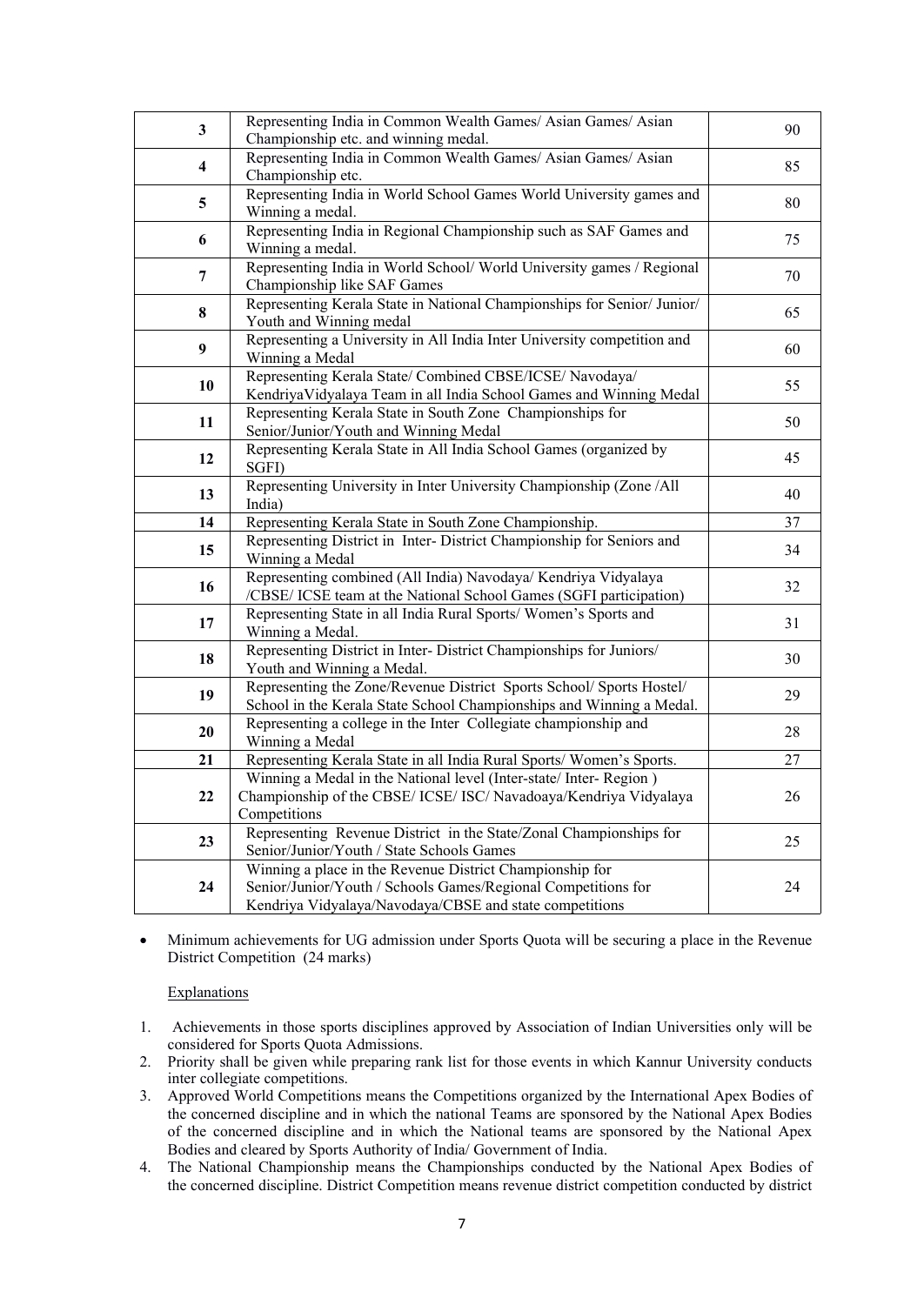association in respective sports, regional competitions means competition organized by KV/Navodaya/CBSE in the regional basis.

- 5. Games/ events mean a game/ event in which individual performs alone.
- 6. When a candidate has number of achievement in a sports / different discipline his/ her best achievement will be taken into consideration.
- 7. The sports achievements in two academic years (i.e. from 01st June to 31st May) just previous to the year of selection alone shall be considered.
- 8. All competitions where an upper age limit is fixed (Youth/ Junior/ Sub-Junior) would be treated as junior event provided it is not classified as senior event by the concerned National Federation.
- 9. Priority will be given for students having achievements in senior level competitions
- 10. **When there is tie in the rank/mark the following criteria will be applied to break the tie**:
	- (a) **Priority will be given as per of their order of merit**

### **i.e.; 1st, 2nd and 3rd place respectively.**

- (b) If the tie still remains those with a more number of achievements in the same level will be placed above the others. (more number of I places, more number of II places and so on.)
- (c) If the ties still remains the next best achievement as per the order merit will be considered.
- (d) If the tie is not broken by the above method the person having the achievements during the year closer to the selection will be given higher rank.
- (e) Individual achievements will be ranked above team achievements.
- (f) A new record is created; he/she will be given priority.
- (g) If a tie cannot be broken by any of the above mentioned sports achievements, the marks obtained in the qualifying examination will be considered for breaking the tie.

### **NOTE:**

**The Sports Quota candidates should also register through online before the closure of registration date. The student should submit printout of the application (along with copies of sports certificates) to the Principal of the concerned college with a request. The Principal thereafter, with the help of Physical Education Department of the college will prepare a rank list as per the University norms. The rank list should be published in the college notice board for student's redressal for a minimum of three days for the final publication of the ranklist.** 

*If vacancies arise due to discontinuation of candidates under Sports quota, the next eligible candidate in the Rank List (Sports quota) shall be admitted. In case there is no next eligible candidate, the vacant seat shall be merged with the general merit quota.*

### **4.1.4. Reservation for Nominees**

i) **Reservation for Candidates from Union Territory of Lakshadweep.** 

An additional seat shall be created for each UG Degree Programme (wherever necessary) in all Affiliated Colleges, exclusively for the purpose of accommodating students sponsored by the Union Territory of Lakshadweep. This seat shall not be filled up by other candidates.

### **ii) Concession for Wards of Kashmiri Migrants and Kashmiri Pandit/ Kashmiri Hindu families (Non-migrants) living in Kashmir valley**

The following relevant concessions are applicable for wards of Kashmiri Migrants and Kashmiri Pandit/ Kashmiri Hindu families (Non-migrants) living in Kashmir valley for admission to the UG courses in all Affiliated Arts & Science Colleges.

Relaxation in cut off percentage up to 10% subject to minimum eligibility requirement. Increase in intake capacity up to 5% course wise.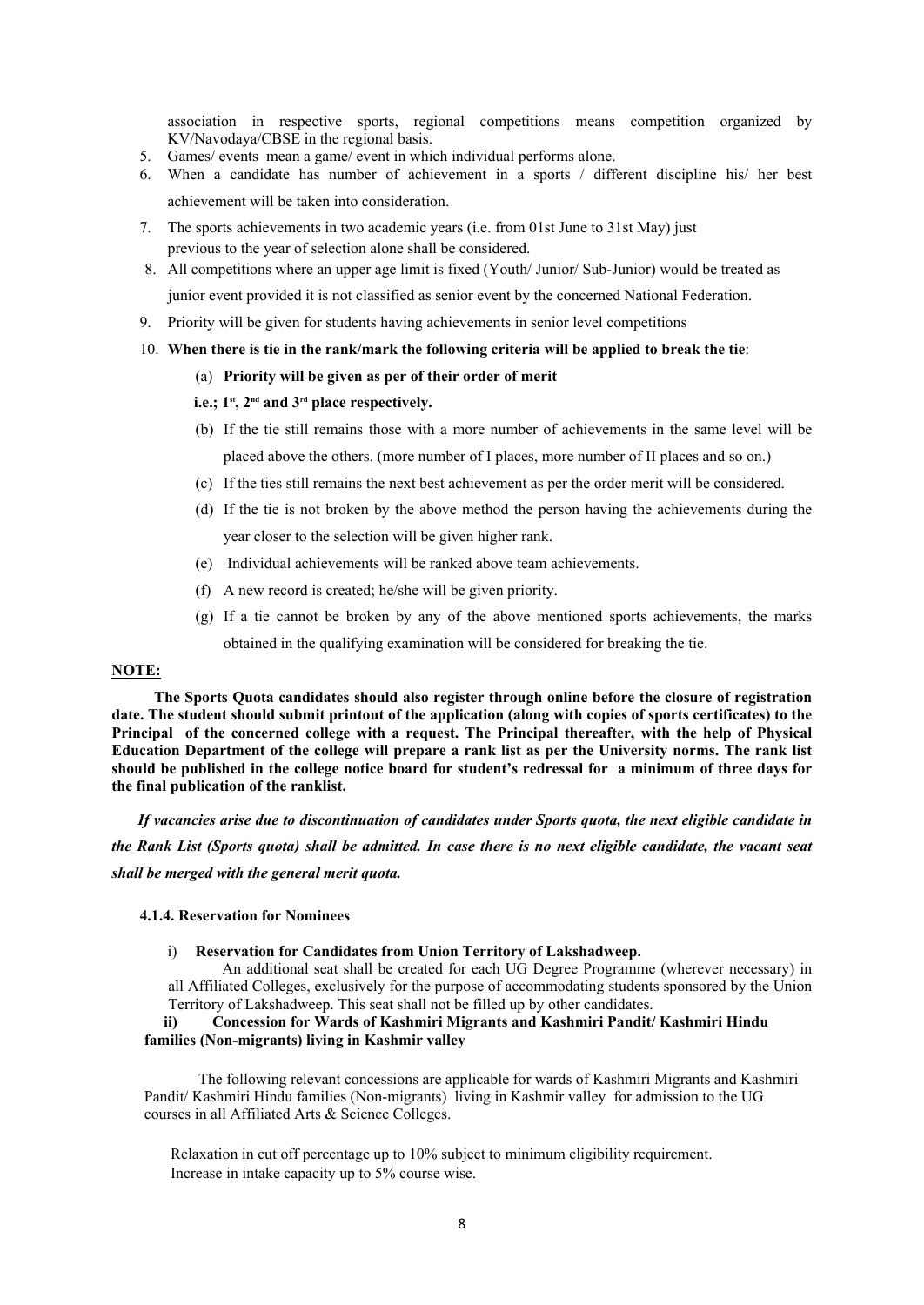Waiving of domicile requirements for Kashmiri Migrants only. Kashmiri Pandits / Kashmiri Hindu families (Non-migrants) living in the Kashmir valley need domicile certificate.

### (iii) **Reservation for Candidates from Jammu and Kashmir.**

Two seats shall be created over and above the sanctioned strength to accommodate candidates belonging to Jammu &Kashmir for admission to UG courses in the Affiliated Colleges.

#### **(iv) Reservation for Kannada Linguistic Minority (KLM).**

5% seats have been reserved for the students belonging to the following Linguistic Minority group in Govt. Colleges as detailed below as per order no. G.O. (Ms.) No.  $148/96/H$ . Edn. dated  $1<sup>st</sup>$  August 1996.

- 1. Government college, Manjeswaram –Kannada Linguistic Minority
- 2. Government college, Kasaragod Kannada Linguistic Minority

### **v) Reservation for Urdu Linguistic Minority (ULM).**

2% seats have been reserved for the students belonging to Urdu Linguistic Minority group in Govt. Colleges as detailed below as per order no. G.O. (Ms.) No. 167/67/Edn. dated 15/04/1967

1. Government Brennen College, Thalassery.

#### **vi) Reservation of seats for the widows /wards of Armed Forces of Personnel, killed/disabled in action during peace time.**

Additional seats over and above the sanctioned strength may be created as and when required for the widows /wards of Armed Forces Personnel, killed or disabled in action during peace time, in Central /State Universities /Autonomous/ Professional / Non-Professional Institutions under the purview of Ministry of Human Resource Development as per UGC policy.

#### 5. **RULES FOR ADMISSION OF STUDENTS TO VARIOUS UG DEGREE PROGRAMME IN AFFILIATED COLLEGES**

**5.1. Assessment of Merit:** Except when otherwise provided, the merit of a candidate will be assessed on the basis of the marks obtained by him/her in the qualifying examinations for admission to the particular course, subject to such criteria as may be prescribed by the University. In assessing merit, marks will be awarded for extracurricular activities like sports, NCC, NSS etc. of the students. These marks will be added to the marks obtained for the qualifying examination for preparing the rank list.

### **5.1.1. The candidates who have attended NSS/NCC during the academic year of the qualifying examinations ie, plus two only will be eligible for the bonus mark. The Certificate issued by the Director of NSS/NCC only will be considered for bonus mark in respect of NSS/NCC candidates.**

### *Note:*

- a) In respect of NCC applicants, the bonus marks will be awarded, on the basis of N.C.C. Certificates signed by the Director and issued by the Directorate of N.C.C., to the candidates who have secured at least 75% of attendance after having participated in its activities during the course of study immediately preceding the Programme for which admission is sought. b) For awarding bonus marks to N.S.S. Participants, the basis will be N.S.S. Certificates signed by the
- Competent Authority.
- c) The benefit of bonus marks (15 marks) for purposes of admission can be earned by the candidates only under any one category (either N.S.S. or N.C.C). An additional weightage of 5or 10 marks will be awarded to NCC cadets holding B or C Certificates respectively.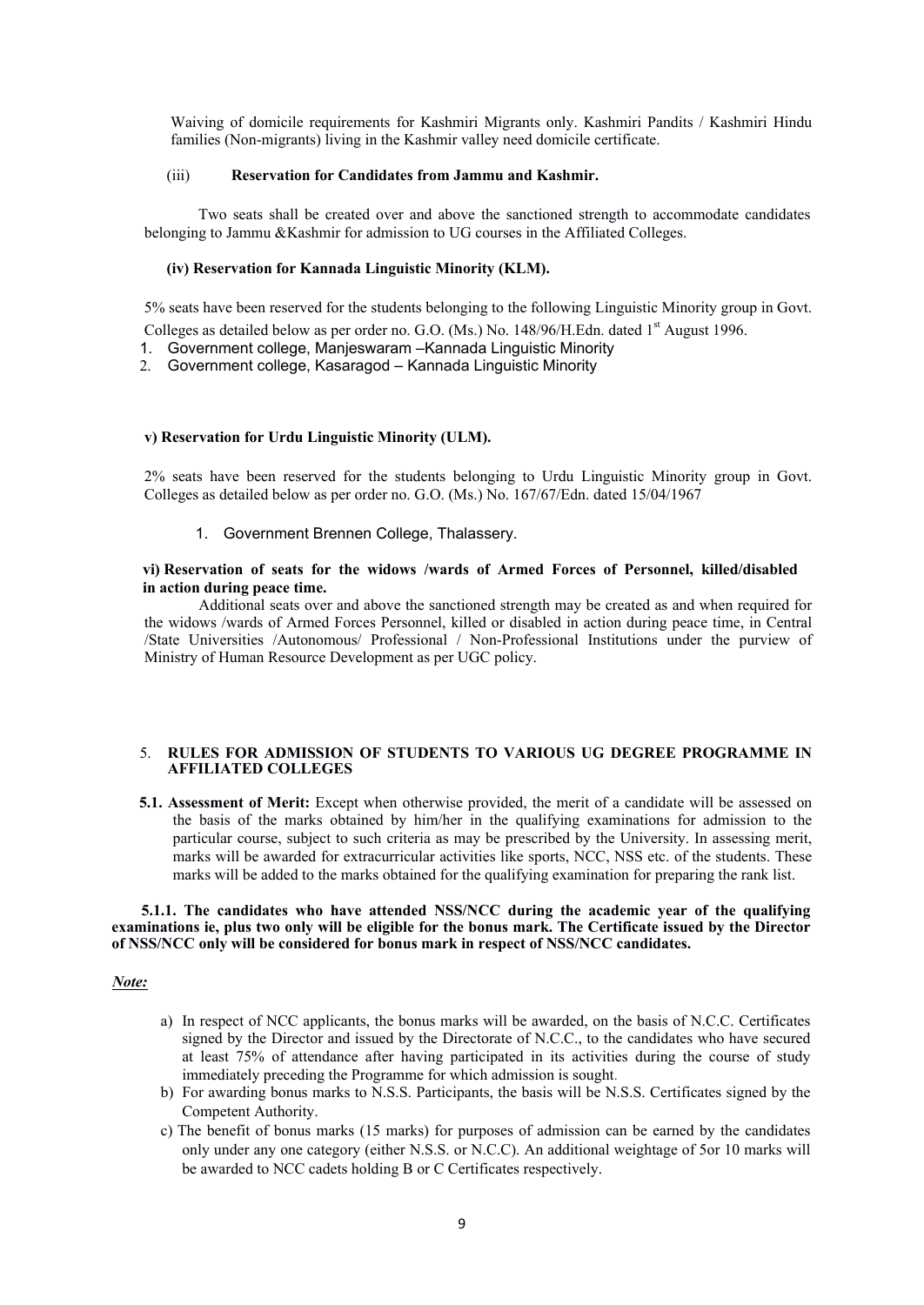- d)**The weightage of bonus marks shall be added to the marks scored by the candidate either to make him/her eligible for admission to a Programme or for ranking purposes to those who are otherwise eligible for admission. In the case of candidates who get the eligibility by this bonus marks, their ranking mark will be the sum of scored marks and the bonus marks.**
- e) **Ex-Servicemen & their dependants**

A weightage of 15 marks will be given to the ex-servicemen and widows and children of Jawans and Ex-servicemen for admission.

**5.1.2. The Candidates who have passed qualifying exam under ISC or any other boards which have more than three electives will have to submit more than one application with different electives, in case they wish to seek admission for all the electives they have studied. For example a candidate who chooses Mathematics as elective should compulsorily enter the marks of Mathematics plus the marks of any other two electives as per their choice of that stream. This is applicable for all other subjects.**

**Such candidates will have to submit separate applications with separate registration fee.**

### **5.2. ELIGIBILITY FOR ADMISSION**

**5.2.1. Notwithstanding anything contained in the Statutes, the selection of students in Government colleges shall be governed by the rules prescribed by the Government from time to time with the concurrence of the University in respect of such admissions.** 

"A pass in Higher Secondary Examination/Vocational Higher Secondary Examination of the Government of Kerala or an Examination accepted by the Academic Council of the university as equivalent thereto".

*N.B. For subjects which are not being offered at the qualifying Examination level, the marks of related subject or subjects, knowledge of which is essential for the study of the subject proposed to be chosen for the UG Degree Programme, shall be added to the total marks for the purpose of ranking.*

|  | <b>Eligibilty for each course</b> |  |
|--|-----------------------------------|--|
|--|-----------------------------------|--|

| N <sub>0</sub> | Name of the      | <b>Eligibility for admission</b>                                                                                                                                                                   | <b>Calculation of Index marks</b>                                                                    |
|----------------|------------------|----------------------------------------------------------------------------------------------------------------------------------------------------------------------------------------------------|------------------------------------------------------------------------------------------------------|
|                | <b>Programme</b> |                                                                                                                                                                                                    |                                                                                                      |
| $\mathbf{1}$   | Mathematics      | A pass in Higher Secondary Examination of the<br>state or an Examination accepted by the<br>University as equivalent thereto<br>with<br>Mathematics as one of the subjects under science<br>stream | Total marks of the qualifying<br>examination + Marks secured for<br>Mathematics                      |
| 2              | Physics          | A pass in Higher Secondary Examination of the<br>state or an Examination accepted by the<br>University as equivalent thereto with Physics as<br>one of the subjects                                | Total marks of the qualifying<br>examination + Marks secured for<br>Physics                          |
| 3              | Chemistry        | A pass in Higher Secondary Examination of the<br>state or an Examination accepted by the<br>University as equivalent thereto with Chemistry<br>as one of the subjects.                             | Total marks of the qualifying<br>examination $+$ Marks secured for<br>Chemistry                      |
| 4              | Zoology          | A pass in Higher Secondary Examination of the<br>state or an Examination accepted by the<br>University as equivalent thereto with Biology as<br>one of the subjects.                               | Total marks of the qualifying<br>examination $+$ Marks secured for<br><b>Biology</b>                 |
| 5              | Botany           | A pass in Higher Secondary Examination of the<br>state or an Examination accepted by the<br>University as equivalent thereto with Biology as<br>one of the subjects                                | Total marks of the qualifying<br>examination $+$ Marks secured for<br><b>Biology</b>                 |
| 6              | Geology          | A pass in Higher Secondary Examination of the<br>state or an Examination accepted by the<br>University as equivalent thereto with any one of                                                       | Total marks of the qualifying<br>examination<br>$+15\%$ of marks<br>obtained<br>for<br>Geology<br>as |

# A. **UG Programmes under the Faculty of Science**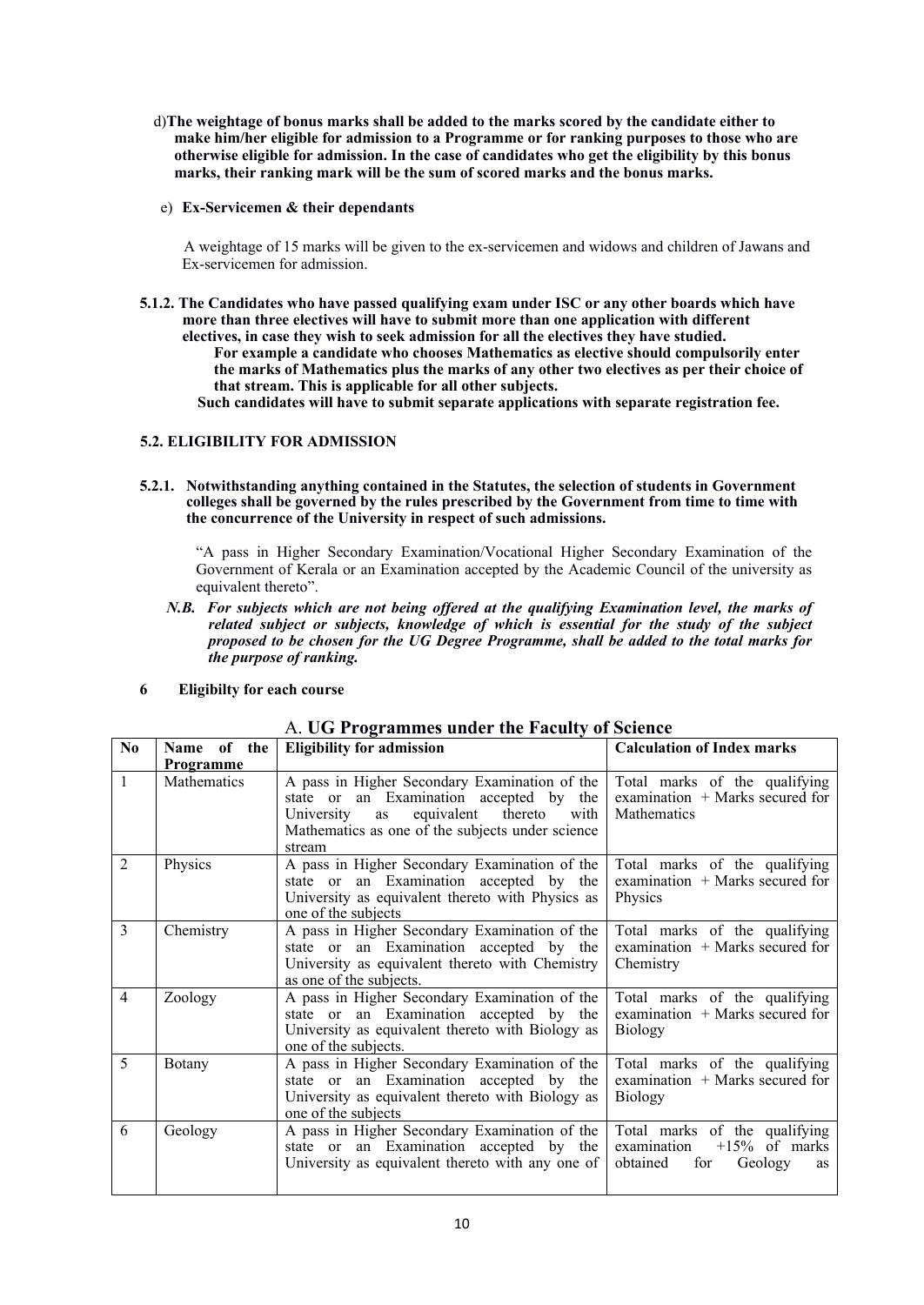|        |                          | the following subjects. Physics, Chemistry,<br>Mathematics, Geology or Statistics                                                                                                                                                                                                           | weightage for those who have<br>studied Geology                                                                                     |
|--------|--------------------------|---------------------------------------------------------------------------------------------------------------------------------------------------------------------------------------------------------------------------------------------------------------------------------------------|-------------------------------------------------------------------------------------------------------------------------------------|
| $\tau$ | Geography                | A pass in Higher Secondary Examination of the<br>state or an Examination accepted by the<br>University as equivalent thereto.                                                                                                                                                               | Total marks of the qualifying<br>examination<br>+ marks of<br>Geography                                                             |
| 8      | Home Science             | A pass in Higher Secondary Examination of the<br>state or an Examination accepted by the<br>University as equivalent thereto with Biology $\&$<br>Chemistry.<br>Note: Admission<br>restricted<br>female<br>to<br>candidates.                                                                | Total marks of the qualifying<br>examination $+20\%$ of marks for<br>Home Science                                                   |
| 9      | <b>Statistics</b>        | A pass in Higher Secondary Examination of the<br>state or an Examination accepted by the<br>equivalent<br>University<br>thereto<br>as<br>with<br>Mathematics as one of the subjects under science<br>stream.                                                                                | Total marks of the qualifying<br>examination +Marks secured in<br>Mathematics.                                                      |
| 10     | Polymer<br>Chemistry     | A pass in Higher Secondary Examination of the<br>state or an Examination accepted by the<br>University as equivalent thereto with Chemistry<br>as one of the subjects.                                                                                                                      | Total marks of the qualifying<br>examination +Marks secured for<br>Chemistry                                                        |
| 11     | Biochemistry             | A pass in Higher Secondary Examination of the<br>state or an Examination accepted by the<br>University as equivalent thereto with Chemistry<br>as one of the subjects                                                                                                                       | Total marks of the qualifying<br>examination +Marks secured for<br>Chemistry                                                        |
| 12     | Psychology               | A pass in Higher Secondary Examination of the<br>state or an Examination accepted by the<br>University as equivalent thereto.                                                                                                                                                               | Total marks of the qualifying<br>examination +Marks secured for<br>Psychology                                                       |
| 13     | Microbiology             | A pass in Higher Secondary Examination of the<br>state or an Examination accepted by the<br>University as equivalent thereto with Biology as<br>one of the subjects.                                                                                                                        | Total marks of the qualifying<br>examination +Marks secured for<br>Biology                                                          |
| 14     | Plant Science            | A pass in Higher Secondary Examination of the<br>state or an Examination accepted by the<br>University as equivalent thereto with Biology as<br>one of the subjects                                                                                                                         | Total marks of the qualifying<br>examination +Marks secured for<br>Biology                                                          |
| 15     | Forestry                 | A pass in Higher Secondary Examination of the<br>state or an Examination accepted by the<br>University as equivalent thereto with Biology as<br>one of the subjects.                                                                                                                        | Total marks of the qualifying<br>examination + Marks for Biology                                                                    |
| 16     | <b>Bio Informatics</b>   | A pass in Higher Secondary Examination of the<br>state or an Examination accepted by the<br>University as equivalent thereto with Biology as<br>one of the subjects under science stream.                                                                                                   | Total marks of the qualifying<br>examination $+$ Marks for Biology                                                                  |
| 17     | Biotechnology            | A pass in Higher Secondary Examination of the<br>state or an Examination accepted by the<br>University as equivalent thereto with Biology as<br>one of the subjects.                                                                                                                        | Total marks of the qualifying<br>examination $+$ Marks for Biology                                                                  |
| 18     | Electronics              | A pass in Higher Secondary Examination of the<br>state or an Examination accepted by the<br>University as equivalent thereto under science<br>stream                                                                                                                                        | Total marks of the qualifying<br>examination<br>+ Marks for<br>Mathematics $+20\%$ of the marks<br>for Computer Science/Electronics |
| 19     | Mathematics<br>(Honours) | A pass in Higher Secondary Examination of the<br>state or an Examination accepted by the<br>University<br>equivalent<br>thereto<br>with<br>as<br>Mathematics as one of the major subjects under<br>science stream and secured an aggregate of 70%<br>marks. (For SC: $60\%$ )<br>$ST: 55\%$ | Total marks of the qualifying<br>examination<br>+ Marks for<br>Mathematics                                                          |

# B UG Programmes under the Faculty of Technology

|  | Computer Science   A pass in Higher Secondary Examination of the   Total marks of the qualifying |     |
|--|--------------------------------------------------------------------------------------------------|-----|
|  | state or an Examination accepted by the examination + marks                                      | for |
|  | University as equivalent thereto with Mathematics $+20\%$ of the marks                           |     |
|  | Mathematics as one of the major subjects for Computer Science/Electronics                        |     |
|  | under science stream                                                                             |     |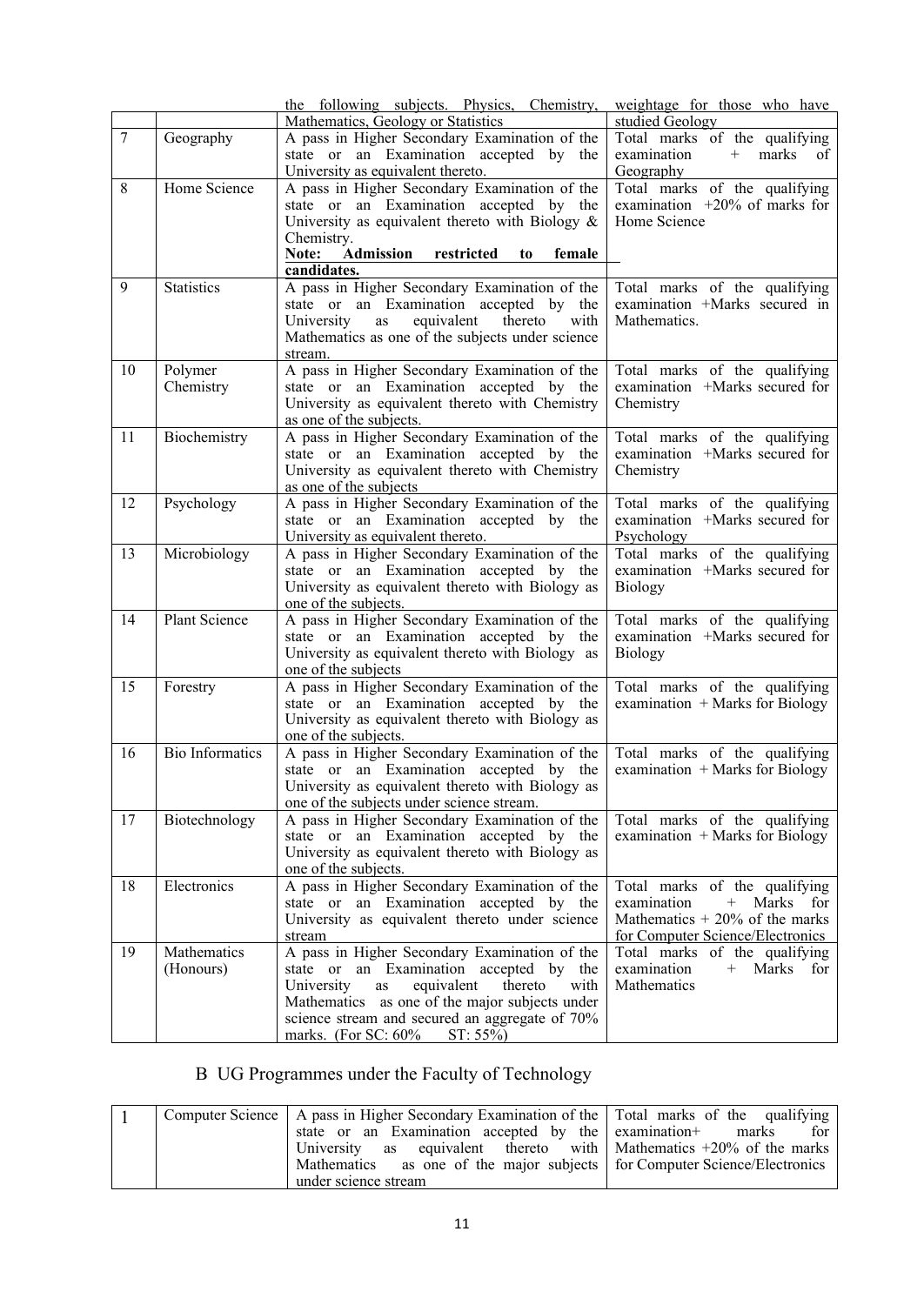| A Pass in Higher Secondary Examination of the Total marks of the qualifying<br>Computer<br>State or an Examination accepted by the examination +Marks of Maths +<br>Application<br>University as equivalent thereto with Computer $\vert$ 20% of the marks of Computer<br>Science/Mathematics/Computer Application/ Science/ Electronics<br>Informatics Practice as one of the subjects. |  |
|------------------------------------------------------------------------------------------------------------------------------------------------------------------------------------------------------------------------------------------------------------------------------------------------------------------------------------------------------------------------------------------|--|
|------------------------------------------------------------------------------------------------------------------------------------------------------------------------------------------------------------------------------------------------------------------------------------------------------------------------------------------------------------------------------------------|--|

| 1              | Economics                        | A pass in Higher Secondary Examination of the<br>state or an Examination accepted by the<br>University as equivalent thereto | Total marks of the qualifying<br>$+25\%$ Marks of<br>examination<br>Economics                                              |
|----------------|----------------------------------|------------------------------------------------------------------------------------------------------------------------------|----------------------------------------------------------------------------------------------------------------------------|
| $\overline{2}$ | Development<br>Economics         | A pass in Higher Secondary Examination of the<br>state or an Examination accepted by the<br>University as equivalent thereto | Total marks of the qualifying<br>$+25\%$ Marks of<br>examination<br>Economics                                              |
| $\overline{3}$ | Arabic<br>and<br>Islamic History | A pass in Higher Secondary Examination of the<br>state or an Examination accepted by the<br>University as equivalent thereto | Total marks of the qualifying<br>examination<br>$+ 50$ Marks for<br>candidates<br>who<br>studied<br>Arabic/Islamic History |
| $\overline{4}$ | Urdu<br>and<br>Islamic History   | A pass in Higher Secondary Examination of the<br>state or an Examination accepted by the<br>University as equivalent thereto | Total marks of the qualifying<br>+ 50 Marks for<br>examination<br>studied<br>candidates<br>who<br>Urdu/Islamic History     |
| 5              | <b>History</b>                   | A pass in Higher Secondary Examination of the<br>state or an Examination accepted by the<br>University as equivalent thereto | Total marks of the qualifying<br>examination<br>$+ 50$ Marks for<br>candidates who studied History                         |
| 6              | Philosophy                       | A pass in Higher Secondary Examination of the<br>state or an Examination accepted by the<br>University as equivalent thereto | Total marks of the qualifying<br>+ 50 Marks for<br>examination<br>candidates<br>studied<br>who<br>Logic/Psychology.        |
| $\overline{7}$ | Social Work<br>(BSW)             | A pass in Higher Secondary Examination of the<br>state or an Examination accepted by the<br>University as equivalent thereto | Total marks of the qualifying<br>examination $+25\%$ marks for<br>the subject of social work                               |

# C UG Programme under the Faculty of Humanities

# D UG Programmes under the Faculty of Social Sciences

| Political<br>Science | A pass in Higher Secondary Examination of the Total marks of the qualifying<br>state or an Examination accepted by the examination $+50$ Marks for<br>University as equivalent thereto | candidates who studied Political |
|----------------------|----------------------------------------------------------------------------------------------------------------------------------------------------------------------------------------|----------------------------------|
|                      |                                                                                                                                                                                        | Science/Civics                   |

# E UG Programmes under the Faculty of Languages & Literature

The candidates who have passed the VHSE Examination are also eligible for applying for the programmes coming under the Faculty of Languages and Literature.

| Malayalam | A pass in Higher Secondary Examination of the Total marks of the qualifying |                                     |  |
|-----------|-----------------------------------------------------------------------------|-------------------------------------|--|
|           | an Examination accepted by<br>the<br>state<br><sub>or</sub>                 | examination<br>+Twice the marks     |  |
|           | University as equivalent thereto                                            | Malayalam<br>additional<br>of<br>as |  |
|           |                                                                             | Language. A weightage of 20         |  |
|           |                                                                             | marks will be given to those who    |  |
|           |                                                                             | studied<br>Malayalam<br>have<br>as  |  |
|           |                                                                             | qualifying<br>the<br>optional<br>at |  |
|           |                                                                             |                                     |  |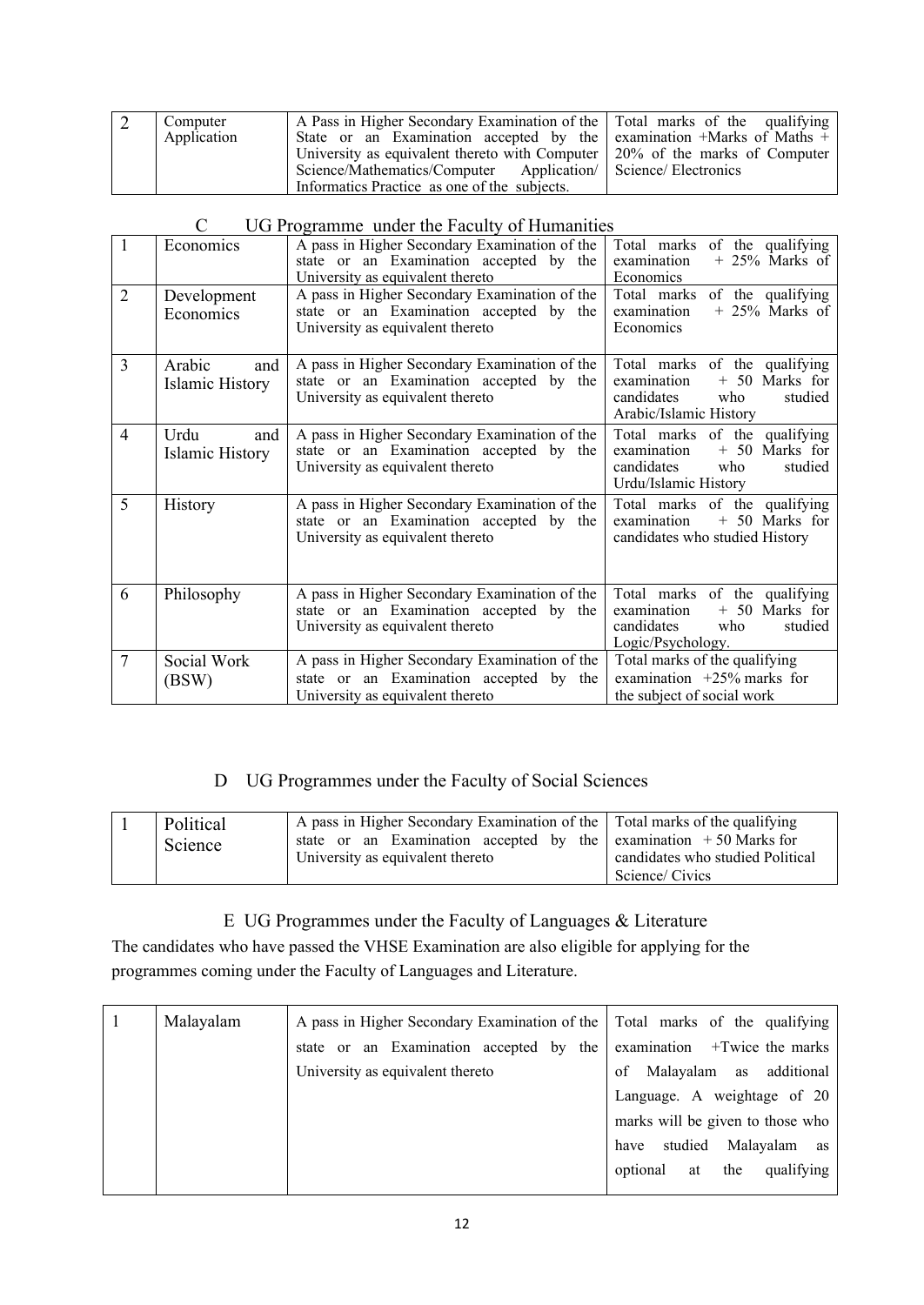|                |                     |                                                                                                                                                                                                                                                     | examination.                                                                                                                                                                                                                                     |
|----------------|---------------------|-----------------------------------------------------------------------------------------------------------------------------------------------------------------------------------------------------------------------------------------------------|--------------------------------------------------------------------------------------------------------------------------------------------------------------------------------------------------------------------------------------------------|
| $\overline{2}$ | Hindi               | A pass in Higher Secondary Examination of the<br>state or an Examination accepted by the<br>University as equivalent thereto                                                                                                                        | Total marks of the qualifying<br>+Twice the marks<br>examination<br>of Hindi as additional Language.<br>A weightage of 20 marks will be<br>given to those who have studied<br>Hindi as optional at the qualifying<br>examination.                |
| 3              | Sanskrit            | A pass in Higher Secondary Examination of the<br>state or an Examination accepted by the<br>University as equivalent thereto                                                                                                                        | Total marks of the qualifying<br>+Twice the marks<br>examination<br>additional<br>of<br>Sanskrit<br>as<br>Language. A weightage of 20<br>marks will be given to those who<br>have studied Sanskrit as optional<br>at the qualifying examination. |
| 4              | Kannada             | A pass in Higher Secondary Examination of the<br>state or an Examination accepted by the<br>University as equivalent thereto                                                                                                                        | Total marks of the qualifying<br>examination<br>+Twice the marks<br>additional<br>Kannada<br>of<br>as<br>Language. A weightage of 20<br>marks will be given to those who<br>have studied Kannada as optional<br>at the qualifying examination.   |
| 5              | Arabic              | A pass in Higher Secondary Examination of the<br>state or an Examination accepted by the<br>University as equivalent thereto                                                                                                                        | Total marks of the qualifying<br>+Twice the marks<br>examination<br>of Arabic as additional Language.<br>A weightage of 20 marks will be<br>given to those who have studied<br>Arabic<br>optional<br>the<br>as<br>at<br>qualifying examination.  |
| 6              | Functional<br>Hindi | A pass in Higher Secondary Examination of the<br>state or an Examination accepted by the<br>University as equivalent thereto                                                                                                                        | Total marks of the qualifying<br>+Twice the marks<br>examination<br>of Hindi as additional Language.<br>A weightage of 20 marks will be<br>given to those who have studied<br>Hindi as optional at the qualifying<br>examination.                |
| 7              | English             | A pass in Higher Secondary Examination of the<br>state or an Examination accepted by the<br>University as equivalent thereto. Those who<br>have Afsal Ul Ulama (Preliminary) (Regular)<br>certificate from Calicut University are also<br>eligible. | Total marks of the qualifying<br>+Twice the marks<br>examination<br>of English. A weightage of 20<br>marks will be given to those who<br>have studied English as optional<br>at the qualifying examination.                                      |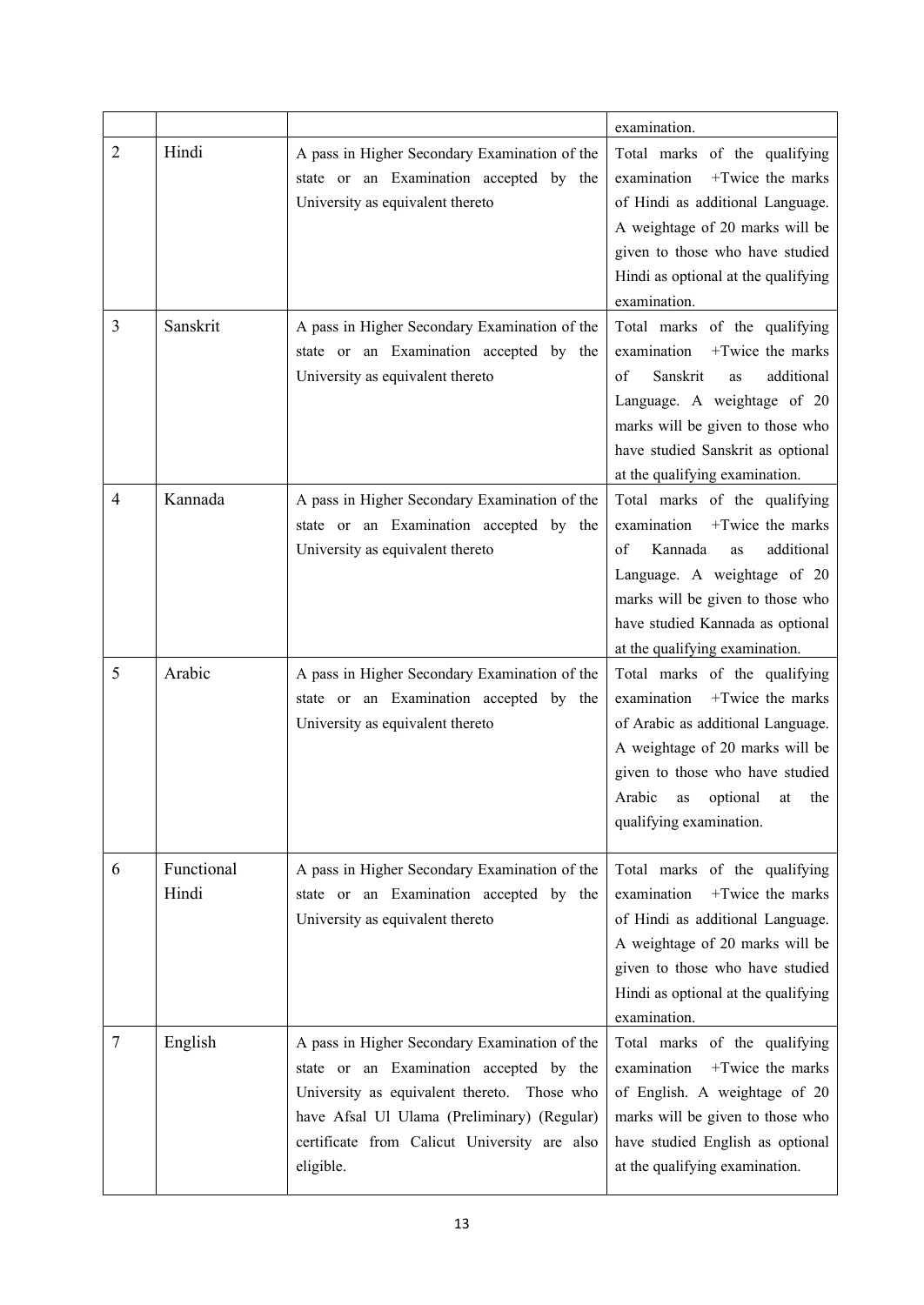| 8 | Functional | A pass in Higher Secondary Examination of the Total marks of the qualifying |                                          |
|---|------------|-----------------------------------------------------------------------------|------------------------------------------|
|   | English    | state or an Examination accepted by the                                     | examination. +Twice the marks of         |
|   |            | University as equivalent thereto                                            | English .A weightage of 20 marks         |
|   |            |                                                                             | will be given to those who have          |
|   |            |                                                                             | studied Communicative English/           |
|   |            |                                                                             | Functional English/ Journalism/          |
|   |            |                                                                             | Studies<br>Media<br>$\propto$<br>English |
|   |            |                                                                             | Literature at Plus two level.            |

### F UG Programmes under the Faculty of Commerce & Management Studies

| $\mathbf{1}$   | B.Com (Finance,<br>Co-opertation,<br>Marketing,<br>Computer<br>Application) | A pass in Higher Secondary Examination of<br>the state or an Examination accepted by the<br>University as equivalent thereto provided that<br>the candidates coming from Non-Commerce<br>group should have at least 45% of the<br>aggregate marks. | Total marks of the qualifying<br>examination + weightage of 25<br>marks<br>for<br>each<br>commerce<br>such as Accounting,<br>subjects<br>studies, Management<br><b>Business</b><br>Auditing,<br>Computer<br>Studies,<br>Application, Banking,<br>Income<br>Tax and Economics taken by the<br>candidate subject to a maximum<br>of 75 marks |
|----------------|-----------------------------------------------------------------------------|----------------------------------------------------------------------------------------------------------------------------------------------------------------------------------------------------------------------------------------------------|--------------------------------------------------------------------------------------------------------------------------------------------------------------------------------------------------------------------------------------------------------------------------------------------------------------------------------------------|
| 2              | Bachelor<br>of<br>Tourism & Travel<br>Management<br>(BTTM)                  | 50% marks in Higher Secondary Examination<br>of the state or an Examination accepted by the<br>University as equivalent thereto.                                                                                                                   | Total marks of the qualifying<br>examination $+$ weightage of 75<br>marks to those applicants who<br>have studied tourism at Higher<br>Secondary level (VHSE/CBSE<br>$etc.$ )                                                                                                                                                              |
| 3              | of<br>Bachelor<br><b>Business</b><br>Administration<br>(BBA)                | A pass in Higher Secondary Examination of<br>the state or an Examination accepted by the<br>University as equivalent thereto provided that<br>the candidates coming from Non-Commerce<br>group should have at least 45% of the<br>aggregate marks. | Total marks of the qualifying<br>examination.                                                                                                                                                                                                                                                                                              |
| $\overline{4}$ | (TTM)<br><b>BBA</b><br><b>BBA</b><br>Retail<br>Management                   | A pass in Higher Secondary Examination of<br>the state or an Examination accepted by the<br>University as equivalent thereto provided that<br>the candidates coming from Non-Commerce<br>group should have at least 45% of the<br>aggregate marks. | Total marks of the qualifying<br>examination<br>$+$ weightage of 25<br>marks<br>be<br>given for<br>each<br>Commerce subject studied by the<br>candidate<br>in<br>the<br>qualifying<br>examination<br>subject<br>to<br>a<br>maximum of 75 marks                                                                                             |
| 5              | <b>BBA</b><br>(Aviation<br>and Hospitality)                                 | A pass in Higher Secondary Examination<br>of the state or an Examination accepted by<br>the University as equivalent thereto.                                                                                                                      | Total marks of the qualifying<br>examination                                                                                                                                                                                                                                                                                               |

Note: Relaxation of marks in qualifying examinations as per rules (for SC/.ST – pass minimum, SEBC -5% relaxation in the qualifying examination from the prescribed minimum for admission.

# **6.1 Standardization of marks for admission to UG Degree Programme under CBCS system – Guidelines issued (2010-2011 onwards).**

In the case of Higher Secondary Examination from 2010 onwards, the index marks are to be calculated as follows.

Total marks secured for Higher Secondary + Marks secured in the concerned subject

*For e.g. If the student has secured 800 marks out of the total 1200 marks and if he has secured 150 out of 200 in mathematics, his index marks will be 800 + 150 = 950.*

In the case of admission to B.A English, the marks obtained for English is doubled and added to the total mark. If the student in the above example has secured 120 marks out of 200 in English, his index mark will be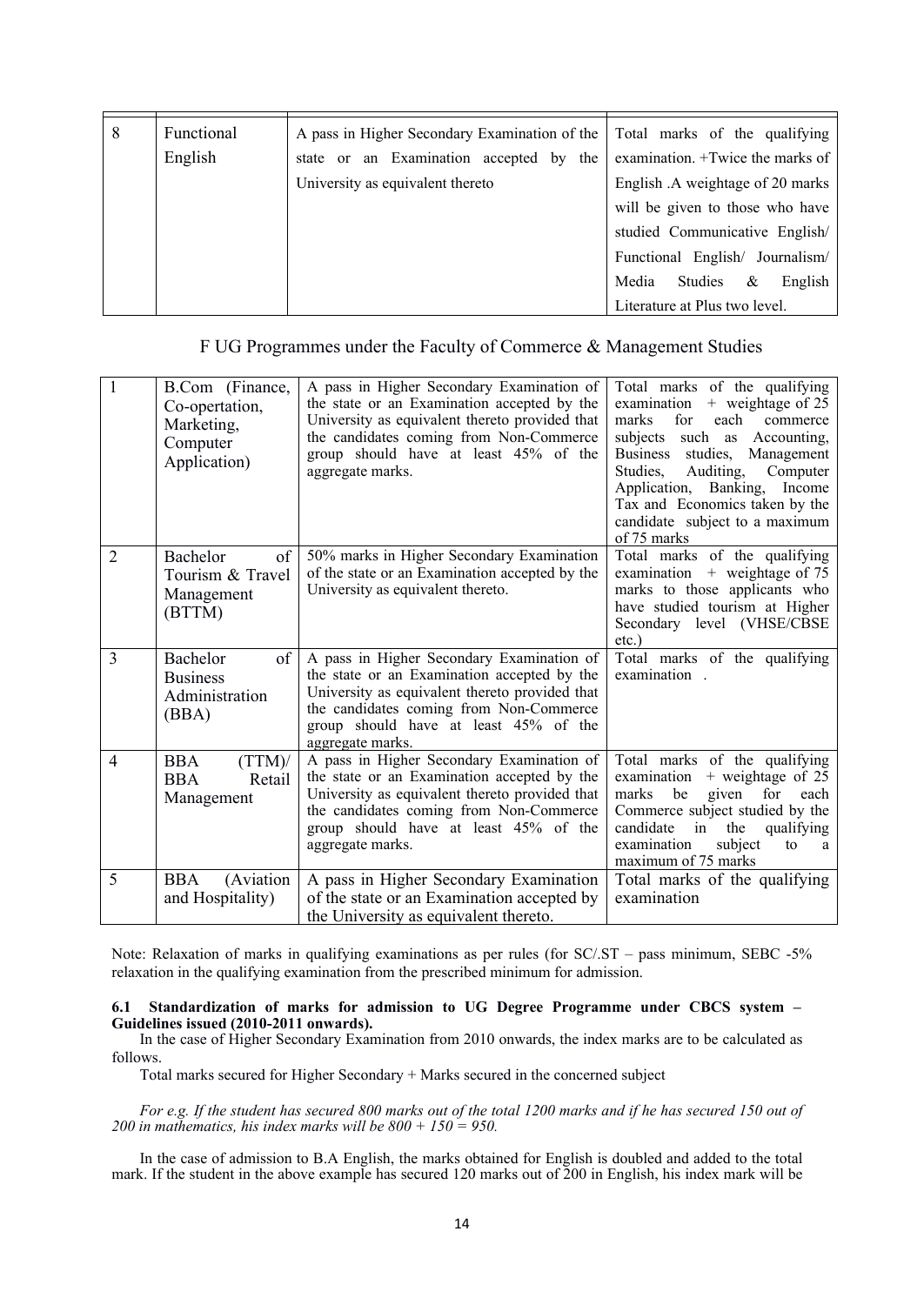$800 + 240 = 1040$ 

In the case of Higher Secondary Examination prior to 2010, normalize the total marks obtained out of 600 to 1200 and add twice the marks obtained in the concerned subject for calculation of index mark.

In the case of admission to B.A English, the marks obtained for English is doubled and added to the total marks, normalized to 1200.

In the case of Vocational Higher Secondary examination, exclude the marks for foundation course and normalize the marks as follows:

### **In the case of VHSE (prior to 2010), the marks for English (out of 100) to be normalized to 200. Marks for Optional (3 subjects) (Total 3 x 100=300) to be normalized to 400.** *For e.g, if a VHSE student received the following marks,*

English = 41, Vocational Theory= 60 Optional 1 = 47, Optional 2 = 58, Optional 3 = 65 Total = 271. i.  $41+60 = 101$ 

- ii. For Optional,  $(170/300)$  x  $400 = 226.66$ 
	- Total out of  $600 = 327.66$
	- Total out of  $1200 = 327.66 \times 2 = 655.32$

In the case of admission to B.A English, double the of marks in English and add to total ie.,  $655.32 + 82.00 = 737.32$ 

**In the case of VHSE students from 2010 onwards English Total = 200, Vocational Theory 1=200 Optional 1 = 200, Optional 2 = 200, Optional 3 = 200. Therefore, Grand total = 800.** 

• **Normalize as follows:**

**i**. Add marks of English and Vocational Theory

*Eg: If a student received 150 marks out of 200 in English and 170 marks out of 200 in Vocational Theory, then, 150+170=320*

**ii. Normalize optional to 800**

 *Eg: If a student received a total of 500 mark out of 600 in the 3 optional, then, 500/600 x 800 =*

*666.66 Therefore, total out of 1200 = 986.66*

In the case of admission to U.G. Degree Programme in English. Index marks  $= 986.66 + 300 = 1286.66$ 

**In the case of other Boards such as CBSE and ISC,** normalize the total marks to 1200 and then add **TWICE THE PERCENTAGE** of marks obtained in the concerned subject For Example: If a student has secured 400 out of the total of 500 marks in the CBSE stream and if he has say, secured 80 marks out of 100 in mathematics, his index marks will be 400/500 x 1200 plus 160 (i.e, 80 X 2) marks of mathematics. That is  $960 + 160 = 1120$ . In the case of admission to UG Degree Programme in English, double the marks obtained for English and add to the normalized total marks.

*For eg: If the student in example above secured 70 out of 100 marks in English, then his index mark will be 960 + 280= 1240*

### **6.2 Weightage of marks for N.C.C. /N.S.S. Certificate holders/Ex-servicemen/ Dependents of Exservice Men and Jawans**

Bonus marks in respect of N.C.C. and N.S.S. candidates will be given for the purpose of ranking in the manner given below:

*The benefit of bonus marks (15 marks) for purposes of admission can be earned by the candidates only under any one category (either N.S.S. or N.C.C). An additional Weightage of 5, 10 marks will be awarded to NCC cadets holding B, C Certificates respectively*

**Weightage of 10 marks shall be awarded as bonus marks to the applicants of Government & Aided colleges belonging to the district in which the college is situated.**

**Weightage of 10 marks to the applicants of UG Programme in unaided colleges at Taluk level Weightage of 20 marks to the ST applicants of Wayanad district for admission in Arts & Science colleges of Wayanad District under the Jurisdiction of Kannur University as per order No. Acad./D2/2805/2017 dated 20/04/2017.**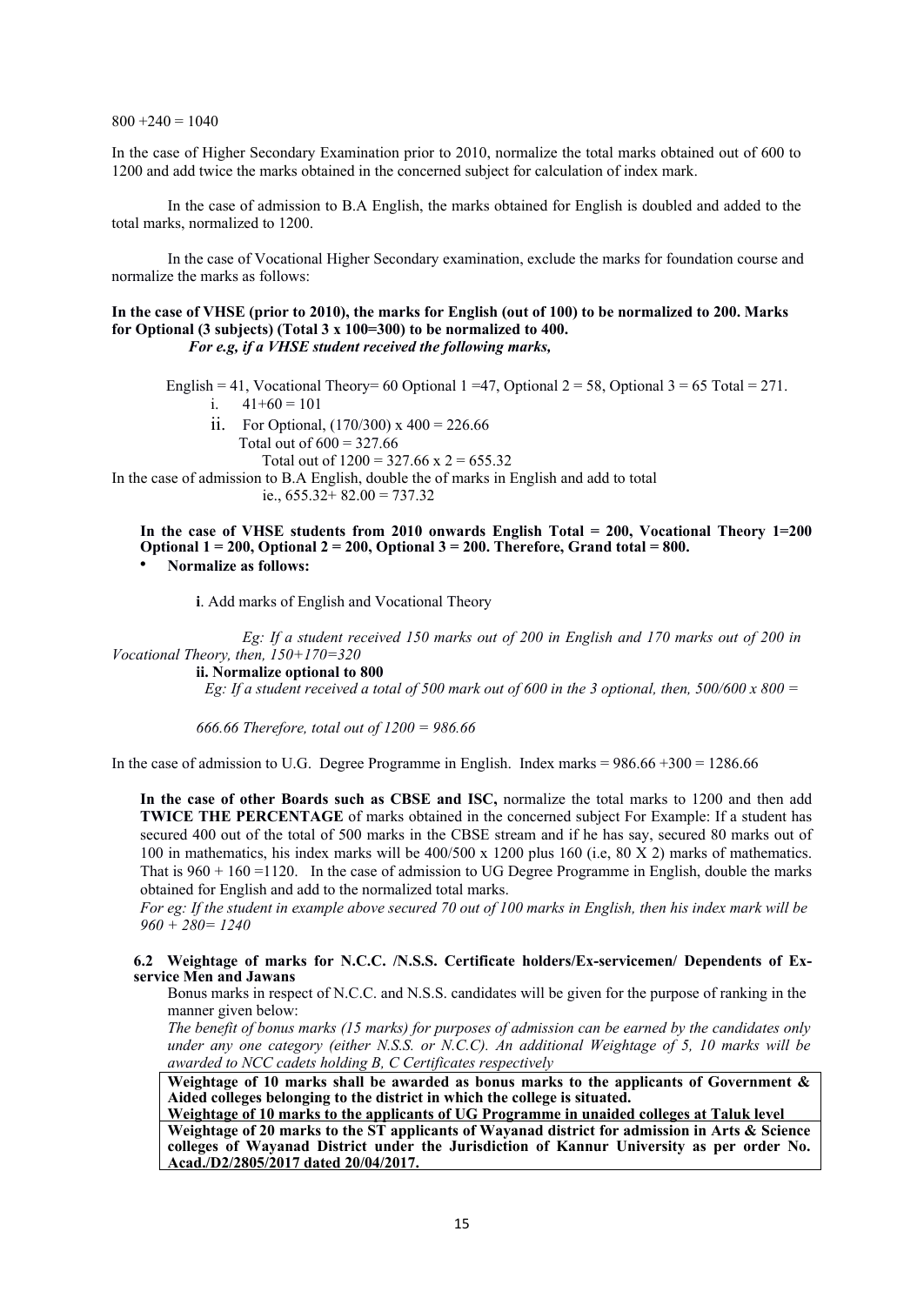### **6.3 Resolving of tie:**

In the case of a tie of index marks, the following will be considered on a priority basis

Marks of the subject opted Marks of English Date of Birth (older be placed higher in ranking)

### **Loosing of marks for subsequent appearances**

**Candidates will lose 10 marks for ranking purpose for every successive attempt after the first attempt of qualifying examination, subject to a maximum of 25 marks. The number of chances means the number of chances taken for passing any part of the qualifying examination. Betterment of examination will not be considered as a chance.**

### **6.4. Fee to be paid to the University**

**6.4.1** The Registration Fee is ₹420/- (For SC/ST candidates: ₹250 /-)

 **Note: The fee has to be remitted by online (SBI Collect) payment only.**

 **6.4.2. Fee to be paid to the University on allotment**

 On securing admission, the under mentioned University fee has to be remitted by SBI Collect **The printout of the transaction id should be produced in the college at the time of admission. The details about SBI Collect can be had from the Website: www.kannuruniversity.ac.in**

### **Fee details for General candidates are shown below(Subjected to revision\*)**

| Sl.No | Particulars of the Fee to be remitted      | Amount        |
|-------|--------------------------------------------|---------------|
|       | Students Affiliation fee (onetime payment) | $Rs.110/-$    |
| 2.    | University Union Fee (per year)            | $Rs.110/-$    |
| 3.    | Sports Affiliation fee (per year)          | $Rs.220/-$    |
| 4.    | University Development Fee (per year)      | $Rs.60/-$     |
|       | Recognition Fee                            | $Rs.115+50/-$ |
| 6.    | <b>Matriculation Fee</b>                   | $Rs.115+50/-$ |
|       | Total                                      | Rs. 830/-     |

**Fee details for SC /ST candidates(Subjected to revision\*)**

| Sl.No | Particulars of the Fee to be remitted      | Amount           |
|-------|--------------------------------------------|------------------|
|       | Students Affiliation fee (onetime payment) | $Rs.110/-$       |
|       | University Union Fee (per year)            | $Rs.110/-$       |
|       | Sports Affiliation fee (per year)          | $Rs.220/-$       |
|       | University Development Fee (per year)      |                  |
|       | Recognition Fee                            | $Rs.115+50/-$    |
| 6.    | <b>Matriculation Fee</b>                   | $Rs.115+50/-$    |
|       | Total                                      | <b>Rs.</b> 770/- |

SC/ST candidates shall claim the refund of fees from the SC/ST Board.

### **Colleges are requested to collect fees due to them directly from the candidates.**

### **Note : The** *Registration Fee & University Fee* **once remitted will not be refunded under any circumstances.**

**Application forms for Matriculation and Recognition are to be collected from the candidates and submitted to the University, along with the receipt of admission fee remittance**. . The application for Recognition and Matriculation certificate are available at the University website.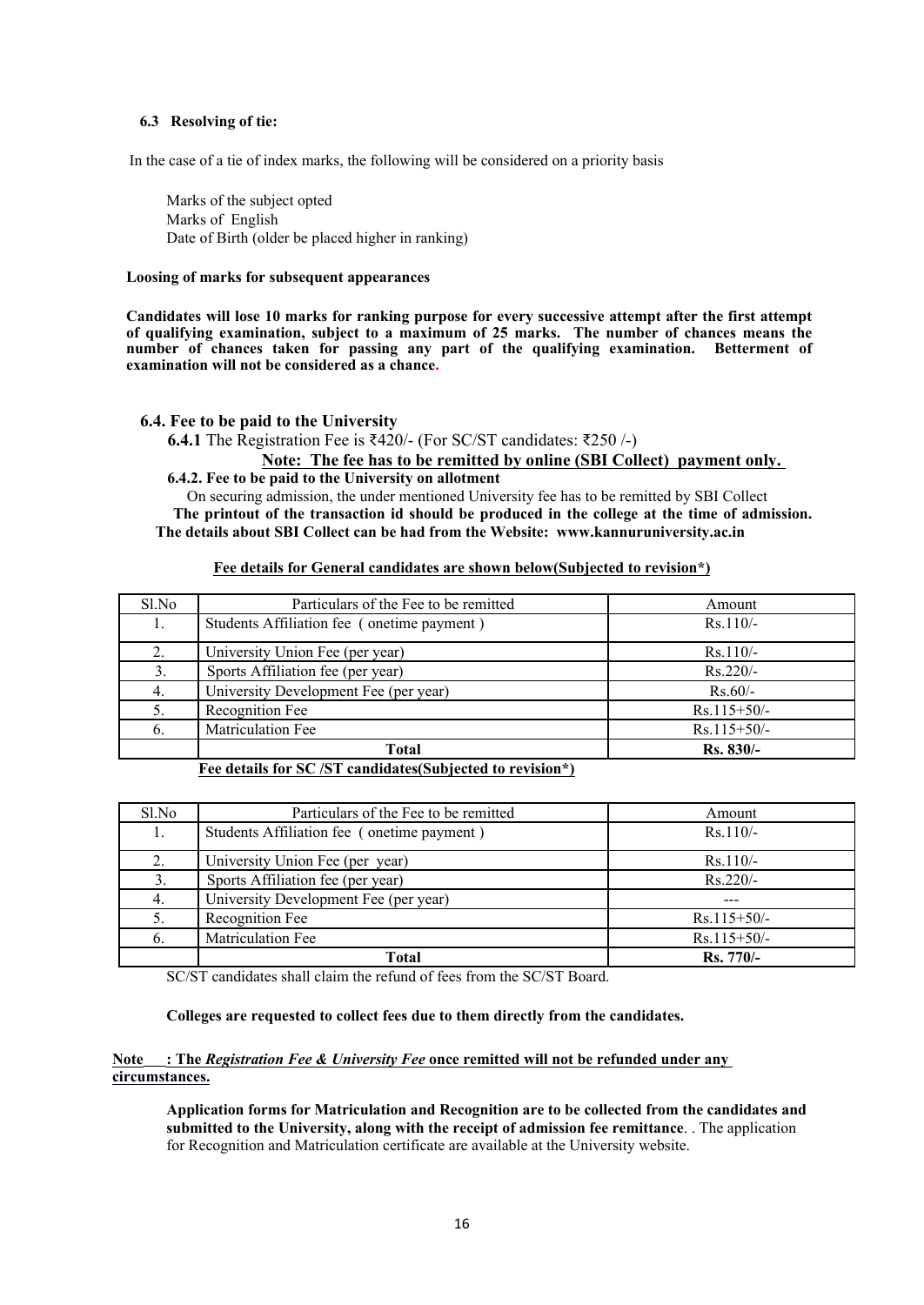**6.5 As per the instructions of the University Grants Commission, the eligible SC/ST/OBC /SEBC/ PWBD students should submit their scholarship form for the academic year by February for processing the scholarship to SC/ST/OBC/PWBD etc.** 

# 7. **Documents to be produced at the time of admission**

- a) Print out of completed online application generated by the Candidate.
- b) Print out of registration fee & university fee remitted by the candidate by online.
- c) Original marklists of the qualifying examination.
- d) Certificate to prove date of birth
- e) TC from the Institution last attended
- f) Course & Conduct Certificate
- g) Original Community Certificate / **Anthyodaya Anna Yojana (AAY) and Priority House Hold (PHH) category certificate (EWS) /The Income and Assests certificate for Economically Weaker Sections (EWS)** if applicable
- h) **Non creamy layer certificate in the case of SEBC candidates**
- i) Original certificates to prove the claim for grace marks, if any.
- j) Recognition certificate from the University of Kannur in the case of candidates who have passed their qualifying examination from other Boards/Institutes/governments, except BOARD OF HIGHER SECONDARY EDUCATION Kerala, VHSE Kerala, THSE Kerala, NIOS, Kerala Literacy Mission, CBSE, CISCE and State/Central Equivalent
- k) Any other relevant certificate for any claim made in the application.
- 8 **Verification of Documents: The Principal/Head of the Institution shall be personally responsible for verification and satisfaction of the correctness of the documents/records produced by the candidate, at the time of seeking admission in the College/Institution. The candidates should fulfil the eligibility criteria prescribed at the time of online registration, in all respects, and all relevant documents shall be submitted at the respective colleges during the time of admission.. The eligibility of the candidates for the course in all respects shall be confirmed by the Principal before the closure of admission**

**The Principal should also ensure identification of candidates during Admission and verify their photographs uploaded at the time of Registration.**

### 9 **SPECIAL INSTRUCTIONS**

- 1 Failure to report for Admission: Candidates who do not take admission on the prescribed date will lose their admission. They will not be considered for any further regular allotments under any stream.
- 2 Candidates have the freedom to change their password. However they should take note of the password and application number carefully, for future login.
- 3 Application of candidates, who do not register their personal and academic data online and who do not give their options online, within the time schedule, will not be considered for allotment. No opportunity will be given to incorporate any details after the last date of submission of application. Late or defective application will not be considered, under any circumstances.
- 4 Any kind of false information will lead to cancellation of admission.
- 5 In the case of any boards, where the grades are awarded instead of marks, the candidates should enter the corresponding marks, while entering the academic data.

### 6 **No rounding of marks / percentage to the nearest whole number will be permitted.**

7 The University will not entertain any request for change of the dates of Online Centralized Allotment.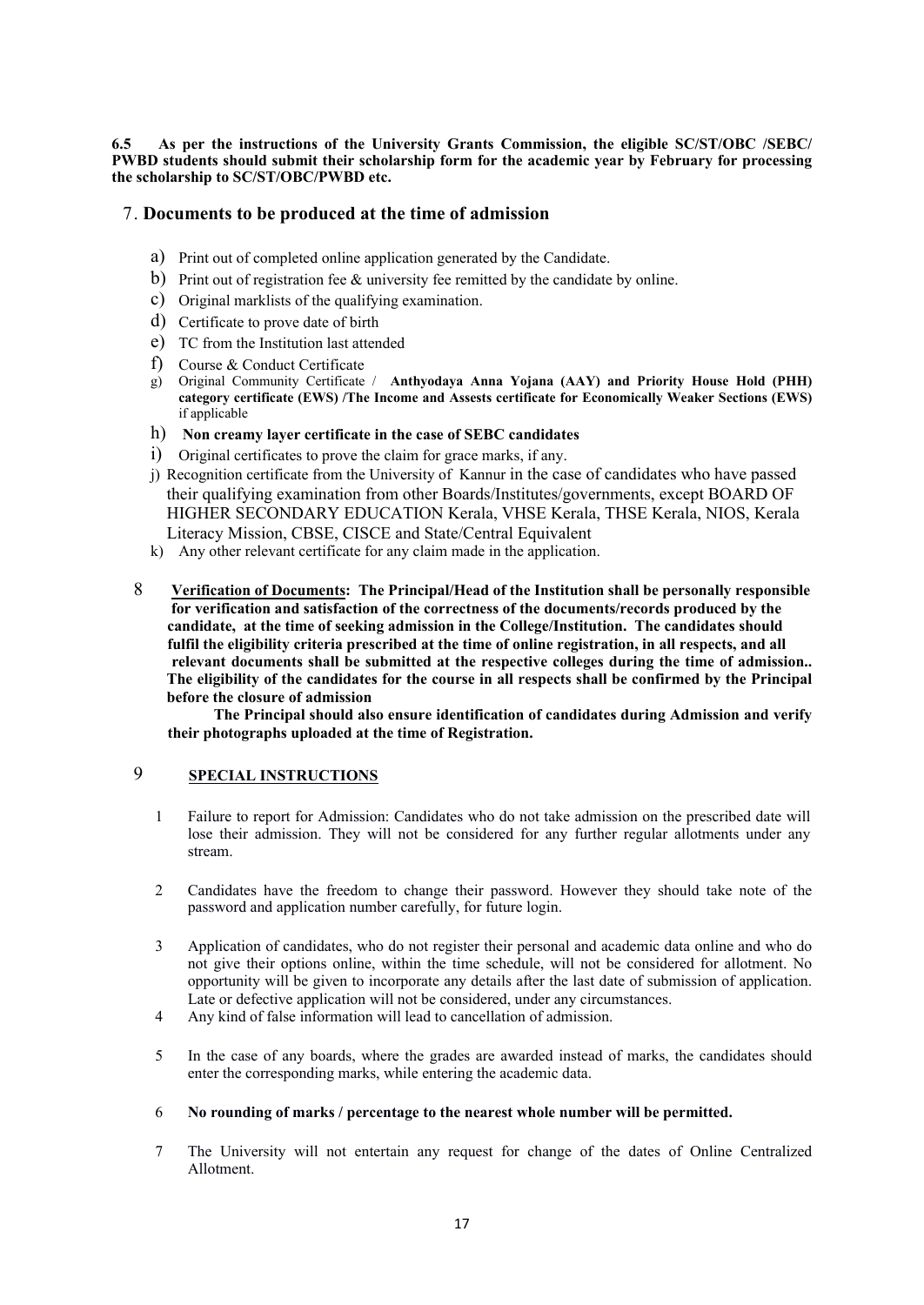- 8 Do not send hardcopies of the printout of the online application to the university. The hardcopy of the online application with supporting documents should be submitted by the candidate at the time of admission to the college
- 9 Any other item which is not specifically covered in this prospectus will be decided by the University and that decision shall be final.
- 10 *Preventive measure against ragging*: if an applicant for admission is found to have been indulged in ragging in the past or if it is noticed later that he/she had indulged in ragging, admission shall be revoked or he/she shall be expelled from the educational institution. Candidate & Parents should submit the undertaking (see ANNEXURE III) to the College, before getting admission to the college .

### **Any disputes pertaining to allotment/ admission, shall fall only, within the jurisdiction of the Hon'ble High Court of Kerala.**

**REGISTRAR** Kannur University

Thavakkara

Kannur, Kerala Pin: 670 002

# **ANNEXURE I**

| SI                     | <b>Name of the Courses</b>                  | <b>Complementary courses</b>                                 | <b>Additional</b> | <b>Total</b>    |
|------------------------|---------------------------------------------|--------------------------------------------------------------|-------------------|-----------------|
| $\mathbf{N}\mathbf{0}$ |                                             |                                                              | Languages         | seats *         |
|                        |                                             | <b>GOVERNMENT COLLEGES</b>                                   |                   |                 |
|                        |                                             | 1.GOVERNEMENT BRENNEN COLLEGE, DHARAMADAM, THALASSERY        |                   |                 |
| 1                      | B.A. History                                | Political Science & Philosophy                               | Malayalam,        | 60              |
| $\overline{c}$         | <b>B.A. Economics</b>                       | Political Science & History                                  | Hindi,            | 50              |
| 3                      | B.A. Philosophy                             | Psychology                                                   | Sanskrit,         | 50              |
| $\overline{4}$         | <b>B.A. Political Science</b>               | Journalism & History                                         | Arabic,           | 40              |
| 5                      | <b>B.A.</b> Functional English              | Journalism & Functional English                              | Urdu              | 36              |
| 6                      | B.A. Malayalam                              | Malayalam & Sanskrit                                         |                   | 43              |
| $\overline{7}$         | B.A. Urdu & Islamic                         | Double main pattern II                                       |                   | 35              |
| 8                      | History<br>B.A. Arabic & Islamic<br>History | Double main pattern II                                       |                   | 30              |
| 9                      | B.A. Hindi                                  | Hindi/Sanskrit                                               |                   | 45              |
| $\overline{10}$        | <b>B.A.</b> Sanskrit                        | Sanskrit                                                     |                   | 27              |
| 11                     | <b>B.Sc. Mathematics</b>                    | Statistics & Physics                                         |                   | 32              |
| 12                     | <b>B.Sc. Physics</b>                        | Mathematics& Chemistry                                       |                   | $\overline{32}$ |
| 13                     | <b>B.Sc. Chemistry</b>                      | Mathematics &Physics                                         |                   | 35              |
| 14                     | B.Sc. Botany                                | Chemistry & Zoology                                          |                   | 32              |
| 15                     | <b>B.Sc. Zoology</b>                        | Chemistry & Botany                                           |                   | 32              |
| 16                     | <b>B.Sc. Mathematics</b><br>(Honours)       |                                                              |                   | 30              |
| 17                     | <b>B.Sc.</b> Statistics                     | Mathematics & Computer Science                               |                   | 24              |
| 18                     | B.B.A                                       |                                                              |                   | 35              |
|                        |                                             | 2 Govinda Pai Memorial Govt. College, Manjeswaram, Kasaragod |                   |                 |
|                        | B.A. Kannada                                | Kannada                                                      | Kannada,          | 29              |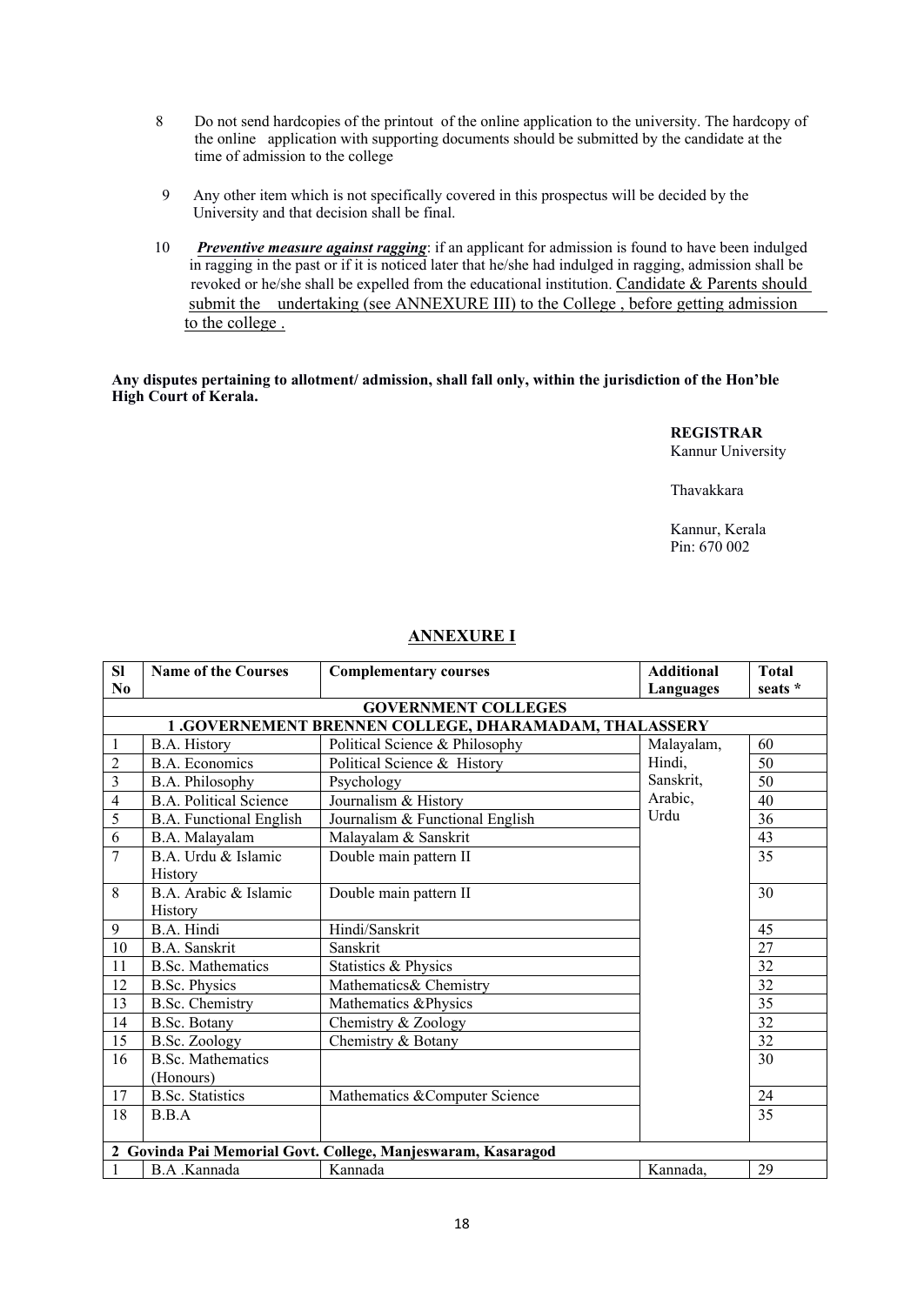| $\overline{c}$           | B.T.T.M.                                               |                                                                          | Malayalam,     | 29              |
|--------------------------|--------------------------------------------------------|--------------------------------------------------------------------------|----------------|-----------------|
| $\overline{\mathbf{3}}$  | B.Com. Co-operation                                    | Co-operation                                                             | Hindi          | 48              |
| $\overline{4}$           | <b>B.Sc.</b> Statistics                                | Mathematics & Computer Science                                           |                | 29              |
|                          |                                                        |                                                                          |                |                 |
|                          | 3 K.M.M. Govt. Women's College, Kannur                 |                                                                          |                |                 |
| $\mathbf{1}$             | B.A. English                                           | History & Journalism                                                     | Malayalam,     | 36              |
| $\overline{c}$           | B.A. Economics 'A'                                     | History & Political Science                                              | Hindi,         | 48              |
| 3                        | B.A. Economics 'B'                                     | Economics                                                                | Arabic         | $\overline{36}$ |
| $\overline{\mathcal{L}}$ | B.A. History                                           | Political Science & Economics                                            |                | 48              |
| 5                        | B.A. Malayalam                                         | Malayalam & Sanskrit                                                     |                | 36              |
| 6                        | <b>B.Sc. Physics</b>                                   | Mathematics & Computer Science                                           |                | 29              |
| $\overline{7}$           | <b>B.Sc. Mathematics</b>                               | Statistics & Computer Science                                            |                | 29              |
| 8                        | <b>B.Sc.</b> Chemistry                                 | Mathematics & Physics                                                    |                | 29              |
|                          |                                                        | 4 Govt. College, Thalassery, Chokli, Olavilam (PO), Kannur PIN. 673313   |                |                 |
| $\mathbf{1}$             | <b>B.Com. Computer</b>                                 |                                                                          | Malayalam,     | 48              |
|                          | Application                                            |                                                                          | Hindi, Arabic  |                 |
| 2                        | B.C.A.                                                 | Mathematics                                                              |                | 30              |
| 3                        | B.A. History                                           | Political Science & Philosophy                                           |                | $\overline{48}$ |
|                          |                                                        |                                                                          |                |                 |
|                          |                                                        | 5 Govt. College, Peringome (Peringome P.O., Payyannur, Kannur)           |                |                 |
| 1                        | B.Com. Co-operation                                    |                                                                          | Malayalam,     | 40              |
| $\overline{c}$           | <b>B.Sc. Mathematics</b>                               | Statistics & Physics                                                     | Hindi          | 40              |
| 3                        | B.A. English                                           | Journalism & History                                                     |                | 36              |
|                          |                                                        | 6 Govt. College, Kasaragod (Vidyanagar P.O., Kasaragod)                  |                |                 |
| 1                        | B.A. Arabic                                            | Arabic                                                                   | Malayalam,     | 34              |
| $\overline{c}$           | <b>B.A. Economics</b>                                  | History & Political Science                                              | Hindi, Arabic, | 44              |
| $\overline{\mathbf{3}}$  | B.A. English                                           | History                                                                  | Kannada,       | 29              |
| $\overline{4}$           | B.A. History                                           | Economics & Poilitical Science                                           | Sanskrit       | 40              |
| 5                        | B.A. Kannada                                           | Kannada                                                                  |                | 29              |
|                          |                                                        | Journalism & Malayalam                                                   |                | 36              |
| 6                        | B.A. Malayalam                                         |                                                                          |                | 35              |
| 7                        | B.Com. Co-operation                                    |                                                                          |                | 26              |
| 8                        | B.Sc. Botany                                           | Zoology & Chemistry                                                      |                |                 |
| 9                        | <b>B.Sc.</b> Chemistry                                 | Physics & Mathematics                                                    |                | 35              |
| 10                       | <b>B.Sc. Computer Science</b>                          | Physics & Mathematics                                                    |                | 20              |
| 11                       | <b>B.Sc. Geology</b>                                   | Physics & Chemistry                                                      |                | 28              |
| 12                       | <b>B.Sc. Mathematics</b>                               | Physics & Statistics                                                     |                | 36              |
| 13                       | <b>B.Sc. Physics</b>                                   | Chemistry & Mathematics                                                  |                | 30              |
| 14                       | B.Sc. Zoology                                          | Botany & Chemistry                                                       |                | $30\,$          |
|                          |                                                        | 7 E.K. Nayanar Memorial Govt.College, Elerithattu, Nileswaram, Kasaragod |                |                 |
| 1                        | <b>B.A. Economics</b>                                  | History & Political Science                                              | Malayalam,     | 48              |
| 2                        | <b>B A Political Science</b>                           | History & Economics                                                      | Hindi          | 40              |
| 3                        | B.A. Hindi                                             | Hindi                                                                    |                | 40              |
| $\overline{4}$           | <b>B.A. Functional English</b>                         | Journalism & Political Science                                           |                | 29              |
| 5                        | <b>B.Com.</b> Co-operation                             | Co-operation                                                             |                | 48              |
| 6                        | <b>B.Sc. Physics</b>                                   | Computer Science & Mathematics                                           |                | 24              |
|                          |                                                        | 8 Govt. Arts & Science College, Uduma, Kuniya, Kasaragod                 |                |                 |
| $\mathbf{1}$             | B.A. History                                           | Politics & Economics                                                     | Malayalam,     | 36              |
| $\overline{c}$           | B.A. English                                           | History & Political Science                                              | Hindi          | 30              |
| 3                        | B.Com. Co-operation                                    |                                                                          |                | 36              |
| 9                        |                                                        | Govt. College, Mananthawady (Nallornad P.O., Wayanad)                    |                |                 |
| $\mathbf{1}$             | <b>B.Com.</b> Finance                                  |                                                                          | Malayalam,     | 52              |
| $\overline{c}$           | B.A. English                                           | Philosophy & History                                                     | Hindi          | 35              |
| 3                        | B.A. Development                                       | Economics                                                                |                | 35              |
|                          | Economics                                              |                                                                          |                |                 |
| 4                        | <b>B.Sc.</b> Electronics                               | Mathematics & Physics                                                    |                | 30              |
|                          | 10 Govt. Arts & Science College, Kinanoor- Karinthalam |                                                                          |                |                 |
|                          | B.A. Economics                                         | Political Science & History                                              |                | 40              |
|                          |                                                        |                                                                          |                |                 |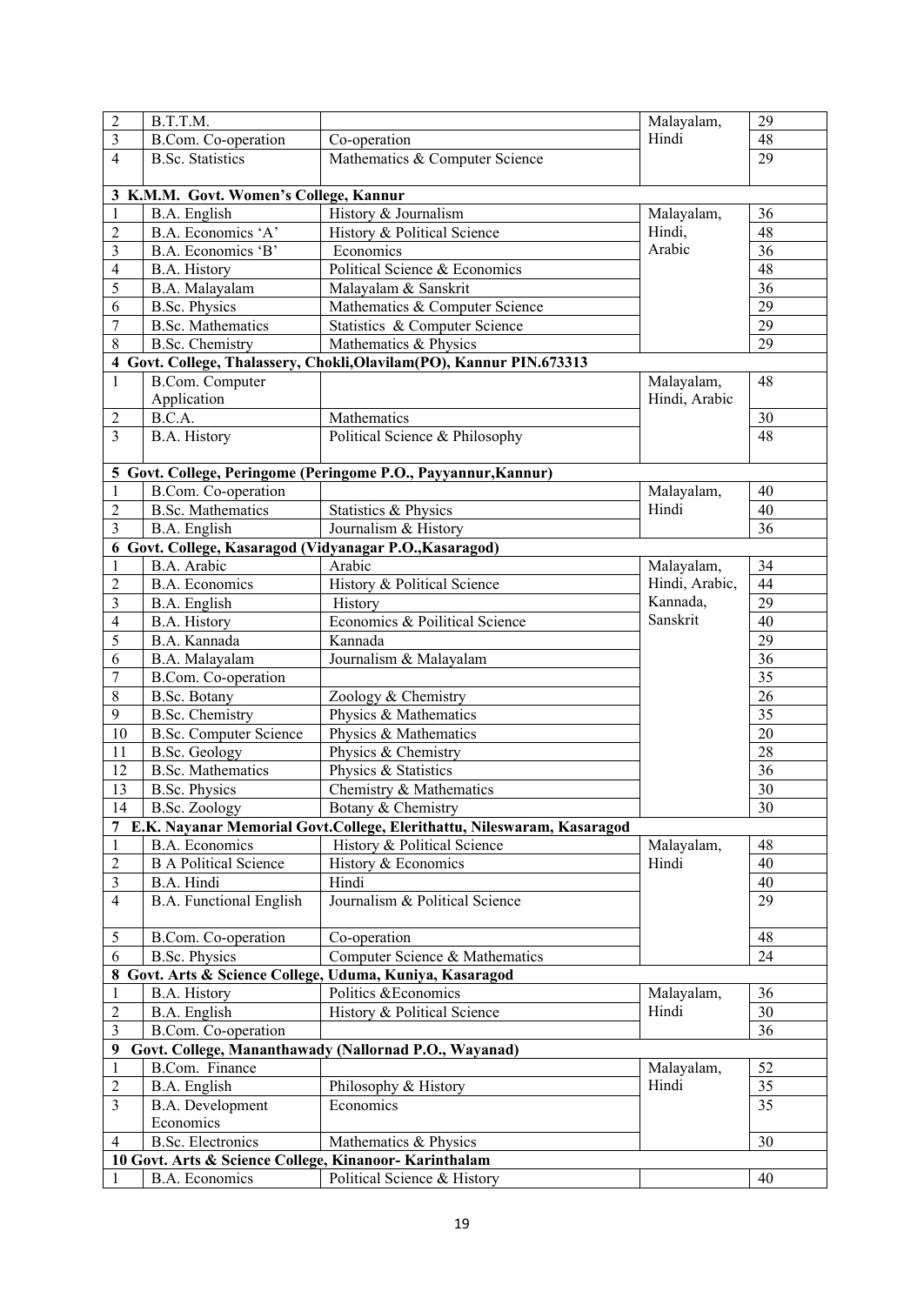|                                  |                                |                                                                                                      |                              | 40              |
|----------------------------------|--------------------------------|------------------------------------------------------------------------------------------------------|------------------------------|-----------------|
| $\overline{c}$<br>$\overline{3}$ | B.Com. Co-operation            |                                                                                                      |                              | 30              |
|                                  | B.A. English                   | Journalism & History                                                                                 |                              |                 |
|                                  | I.                             | AIDED COLLEGES (BACKWARD MINORITY COMMUNITY)<br>N.A.M. College, Kallikandy (Thuvakunnu P.O., Kannur) |                              |                 |
|                                  |                                |                                                                                                      |                              | 40              |
| $\mathbf{1}$                     | <b>B.Sc. Mathematics</b>       | Statistics & Computer Science                                                                        | Malayalam,<br>Arabic, Hindi, |                 |
| 2                                | <b>B.Sc. Computer Science</b>  | Mathematics & Statistics                                                                             | Urdu                         | 40              |
| 3                                | <b>B.Sc. Polymer Chemistry</b> | Mathematics & Computer Science                                                                       |                              | 40              |
| $\overline{4}$                   | B.A. History                   | Sociology & Economics                                                                                |                              | 60              |
| 5                                | <b>B.Com.</b> Co-operation     |                                                                                                      |                              | 60              |
| 6                                | B.A. English                   | History & Journalism                                                                                 |                              | 42              |
| $\overline{7}$                   | B.B.A. (Unaided)               |                                                                                                      |                              | 48              |
| $\mathbf{2}$                     |                                | Sir Syed College, Karimbam P.O., Thaliparamba, Kannur                                                |                              |                 |
| $\mathbf{1}$                     | B.A. Arabic                    | Arabic                                                                                               | Malayalam,                   | 56              |
| $\overline{c}$                   | <b>B.A. Economics</b>          | Economics                                                                                            | Hindi, Arabic,               | 70              |
| $\overline{\mathbf{3}}$          | B.A. Functional English        | Journalism & History                                                                                 | Urdu                         | 56              |
| $\overline{4}$                   | <b>B.A. History</b>            | History & Journalism                                                                                 |                              | 70              |
| 5                                | B.A. Malayalam                 | Malayalam & Journalism                                                                               |                              | 42              |
| 6                                | <b>B.Sc. Mathematics</b>       | Statistics & Physics                                                                                 |                              | 41              |
| $\overline{7}$                   | <b>B.Sc.</b> Statistics        | Mathematics & Computer Science                                                                       |                              | 41              |
| $\,$ $\,$                        | <b>B.Sc. Physics</b>           | Mathematics & Chemistry                                                                              |                              | 41              |
| 9                                | <b>B.Sc.</b> Chemistry         | Physics & Mathematics                                                                                |                              | 41              |
| $10\,$                           | B.Sc. Botany                   | Chemistry & Zoology                                                                                  |                              | 41              |
| 11                               | <b>B.Sc. Zoology</b>           | Chemistry & Botany                                                                                   |                              | 41              |
| 12                               | <b>B.Sc. Forestry</b>          | Chemistry & Botany                                                                                   |                              | 34              |
| 13                               | B.Com. Co-operation            |                                                                                                      |                              | 70              |
| 3.                               |                                | Sree Narayana College, Kannur (Thottada P.O., Kannur)                                                |                              |                 |
| $\,1$                            | <b>B.Sc. Mathematics</b>       | Statistics & Physics                                                                                 | Malayalam/                   | 60              |
| $\overline{c}$                   | <b>B.Sc. Physics</b>           | Mathematics & Chemistry                                                                              | Hindi                        | 50              |
| $\overline{\mathbf{3}}$          | <b>B.Sc.</b> Chemistry         | Mathematics & Physics                                                                                |                              | 50              |
| $\overline{4}$                   | <b>B.Sc. Zoology</b>           | Chemistry& Botany                                                                                    |                              | 36              |
| 5                                | B.Sc. Botany                   | Chemistry & Zoology                                                                                  |                              | 36              |
| 6                                | <b>B.Sc. Microbiology</b>      | Chemistry & Zoology                                                                                  |                              | 40              |
| $\overline{7}$                   | B.A. English                   | History                                                                                              |                              | 55              |
| $\,$ $\,$                        | <b>B.A. Economics</b>          | <b>Political Science</b>                                                                             |                              | 60              |
| 9                                | B.A. Malayalam                 | Malayalam & Sanskrit                                                                                 |                              | 55              |
| 10                               | B.Com.Co-operation             |                                                                                                      |                              | 60              |
| 11                               | <b>B.Com. Finance</b>          |                                                                                                      |                              | 56              |
| 12                               | B.B.A.                         |                                                                                                      |                              | 48              |
| 13                               | <b>B.A. History</b>            | History                                                                                              |                              | 60              |
|                                  |                                | AIDED COLLEGES (FORWARD MINORITY COMMUNITY)                                                          |                              |                 |
|                                  |                                | 1. St.Pius X College, Rajapuram, Kanhangad, Kasaragod                                                |                              |                 |
| 1                                | <b>B.Sc. Microbiology</b>      | Chemistry & Physiology                                                                               | Hindi/                       | 34              |
| $\overline{c}$                   | B.A. Development               | Economics                                                                                            | Malayalam                    | 50              |
|                                  | Economics                      |                                                                                                      |                              |                 |
| 3                                | <b>B.Sc. Physics</b>           | Mathematics & Computer Science                                                                       |                              | 34              |
| 4                                | <b>B.Sc. Computer Science</b>  | Mathematics & Physics                                                                                |                              | 34              |
| 5                                | <b>B.Com.</b> Computer         |                                                                                                      |                              | 40              |
|                                  | Application                    |                                                                                                      |                              |                 |
| 6                                | B.B.A.                         |                                                                                                      |                              | 44              |
| $\mathbf{2}$                     |                                | Nirmalagiri College (Nirmalagiri P.O. Kuthuparamaba, Kannur)                                         |                              |                 |
| $\mathbf{1}$                     | <b>B.Sc. Mathematics</b>       | Physics & Statistics                                                                                 | Malayalam/                   | 40              |
| $\overline{2}$                   | <b>B.Sc. Physics</b>           | Mathematics & Chemistry                                                                              | Hindi                        | 34              |
| 3                                | <b>B.Sc.</b> Chemistry         | Mathematics & Physics                                                                                |                              | $\overline{38}$ |
| $\overline{\mathcal{L}}$         | B.Sc. Botany                   | Chemistry & Zoology                                                                                  |                              | 36              |
| 5                                | <b>B.Sc. Zoology</b>           | Chemistry & Botany                                                                                   |                              | $\overline{37}$ |
|                                  |                                |                                                                                                      |                              |                 |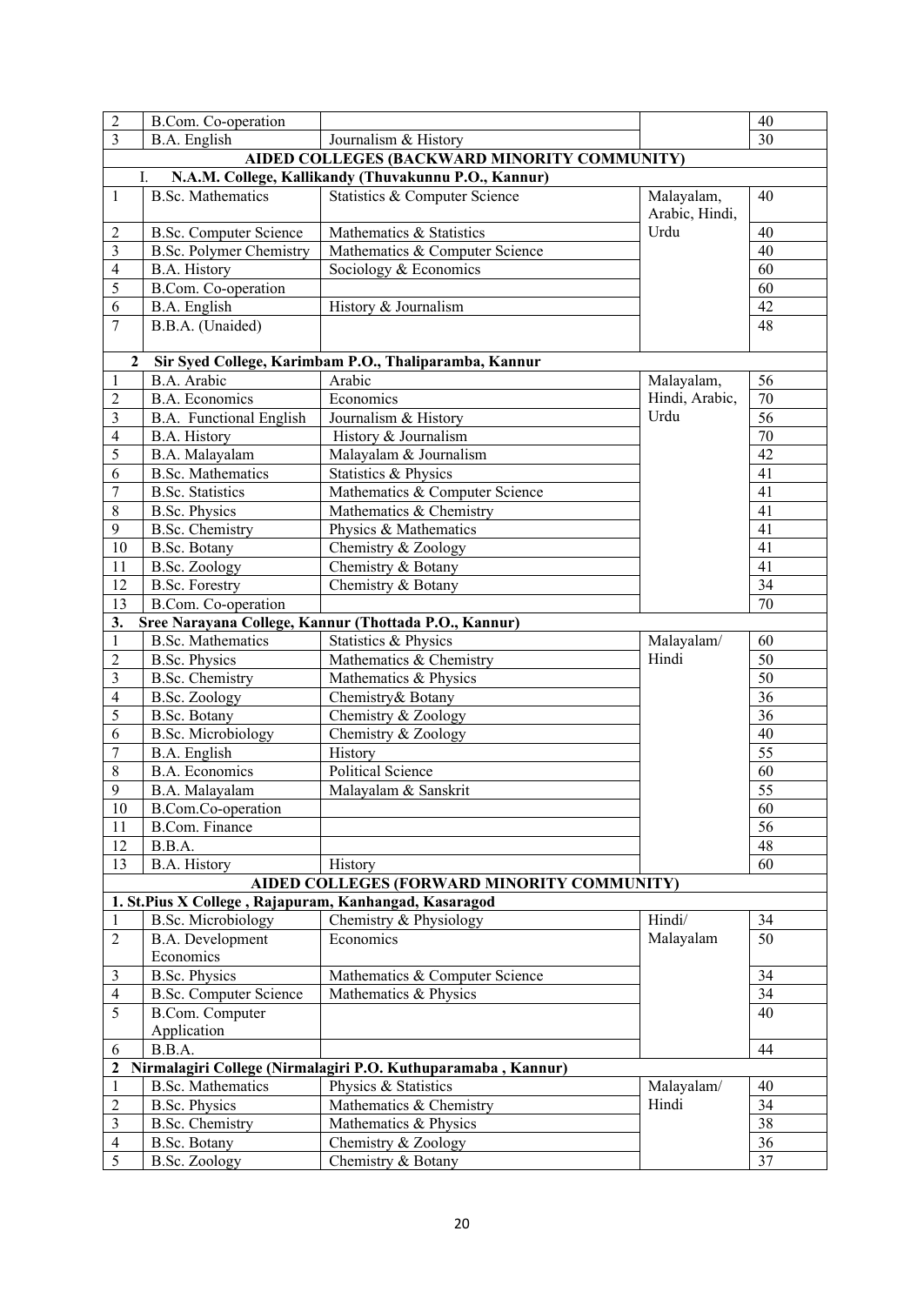| 6                        | <b>B.Sc. Home Science</b>                         | Chemistry & Zoology                                                           |               | 36              |  |
|--------------------------|---------------------------------------------------|-------------------------------------------------------------------------------|---------------|-----------------|--|
|                          | (for Female students                              |                                                                               |               |                 |  |
|                          | only)                                             |                                                                               |               |                 |  |
| 7                        | <b>B.A. Economics</b>                             | Political Science & History                                                   |               | 50              |  |
| 8                        | B.A. English                                      | History & Political Science                                                   | 43            |                 |  |
| $\boldsymbol{9}$         | <b>B.A. History</b>                               | History & Political Science                                                   |               | 36              |  |
|                          |                                                   |                                                                               |               |                 |  |
| 10                       | B.A. Malayalam                                    | History & Political Science                                                   |               | 36              |  |
| 11                       | <b>B.Com. Finance</b>                             |                                                                               |               | 35              |  |
|                          | 3 Pazhassiraja N.S.S College, Mattannur , Kannur  |                                                                               |               |                 |  |
| $\mathbf{1}$             | <b>B.A. History</b>                               | Economics & History                                                           | Malayalam,    | 60              |  |
| $\overline{c}$           | <b>B.A. Economics</b>                             | Economics                                                                     | Hindi         | 60              |  |
| $\mathfrak{Z}$           | B.A. Hindi                                        | Hindi                                                                         |               | 40              |  |
|                          |                                                   |                                                                               |               |                 |  |
| $\overline{\mathcal{A}}$ | B.A. English                                      | Journalism & History                                                          |               | 40              |  |
| 5                        | <b>B.Sc. Mathematics</b>                          | Statistics & Physics                                                          |               | 50              |  |
| 6                        | <b>B.Sc. Physics</b>                              | Mathematics & Chemistry                                                       |               | 40              |  |
| 7                        | <b>B.Sc. Chemistry</b>                            | Mathematics & Physics                                                         |               | 38              |  |
| $8\,$                    | <b>B.Sc. Zoology</b>                              | Botany & Chemistry                                                            |               | 35              |  |
| 9                        | <b>B.Sc. Plant Science</b>                        | Zoology & Chemistry                                                           |               | 30              |  |
| 10                       | <b>B.Com. Finance</b>                             |                                                                               |               | 60              |  |
|                          |                                                   |                                                                               |               |                 |  |
|                          |                                                   | 4 Mary Matha Arts & Science College, Vemom P.O., Mananthawady, Wayanad        |               |                 |  |
| $\mathbf{1}$             | <b>B.A. Functional English</b>                    | Journalism & Political Science                                                | Malayalam,    | 45              |  |
| $\overline{c}$           | <b>B.Sc. Mathematics</b>                          | Statistics & Computer Science                                                 | Hindi         | 45              |  |
| $\mathfrak{Z}$           | <b>B.Sc. Zoology</b>                              | Chemistry & Biological Techniques                                             |               | 42              |  |
| 4                        | <b>B.Sc. Computer Science</b>                     | Mathematics & Statistics                                                      |               | 40              |  |
| 5                        | <b>B.Com. Computer</b>                            |                                                                               |               | 60              |  |
|                          | Application                                       |                                                                               |               |                 |  |
|                          |                                                   |                                                                               |               |                 |  |
| 6                        | <b>B.Sc. Physics</b>                              | Chemistry & Mathematics                                                       |               | 34              |  |
| 7                        | <b>B.Sc.</b> Chemistry                            | Mathematics & Physics                                                         |               | 34              |  |
|                          | (Unaided)                                         |                                                                               |               |                 |  |
|                          |                                                   |                                                                               |               |                 |  |
|                          |                                                   | <b>AIDED (EDUCATIONAL SOCIETIES)</b>                                          |               |                 |  |
|                          |                                                   |                                                                               |               |                 |  |
|                          | I Nehru Arts & Science College, Kanhangad         |                                                                               |               |                 |  |
| $\mathbf{1}$             | <b>B.Sc. Polymer Chemistry</b>                    | Physics & Mathematics                                                         | Malayalam/    | 34              |  |
| $\overline{c}$           | <b>B.Sc. Mathematics</b>                          | <b>Statistics &amp; Computer Science</b>                                      | Hindi         | 34              |  |
| $\mathfrak{Z}$           | <b>B.Sc. Zoology</b>                              | Chemistry & Botany                                                            |               | $\overline{34}$ |  |
| $\overline{4}$           | <b>B.Sc. Plant Science</b>                        | Chemistry & Zoology                                                           |               | $\overline{34}$ |  |
| 5                        | <b>B.Sc. Physics</b>                              | Chemistry & Mathematics                                                       |               | $\overline{50}$ |  |
| 6                        | <b>B.Sc.</b> Statistics                           | Mathematics & Computer Science                                                |               | 34              |  |
| $\overline{7}$           |                                                   | Co-operation                                                                  |               | 63              |  |
|                          | <b>B.Com.</b> Co-operation                        |                                                                               |               |                 |  |
| $\,8\,$                  | <b>B.A. Economics</b>                             | Economics & History                                                           |               | 55              |  |
| 9                        | B.A. History                                      | Economics & Political Science                                                 |               | $\overline{55}$ |  |
| 10                       | B.A. Malayalam                                    | Malayalam & Sanskrit                                                          |               | 40              |  |
|                          |                                                   | 2 Mahatma Gandhi College, Keezhur P.O., Iritty, Kannur                        |               |                 |  |
| $\mathbf{1}$             | <b>B.Sc. Computer Science</b>                     | Mathematics & Statistics                                                      | Malayalam/    | 32              |  |
| $\mathfrak{2}$           | <b>B.Sc. Mathematics</b>                          | Computer Science & Statistics                                                 | Hindi         | 40              |  |
| $\mathfrak{Z}$           | <b>B.Sc. Physics</b>                              | Mathematics & Computer Science                                                |               | $\overline{37}$ |  |
| $\overline{4}$           | <b>B.Com. Finance</b>                             |                                                                               |               | 60              |  |
|                          |                                                   |                                                                               |               |                 |  |
| 5                        | B.B.A.                                            |                                                                               |               | 48              |  |
|                          |                                                   |                                                                               |               |                 |  |
|                          |                                                   | 3 Co-operative Arts & Science College, (P.O. Pazhayangadi R S, Madai, Kannur) |               |                 |  |
| 1                        | B.A. History                                      | Economics & Sociology                                                         | Malayalam,    | 42              |  |
| 2                        | B.A. English                                      | History & Sociology                                                           | Hindi, Arabic | 34              |  |
| $\mathfrak{Z}$           |                                                   | Malayalam & Journalism                                                        |               | 34              |  |
| $\overline{4}$           | B.A. Malayalam                                    |                                                                               |               |                 |  |
|                          | <b>B.Sc. Mathematics</b>                          | Computer Science & Statistics                                                 |               | 34              |  |
| 5                        | B.Com. Co-operation                               |                                                                               |               | 34              |  |
| 6                        | B.B.A.                                            |                                                                               |               | 48              |  |
|                          | 4 Payyannur College (P.O.Edat, Payyannur, Kannur) |                                                                               |               |                 |  |
| 1                        | <b>B.Sc. Mathematics</b>                          | Statistics & Physics                                                          | Malayalam/    | 40              |  |
| $\sqrt{2}$               | <b>B.Sc. Physics</b>                              | Maths & Chemistry                                                             | Hindi/        | 40              |  |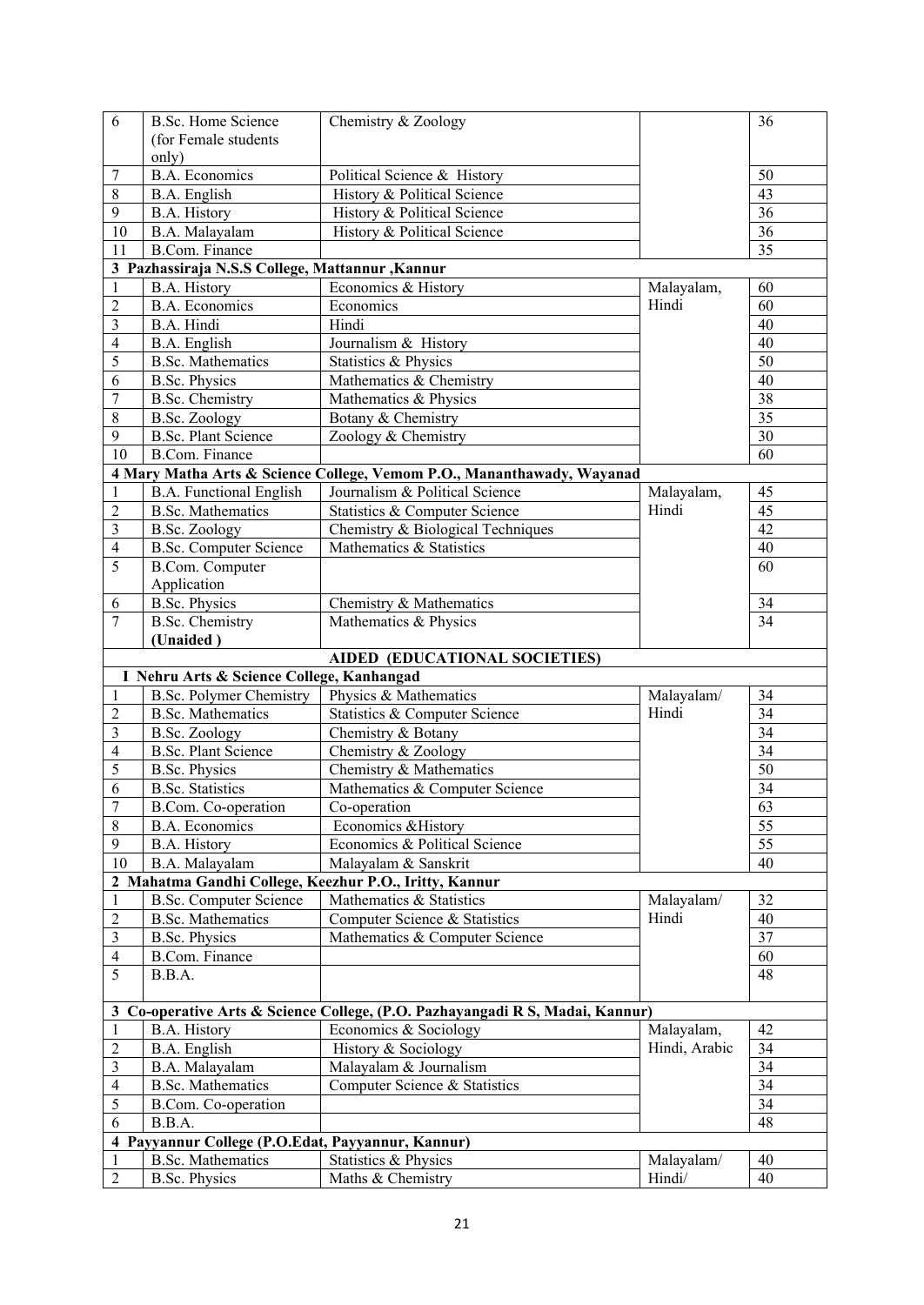| 3                                                                                   | <b>B.Sc.</b> Chemistry                   | Maths & Physics                                                                                | Sanskrit   | 40              |
|-------------------------------------------------------------------------------------|------------------------------------------|------------------------------------------------------------------------------------------------|------------|-----------------|
| $\overline{4}$                                                                      | <b>B.Sc. Zoology</b>                     | $\overline{35}$<br>Chemistry & Botany                                                          |            |                 |
| 5                                                                                   | B.Sc. Botany                             | Chemistry & Zoology                                                                            |            | $\overline{35}$ |
| 6                                                                                   | <b>B.A. Economics</b>                    | Political Science & History                                                                    | 60         |                 |
| $\overline{7}$                                                                      | B.A. History                             | Political Science & Economics                                                                  |            | 48              |
| $\,$ 8 $\,$                                                                         | <b>B.A. Political Science</b>            | Economics & History                                                                            |            | 48              |
| 9                                                                                   | B.A. English                             | Political Science & History                                                                    |            | 42              |
| 10                                                                                  | B.A. Malayalam                           | Malayalam & Sanskrit                                                                           |            | 36              |
| 11                                                                                  | B.A. Hindi                               | Hindi                                                                                          |            | 40              |
| 12                                                                                  | <b>B.A. Functional Hindi</b>             | <b>Functional Hindi</b>                                                                        |            | 29              |
| 13                                                                                  | <b>B.Com. Finance</b>                    | Finance                                                                                        |            | 60              |
| 14                                                                                  | B.B.A.                                   |                                                                                                |            | 36              |
|                                                                                     | 5 S.E.S. College, Sreekandapuram, Kannur |                                                                                                |            |                 |
| $\mathbf{1}$                                                                        | <b>B.Sc. Mathematics</b>                 | Statistics & Physics                                                                           | Malayalam, | 34              |
|                                                                                     |                                          |                                                                                                | Hindi      | $\overline{39}$ |
| $\sqrt{2}$                                                                          | <b>B.Sc. Physics</b>                     | Electronics & Mathematics                                                                      |            |                 |
| $\mathfrak{Z}$                                                                      | <b>B.Sc.</b> Chemistry                   | Physics & Mathematics                                                                          |            | $\overline{29}$ |
| $\overline{4}$                                                                      | B.A. English                             | History                                                                                        |            | 40              |
| 5                                                                                   | <b>B.A. Economics</b>                    | Economics & History                                                                            |            | 44              |
| 6                                                                                   | B.B.A.                                   |                                                                                                |            | 34              |
| $\overline{7}$                                                                      | B.Com. Co-operation                      |                                                                                                |            | $\overline{55}$ |
| $\,$ 8 $\,$                                                                         | B.C.A. (Unaided)                         | Mathematics                                                                                    |            | $\overline{35}$ |
| 9                                                                                   | B.Sc. Computer Science (                 |                                                                                                |            | 24              |
|                                                                                     | Unaided)                                 |                                                                                                |            |                 |
| 10                                                                                  | B.A. English (Unaided)                   | Journalism                                                                                     |            | 42              |
| 11                                                                                  | B.Com. Computer                          |                                                                                                |            | 49              |
|                                                                                     | Application (Unaided)                    |                                                                                                |            |                 |
|                                                                                     |                                          | 6 BEJA Model College of Arts & Science, Sankanamoola, Beja, Nettanige P.O, Mulleria, Kasaragod |            |                 |
| 1                                                                                   | <b>B.A. Economics</b>                    | Economics                                                                                      |            | 30              |
| $\overline{2}$                                                                      | B.A. English                             | History                                                                                        |            | 30              |
| 3                                                                                   | <b>B.Com.</b> Computer                   |                                                                                                |            | 40              |
|                                                                                     | Application                              |                                                                                                |            |                 |
|                                                                                     |                                          | <b>UNAIDED COLLEGES</b>                                                                        |            |                 |
|                                                                                     |                                          | 1. College of Applied Science, Pettikundu P.O.(Cheemeni), Kasaragod                            |            |                 |
| $\mathbf{1}$                                                                        | <b>B.Sc. Computer Science</b>            | Mathematics & Electronics                                                                      | Malayalam, | 30              |
| $\overline{2}$                                                                      | <b>B.Sc. Electronics</b>                 | Mathematics & Computer Science                                                                 | Hindi      | 25              |
| 3                                                                                   | <b>B.Com.</b> Computer                   |                                                                                                |            | 48              |
|                                                                                     |                                          |                                                                                                |            |                 |
|                                                                                     | Application                              |                                                                                                |            |                 |
|                                                                                     |                                          |                                                                                                |            |                 |
|                                                                                     | 2.                                       | Malabar Islamic Complex- Arts & Science College, Mahianabad, Thekkil, Kasaragod                |            |                 |
|                                                                                     | B.B.A. (Additional                       |                                                                                                | Malayalam/ | 60              |
|                                                                                     | Batch)                                   |                                                                                                | Hindi/     |                 |
|                                                                                     | <b>B.Com.</b> Computer                   |                                                                                                | Arabic     | 60              |
|                                                                                     | Application                              |                                                                                                |            |                 |
|                                                                                     | <b>B.Sc. Computer Science</b>            | Mathematics & Statistics                                                                       |            | 35              |
|                                                                                     | <b>B.Sc. Mathematics</b>                 | Statistics & Computer Science                                                                  |            | 35              |
|                                                                                     | B.T.T.M.                                 | World History & Geography                                                                      |            | 40              |
|                                                                                     | <b>B.A. Economics</b>                    | Economics                                                                                      |            | 40              |
|                                                                                     | B.A. English                             | History                                                                                        |            | 35              |
|                                                                                     |                                          | 3. Sa-Aditya Arts & Science College, Kalanad P.O., Koliyadukkam, Kasaragod                     |            |                 |
|                                                                                     | <b>B.Sc. Computer Science</b>            | Mathematics & Statistics                                                                       | Malayalam/ | 35              |
|                                                                                     | <b>B.Sc. Biotechnology</b>               | Microbiology & Biochemistry                                                                    | Hindi/     | 47              |
|                                                                                     |                                          |                                                                                                | Arabic     | 56              |
| 1<br>3                                                                              | B.A. English                             | History                                                                                        |            |                 |
|                                                                                     | <b>B.Com.</b> Computer                   |                                                                                                |            | 56              |
|                                                                                     | Application                              |                                                                                                |            |                 |
| $\mathbf{1}$<br>2<br>3<br>4<br>5<br>6<br>7<br>$\overline{2}$<br>$\overline{4}$<br>5 | B.B.A.                                   |                                                                                                |            | 42              |
| 6                                                                                   | B.C.A.                                   | Mathematics                                                                                    |            | 25              |
| 1                                                                                   | 4.<br><b>B.Sc. Physics</b>               | S.N.D.P Yogam Arts& Science College, Perole, Nileswar, Kasaragod<br>Mathematics & Chemistry    | Malayalam, | 35              |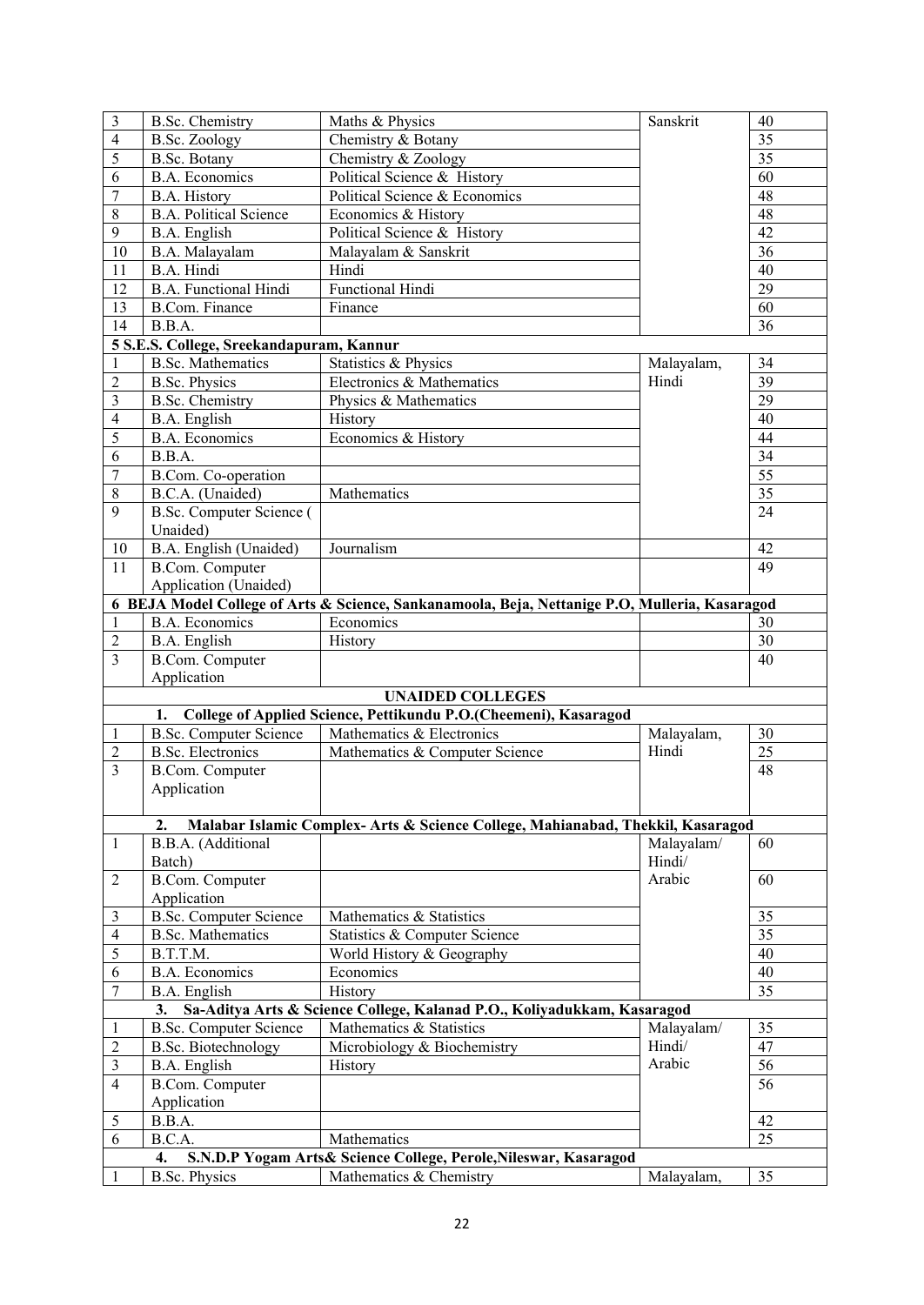| $\sqrt{2}$     | B.A. English                   | Journalism & British History                                                          | Hindi               | 40              |
|----------------|--------------------------------|---------------------------------------------------------------------------------------|---------------------|-----------------|
| $\mathfrak{Z}$ | B.Com. Co-operation            |                                                                                       |                     | 50              |
| $\overline{4}$ | B.Com. Computer                |                                                                                       |                     | 30              |
|                | Application                    |                                                                                       |                     |                 |
|                |                                | 5. Dr. Ambedkar Arts & Science College, Periya, (P.O. Sreesailam, Kasaragod           |                     |                 |
| 1              | <b>B.Sc. Physics</b>           | Mathematics & Chemistry                                                               | Malayalam,          | 49              |
| $\sqrt{2}$     | B.A. English                   |                                                                                       | Hindi               | 42              |
| $\mathfrak{Z}$ | B.Com. Co-operation            |                                                                                       |                     | 60              |
| $\overline{4}$ | B.Com. Co-operation            |                                                                                       |                     | 56              |
|                | (Additional Batch)             |                                                                                       |                     |                 |
| 5              | B.B.A.                         |                                                                                       |                     | 35              |
| 6              | <b>B.Sc. Mathematics</b>       |                                                                                       |                     | 25              |
|                | <b>B.Sc.</b> Chemistry         |                                                                                       |                     | 25              |
|                |                                | 6. Nalanda College of Arts & Science, Perla P.O, Kasaragod                            |                     |                 |
|                | <b>B.A. Economics</b>          | Economics                                                                             |                     | 50              |
|                | <b>B.Com. Finance</b>          |                                                                                       |                     | 50              |
|                |                                |                                                                                       |                     | 35              |
|                | B.Com. Co-operation            |                                                                                       |                     | 24              |
|                | B.Sc. Geography                | Geology & Statistics                                                                  |                     |                 |
|                | B.B.A. (TTM)                   |                                                                                       |                     | 30              |
|                |                                | 7. Peoples Co-operative Arts & Science College, Munnad, P.O., Kasaragod               |                     |                 |
|                | <b>B.Sc. Computer Science</b>  | Mathematics & Statistics                                                              | Malayalam,<br>Hindi | 40              |
|                | B.Com. Computer                |                                                                                       |                     | 60              |
|                | Application                    |                                                                                       |                     |                 |
|                | <b>B.Com. Finance</b>          |                                                                                       |                     | 70              |
|                | B.A. Malayalam                 | Malayalam & Journalism                                                                |                     | 42              |
|                | B.T.T.M                        |                                                                                       |                     | 42              |
|                | <b>B.A. Functional English</b> | Journalism & Political Science                                                        |                     | 30              |
|                | <b>B.A. Economics</b>          | Economics                                                                             |                     | 42              |
|                | B.B.A.                         |                                                                                       |                     | $\overline{56}$ |
|                | B.Com. Co-operation            |                                                                                       |                     | 56              |
| 10             | <b>B.Sc. Mathematics</b>       | Statistics & Computer Science                                                         |                     | $\overline{25}$ |
| 11             | B.S.W.                         |                                                                                       |                     | 42              |
| 12             | B.Sc. Geography                | Geology & Statistics                                                                  |                     | 35              |
|                | 8.                             | Khansa Womens's College for Advanced Studies, Kumbala P.O., Kasaragod                 |                     |                 |
|                | <b>B.Sc. Biochemistry</b>      | Biotechnology & Microbiology                                                          | Malayalam/          | 28              |
|                | B.A. English                   | Journalism                                                                            | Hindi/              | 28              |
|                | <b>B.Sc. Microbiology</b>      | Biochemistry & Biotechnology                                                          | Kannada             | 28              |
|                | B.Com. Co-operation            |                                                                                       |                     | 56              |
|                | 9.                             | College of Applied Science, Manjeswaram, Kumbala P.O., Kasaragod                      |                     |                 |
|                | <b>B.Sc. Electronics</b>       | Mathematics & Computer Science                                                        | Malayalam/          | 25              |
|                | <b>B.Sc. Computer Science</b>  | Mathematics & Electronics                                                             | Hindi/              | 30              |
|                | <b>B.Com.</b> Computer         |                                                                                       | Kannada             | 56              |
|                | Application                    |                                                                                       |                     |                 |
|                |                                | 10. Model College (IHRD) Madikai, P.O.Kanhirapoil, Via Anandashram, Kanhangad 671531, |                     |                 |
|                | Kasaragod                      |                                                                                       |                     |                 |
|                | B.A. English                   | History & Journalism                                                                  | Malayalam,          | 42              |
|                |                                |                                                                                       | Hindi               | 56              |
|                | B.Com. Computer                |                                                                                       |                     |                 |
|                | Application                    |                                                                                       |                     |                 |
|                | <b>B.Sc. Electronics</b>       | Mathematics & Computer Science                                                        |                     | 25              |
|                |                                | 11. Greenwood Arts & Science College, Palakkunnu, Kasaragod                           |                     |                 |
|                | <b>B.Com.</b> Computer         |                                                                                       | Malayalam/          | 48              |
|                | Application                    |                                                                                       | Hindi               |                 |
| $\overline{c}$ | B.C.A.                         | Mathematics                                                                           |                     | 30              |
|                |                                | 12. C.K. Nair Arts & Management College, Hosdurg, Kanhangad, Kasaragod                |                     |                 |
|                | B.Com. Co-operation            |                                                                                       | Hindi/              | 56              |
| $\mathfrak 2$  | B.A .English                   | History                                                                               | Malayalam           | 42              |
|                |                                |                                                                                       |                     |                 |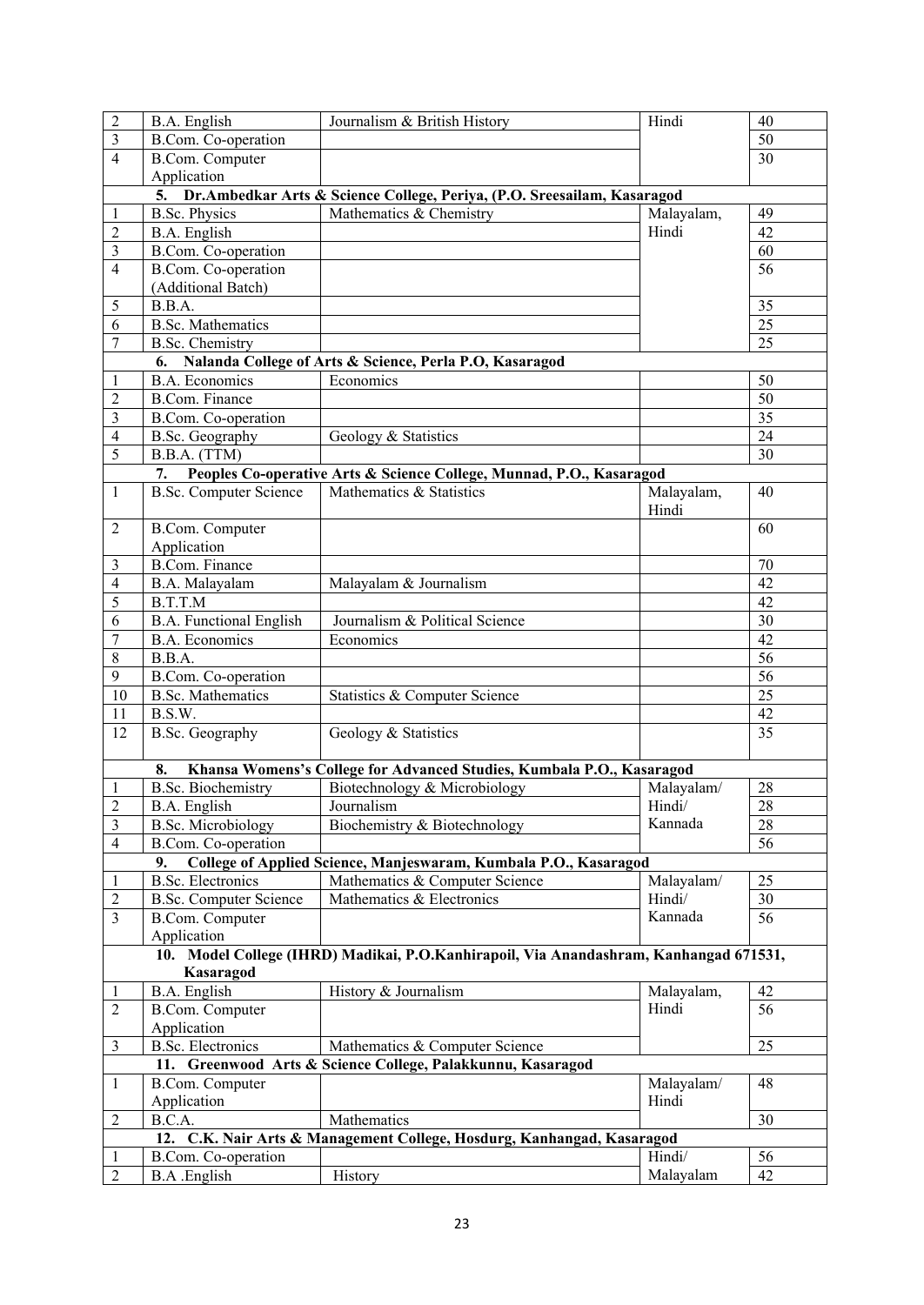| $\mathfrak{Z}$           | B.B.A.                                 |                                                                                              |                | 35              |
|--------------------------|----------------------------------------|----------------------------------------------------------------------------------------------|----------------|-----------------|
| $\overline{4}$           | <b>B.Com. Finance</b>                  |                                                                                              |                | 56              |
|                          | 13. St.Mary's College, Bela, Kasaragod |                                                                                              |                |                 |
| 1                        | B.Com. Co-operation                    |                                                                                              | Malayalam,     | 56              |
| $\overline{2}$           | B.B.A.                                 |                                                                                              | Kannada,       | 40              |
|                          |                                        |                                                                                              | Hindi          |                 |
|                          |                                        | 14. Malik Deenar College of Graduate Studies, Seethangoli, Kasaragod                         |                |                 |
| $\mathbf{1}$             | <b>B.Com.</b> Computer                 |                                                                                              | Arabic, Hindi, | 56              |
|                          | Application                            |                                                                                              | Malayalam      |                 |
| $\overline{\mathbf{c}}$  | B.B.A. (TTM)                           |                                                                                              |                | 42              |
| $\overline{\mathbf{3}}$  | <b>B.Com.</b> Co-operation             |                                                                                              |                | 56              |
|                          |                                        | 15. College of Applied Science (Pattuvam), Kuttikkol P.O., Thaliparamaba, Kannur             |                |                 |
| $\mathbf{1}$             | <b>B.Sc. Computer Science</b>          | Mathematics & Electronics                                                                    | Malayalam/     | 40              |
| $\sqrt{2}$               | <b>B.Sc. Electronics</b>               | Mathematics & Computer Science                                                               | Hindi          | 40              |
| $\overline{3}$           |                                        |                                                                                              |                | 42              |
|                          | <b>B.Com. Computer</b>                 |                                                                                              |                |                 |
|                          | Application                            |                                                                                              |                |                 |
|                          |                                        |                                                                                              |                |                 |
|                          |                                        | 16. College of Applied Sciences, Kuthuparamba P.O, Kannur                                    |                |                 |
| 1                        | <b>B.Sc. Computer Science</b>          | Electronics & Mathematics                                                                    | Malayalam/Hi   | 35              |
| $\overline{c}$           | <b>B.Sc. Electronics</b>               | Computer Science & Mathematics                                                               | ndi            | 30              |
| 3                        | B.Com. Computer                        |                                                                                              |                | $\overline{56}$ |
|                          | Application                            |                                                                                              |                |                 |
|                          |                                        | 17. College of Applied Science, Neruvambram, Payyannur, Kannur                               |                |                 |
| $\mathbf{1}$             | <b>B.Sc. Computer Science</b>          | Mathematics & Electronics                                                                    |                | 40              |
| $\overline{2}$           | <b>B.Sc. Electronics</b>               | Computer Science & Mathematics                                                               |                | 40              |
| 3                        | B.Com. Computer                        |                                                                                              |                | 50              |
|                          | Application                            |                                                                                              |                |                 |
|                          |                                        | 18. Gurudev Arts & Science College, Mathil, Payyannur, Kannur                                |                |                 |
| $\mathbf{1}$             | <b>B.Sc. Microbiology</b>              | Chemistry & Biotechnology                                                                    | Malayalam/     | 40              |
| $\sqrt{2}$               | <b>B.Sc.</b> Chemistry                 | Mathematics & Physics                                                                        | Hindi          | 47              |
| $\mathfrak{Z}$           | <b>B.Sc. Physics</b>                   | Mathematics & Chemistry                                                                      |                | 47              |
| $\overline{\mathcal{L}}$ | <b>B.Sc. Biochemistry</b>              | Microbiology & Biotechnology                                                                 |                | 35              |
| 5                        | B.A. English                           | Journalism / Political Science                                                               |                | 42              |
| 6                        | B.B.A.                                 |                                                                                              |                | 41              |
| $\overline{7}$           | B.C.A.                                 | Mathematics                                                                                  |                | 35              |
| 8                        | <b>B.Com. Finance</b>                  |                                                                                              |                | 48              |
| 9                        | B.Com. Co-operation                    |                                                                                              |                | 48              |
| $10\,$                   | <b>B.Sc. Mathematics</b>               | Statistics & Physics                                                                         |                | $\overline{35}$ |
|                          |                                        |                                                                                              |                | 35              |
| 11                       | B.S.W.                                 | Psychology & Sociology                                                                       |                |                 |
| 12                       | B.B.A. (TTM)                           |                                                                                              |                | 40              |
|                          | <b>PIN 670306</b>                      | 19. Aditya Kiran College of Applied Studies, Kuttur, Kuttur P.O. Mathamangalam (Via), Kannur |                |                 |
|                          |                                        |                                                                                              |                |                 |
| $\mathbf{1}$             | B.B.A.                                 |                                                                                              | Malayalam/     | 50              |
| $\overline{c}$           | B.C.A.                                 | Mathematics                                                                                  | Hindi          | 35              |
| 3                        | <b>B.Com.</b> Computer                 |                                                                                              |                | 55              |
|                          | Application                            |                                                                                              |                |                 |
| 4                        | B.Com. Co-operation                    |                                                                                              |                | 36              |
| 5                        | B.B.A. (RTM)                           |                                                                                              |                | 40              |
|                          |                                        | 20. Sir Syed Institute for Technical Studies, Karimbam. P.O. Taliparamba, Kannur             |                |                 |
| $\mathbf{1}$             | <b>B.Sc. Computer Science</b>          | Mathematics & Statistics                                                                     | Malayalam,     | 35              |
| $\overline{c}$           | <b>B.Sc. Microbiology</b>              | Chemistry & Physiology                                                                       | Hindi, Arabic  | 40              |
| $\overline{\mathbf{3}}$  | <b>B.Sc. Biochemistry</b>              | Biotechnology & Microbiology                                                                 |                | 35              |
| 4                        | <b>B.Com. Computer</b>                 |                                                                                              |                | 70              |
|                          | Application                            |                                                                                              |                |                 |
| 5                        | B.Com. Co-operation                    |                                                                                              |                | 70              |
| 6                        | B.B.A.                                 |                                                                                              |                | 56              |
| $\overline{7}$           | B.A. English                           | History & Journalism                                                                         |                | 42              |
|                          |                                        |                                                                                              |                |                 |
| $\,$ 8 $\,$              | <b>B.Com. Finance</b>                  |                                                                                              |                | 56              |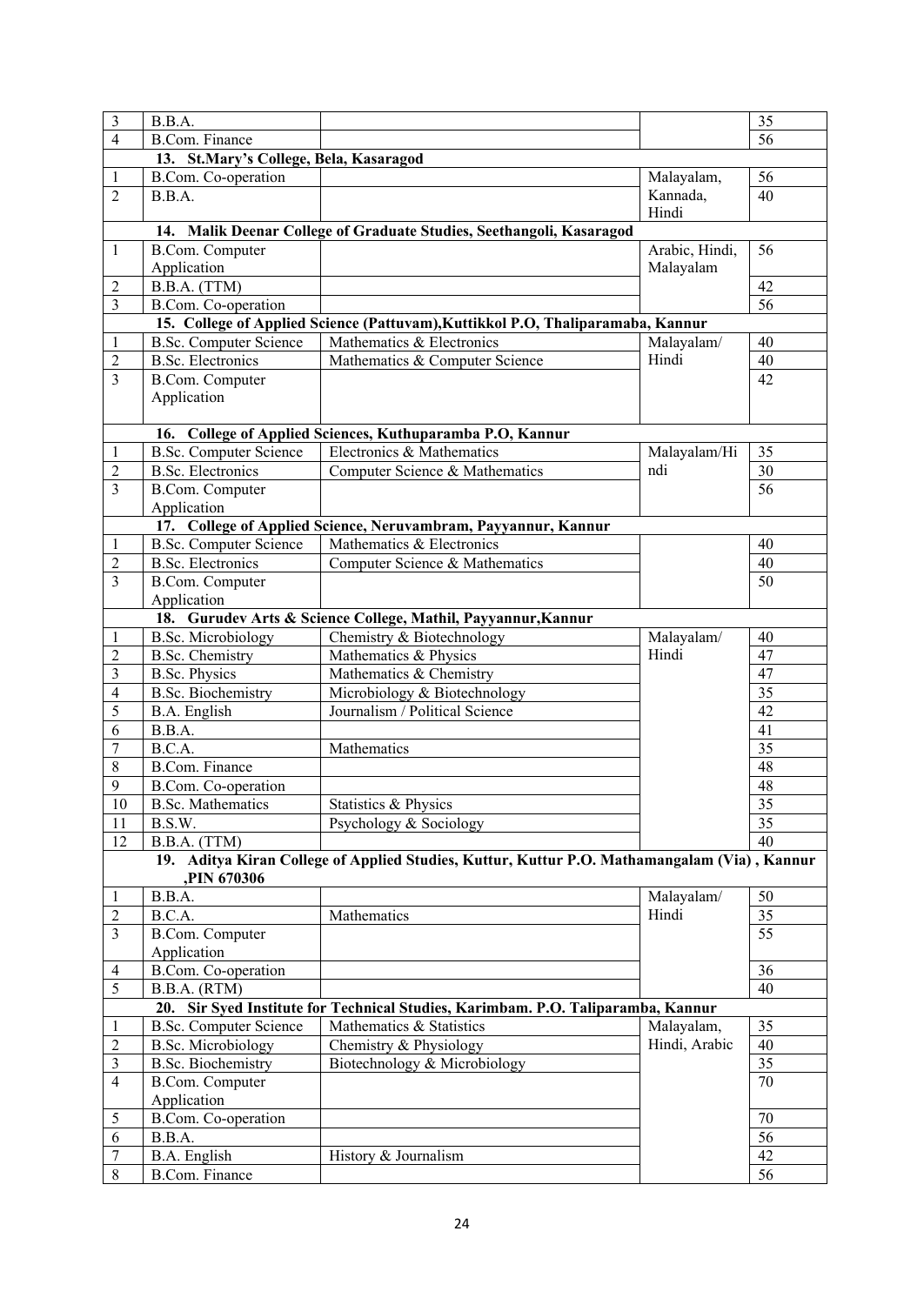| $\mathbf{9}$             | <b>B.A. Economics</b>                                 | Economics                                                                     |            | 56              |
|--------------------------|-------------------------------------------------------|-------------------------------------------------------------------------------|------------|-----------------|
| 10                       | <b>B.Com Marketing</b>                                |                                                                               |            | 56              |
| 11                       | <b>B.Sc. Biotechnology</b>                            | Biochemistry & Microbiology                                                   |            | 35              |
|                          |                                                       | 21. Taliparamba Arts & Science College, Kanhirangad P.O., Taliparamba, Kannur |            |                 |
| 1                        | <b>B.Sc. Physics</b>                                  | Mathematics & Computer Science                                                | Malayalam/ | 48              |
| $\overline{2}$           | <b>B.Sc. Computer Science</b>                         | Mathematics & Electronics                                                     | Hindi      | 40              |
| $\mathfrak{Z}$           | <b>B.Sc. Electronics</b>                              | Mathematics & Computer Science                                                |            | 40              |
| $\overline{\mathcal{A}}$ | B.B.A.                                                |                                                                               |            | 60              |
| 5                        | B.Com. Co-operation                                   |                                                                               |            | 56              |
| 6                        | B.A. English                                          | History & Journalism                                                          |            | 42              |
| 7                        | <b>B.Com.</b> Computer                                |                                                                               |            | 30              |
|                          | Application                                           |                                                                               |            |                 |
| 8                        | <b>B.Com Marketing</b>                                |                                                                               |            | 40              |
|                          |                                                       | 22. Deva Matha Arts & Science College, Kannur                                 |            |                 |
| $\mathbf{1}$             | <b>B.Sc. Physics</b>                                  | Mathematics & Chemistry                                                       | Malayalam/ | 35              |
| $\boldsymbol{2}$         | <b>B.Sc. Chemistry</b>                                | Physics & Mathematics                                                         | Hindi      | 35              |
| $\mathfrak{Z}$           | <b>B.C.A</b>                                          | Mathematics                                                                   |            | $\overline{25}$ |
|                          | <b>B.Com Computer</b>                                 |                                                                               |            | 60              |
| 4                        |                                                       |                                                                               |            |                 |
|                          | Application                                           |                                                                               |            |                 |
| 5                        | <b>B.Com Co-operation</b>                             |                                                                               |            | 48              |
| 6                        | B.A. English                                          | Journalism                                                                    |            | $\overline{50}$ |
| 7                        | B.B.A                                                 |                                                                               |            | 42              |
| 8                        | <b>B.Sc. Mathematics</b>                              | Computer Science & Statistics                                                 |            | 25              |
|                          | 23.                                                   | Mary Matha Arts & Science College, Alakode P.O., Kannur                       |            |                 |
| $\mathbf{1}$             | <b>B.Sc. Physics</b>                                  | Mathematics & Chemistry                                                       | Malayalam, | 35              |
| $\overline{c}$           | <b>B.Sc. Chemistry</b>                                | Mathematics & Physics                                                         | Hindi      | 35              |
| $\mathfrak{Z}$           | B.A. English                                          | History & Political Science                                                   |            | 60              |
| $\overline{4}$           | <b>B.Com Computer</b>                                 |                                                                               |            | 60              |
|                          | Application                                           |                                                                               |            |                 |
| 5                        | <b>B.Com Co-operation</b>                             |                                                                               |            | 60              |
| 6                        | B.B.A                                                 |                                                                               |            | 48              |
|                          |                                                       | 24. Mahatma Gandhi Arts & Science College, Chendayad P.O, Panoor              |            |                 |
| 1                        | <b>B.Com Computer</b>                                 |                                                                               | Malayalam, | 60              |
|                          | Application                                           |                                                                               | Hindi      |                 |
| 2                        | B.T.T.M                                               | History & Geography                                                           |            | 40              |
| $\overline{3}$           | <b>B.Sc. Computer Science</b>                         | Mathematics & Statistics                                                      |            | 25              |
|                          |                                                       | 25. ITM College of Arts & Science, Mayyil, Kannur                             |            |                 |
| $\mathbf{1}$             | <b>B.Com Computer</b>                                 |                                                                               | Malayalam  | $\overline{70}$ |
|                          | Application                                           |                                                                               | /Hindi     |                 |
| 2                        | <b>B.Com Finance</b>                                  |                                                                               |            | 70              |
| 3                        | <b>B.Sc. Physics</b>                                  | Mathematics & Computer Science                                                |            | 42              |
| 4                        | B.B.A (TTM)                                           |                                                                               |            | 49              |
| 5                        | B.C.A                                                 | Mathematics                                                                   |            | $\overline{35}$ |
| 6                        | B.A. English                                          | Political Science & Journalism                                                |            | 42              |
| 7                        | <b>B.Com Co-operation</b>                             |                                                                               |            | 56              |
|                          |                                                       | 26. Chinmaya Arts & Science College for Women, Govindagiri, Chala, Kannur     |            |                 |
| 1                        | B.B.A                                                 |                                                                               | Malayalam, | 70              |
| $\mathfrak{2}$           | B.C.A                                                 | Mathematics                                                                   | Hindi      | 48              |
| 3                        | <b>B.Sc. Biotechnology</b>                            | Biochemistry /Microbiology                                                    |            | 42              |
|                          |                                                       |                                                                               |            | 48              |
| $\overline{4}$           | <b>B.Com Computer</b>                                 |                                                                               |            |                 |
|                          | Application                                           |                                                                               |            |                 |
|                          |                                                       |                                                                               |            |                 |
|                          |                                                       | 27. Don Bosco Arts & Science College, Angadikadavu, Kannur                    |            |                 |
| 1                        | B.A. English<br><b>B.Com Computer</b>                 | Journalism                                                                    | Malayalam/ | 60              |
| $\overline{2}$           |                                                       |                                                                               | Hindi      | 60              |
|                          |                                                       |                                                                               |            |                 |
|                          | Application                                           |                                                                               |            |                 |
| 3<br>$\overline{4}$      | <b>B.Sc. Mathematics</b><br><b>B.Com Co-operation</b> | Statistics & Computer Science                                                 |            | 30<br>48        |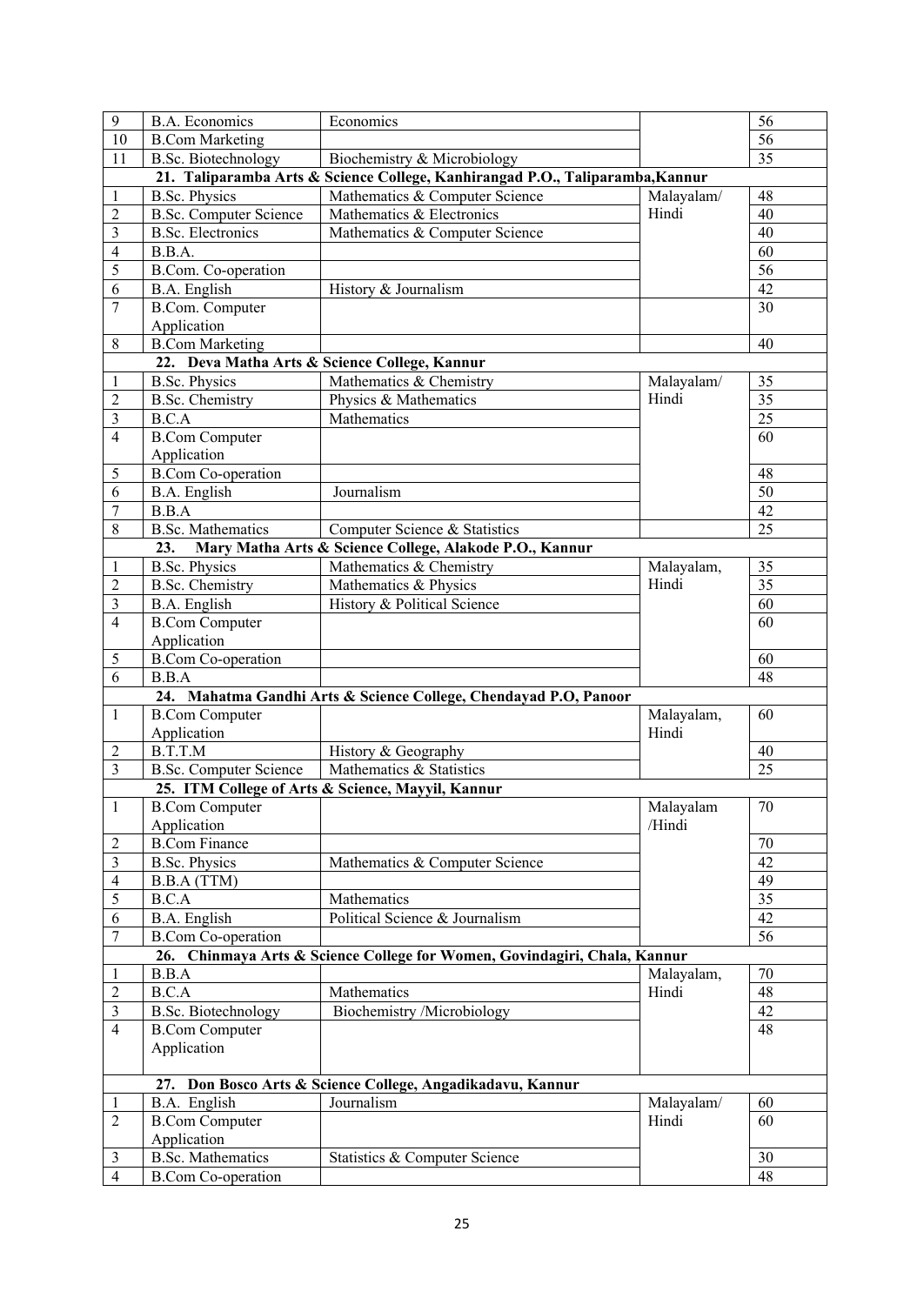| 5                   | B.B.A                                      |                                                                                           |                 | 48              |
|---------------------|--------------------------------------------|-------------------------------------------------------------------------------------------|-----------------|-----------------|
| 6                   | <b>B.C.A</b>                               | Mathematics                                                                               | $\overline{35}$ |                 |
| $\overline{7}$      | B.S.W                                      | Psychology & Sociology                                                                    |                 | 42              |
| $\,$ 8 $\,$         | <b>B.Com Finance</b>                       |                                                                                           |                 | 36              |
| 9                   | <b>B.Sc. Psychology</b>                    | Statistics & Physiology                                                                   |                 | 30              |
|                     | 28. St.Joseph's College, Pilathara, Kannur |                                                                                           |                 |                 |
| 1                   | <b>B.Com Computer</b>                      |                                                                                           | Malayalam/      | 60              |
|                     | Application                                |                                                                                           | Hindi           |                 |
| $\overline{2}$      | B.S.W                                      | Sociology & Psychology                                                                    |                 | 56              |
| 3                   | <b>B.Sc. Mathematics</b>                   | <b>Statistics &amp; Computer Science</b>                                                  |                 | 24              |
| 4                   | <b>B.Com Co-operation</b>                  |                                                                                           |                 | 42              |
| 5                   | B.B.A                                      |                                                                                           |                 | 42              |
| 6                   | B.A. English                               | Journalism & Sociology                                                                    |                 | 42              |
| 7                   | B.C.A                                      | Mathematics                                                                               |                 | 30              |
|                     |                                            | 29. M.E.S College, Naravoor South, Kuthuparamba P.O., Kannur                              |                 |                 |
|                     | <b>B.Sc. Computer Science</b>              | Mathematics & Statistics                                                                  | Malayalam,      | 47              |
| 1<br>$\overline{2}$ | B.B.A                                      |                                                                                           | Hindi, Arabic   | $70\,$          |
| $\mathfrak{Z}$      | <b>B.Com Computer</b>                      |                                                                                           |                 | $\overline{56}$ |
|                     |                                            |                                                                                           |                 |                 |
|                     | Application                                |                                                                                           |                 | 42              |
| 4                   | B.B.A (TTM)                                |                                                                                           |                 |                 |
|                     |                                            | 30. Our College of Applied Science, Timiri, Kannur                                        |                 |                 |
| $\mathbf{1}$        | <b>B.Sc. Bioinformatics</b>                | Physics & Chemistry                                                                       | Malayalam,      | 30              |
| $\overline{2}$      | <b>B.Com Computer</b>                      |                                                                                           | Hindi           | 40              |
|                     | Application                                |                                                                                           |                 |                 |
| 3                   | B.C.A                                      | Mathematics                                                                               |                 | 25              |
| $\overline{4}$<br>5 | B.B.A                                      |                                                                                           |                 | 30              |
|                     | <b>B.Com Co-operation</b>                  |                                                                                           |                 | 30              |
|                     | B.A. English                               | History & Political Science                                                               |                 | 25              |
|                     |                                            | 31. AMSTECK Arts & Science College, Kalliassery, Anchampeedika P.O, Kannur                |                 |                 |
|                     | B.A. English                               | History & Journalism                                                                      | Malayalam       | 36              |
|                     | B.B.A                                      |                                                                                           | /Hindi          | 60              |
|                     | <b>B.Com Co-operation</b>                  |                                                                                           |                 | 70              |
|                     | <b>B.Sc. Physics</b>                       | Mathematics & Computer Science                                                            |                 | 30              |
| 5                   | B.C.A                                      | Mathematics                                                                               |                 | $\overline{25}$ |
|                     | <b>B.Com Computer</b>                      |                                                                                           |                 | 40              |
|                     | Application                                |                                                                                           |                 |                 |
|                     |                                            | 32. Pilathara Co-operative Arts & Science College, Pazhichiyil, Nareekamvalli P.O. Kannur |                 |                 |
|                     | <b>B.Com Co-operation</b>                  |                                                                                           |                 | 56              |
| $\overline{2}$      | <b>B.Sc. Physics</b>                       | Mathematics & Chemistry                                                                   |                 | 35              |
| 3                   | <b>B.Sc. Computer Science</b>              | Physics & Mathematics                                                                     |                 | 30              |
| $\overline{4}$      | <b>B.Com Computer</b>                      |                                                                                           |                 | 70              |
|                     | Application                                |                                                                                           |                 |                 |
| 5                   | B.C.A                                      | Mathematics                                                                               |                 | 48              |
| 6                   | B.B.A (TTM)                                |                                                                                           |                 | 56              |
| 7                   | B.B.A                                      |                                                                                           |                 | 56              |
|                     |                                            | 33. Morazha Co-operative Arts & Science College, (STEMS), Morazha P.O, Kannur             |                 |                 |
| 1                   | <b>B.Sc. Computer Science</b>              | Mathematics & Statistics                                                                  |                 | 25              |
| $\overline{2}$      | <b>B.Com Co-operation</b>                  |                                                                                           |                 | 60              |
| $\mathfrak{Z}$      | <b>B.A</b> .English                        | History & Journalism                                                                      |                 | 36              |
| 4                   | B.B.A                                      |                                                                                           |                 | 48              |
| 5                   | B.C.A                                      | Mathematics                                                                               |                 | 30              |
| 6                   | <b>B.Com Computer</b>                      |                                                                                           |                 | 48              |
|                     | Application                                |                                                                                           |                 |                 |
| 7                   | <b>B.Com Finance</b>                       |                                                                                           |                 | 48              |
|                     |                                            | 34. Wadihuda Institute of Research and Advanced Studies, Vilayancode, Kannur              |                 |                 |
| 1                   | <b>B.Sc. Physics</b>                       | Mathematics & Computer Science                                                            | Malayalam/      | 30              |
| $\overline{2}$      | <b>B.Sc. Psychology</b>                    | Physiology & Statistics                                                                   | Hindi/          | 35              |
|                     |                                            |                                                                                           |                 |                 |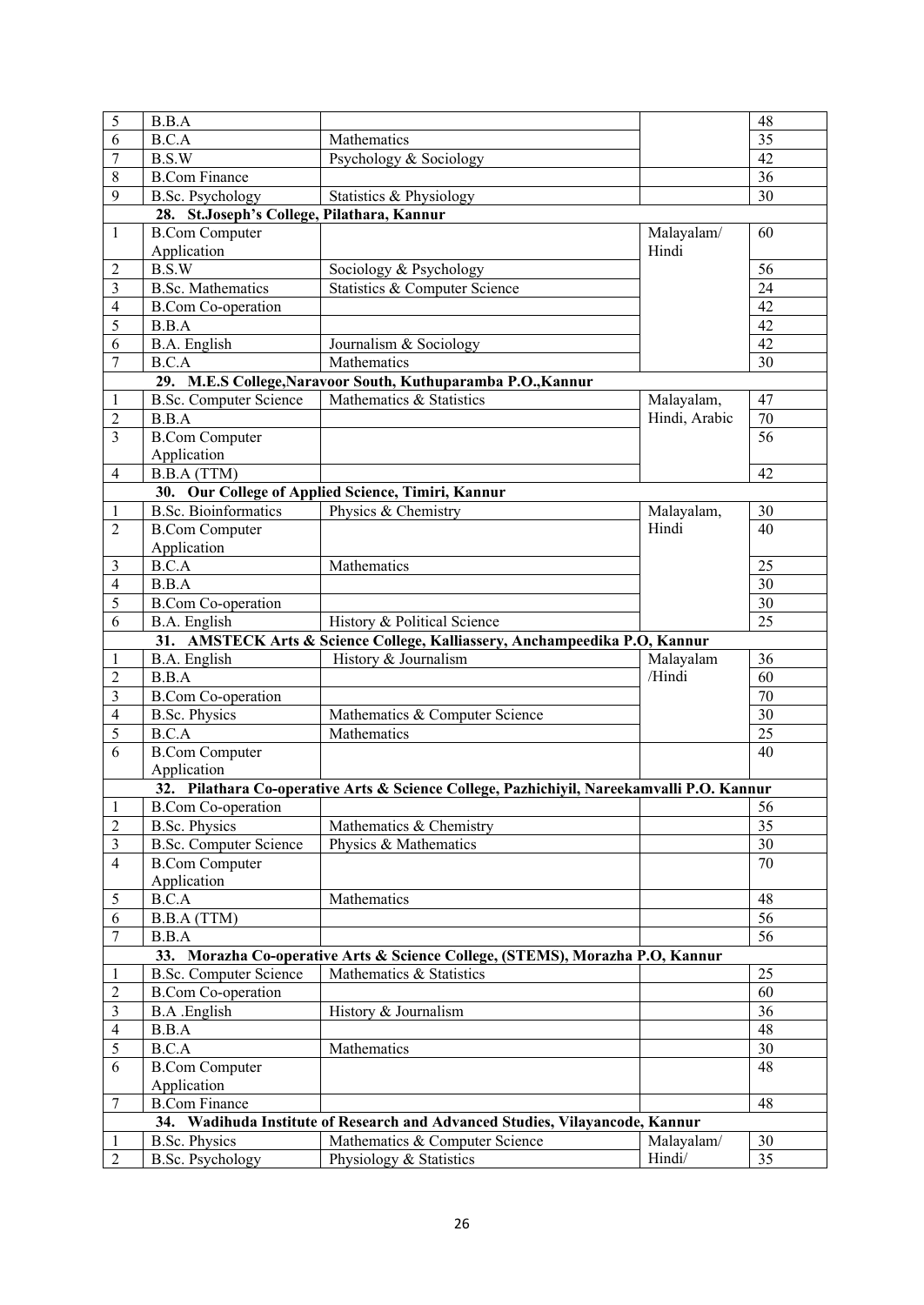| $\overline{3}$ | <b>B.Com Computer</b>         |                                                                                 | Arabic     | 70              |
|----------------|-------------------------------|---------------------------------------------------------------------------------|------------|-----------------|
|                | Application                   |                                                                                 |            |                 |
| $\overline{4}$ | B.C.A                         | Mathematics                                                                     |            | 30              |
|                |                               | 35. EMS Memorial College of Applied Science, Vallithode, Iritty, Kannur         |            |                 |
| 1              | <b>B.Sc. Electronics</b>      |                                                                                 | Malayalam, | 34              |
| 2              | <b>B.Sc. Computer Science</b> | Mathematics & Electronics                                                       | Hindi      | $\overline{34}$ |
| 3              | <b>B.Com Computer</b>         |                                                                                 |            | $\overline{42}$ |
|                | Application                   |                                                                                 |            |                 |
|                |                               | 36. College of Applied Science, Pinarayi, Kannur                                |            |                 |
| 1              | <b>B.Sc. Electronics</b>      | Mathematics & Computer Science                                                  | Malayalam/ | 30              |
| 2              | <b>B.Sc. Computer Science</b> | Mathematics & Electronics                                                       | Hindi      | 30              |
| 3              | <b>B.Com Computer</b>         |                                                                                 |            | 48              |
|                | Application                   |                                                                                 |            |                 |
|                |                               | 37. Navajyothi College, Cherupuzha, Chunda P.O, Kannur                          |            |                 |
| $\mathbf{1}$   | <b>B.Com Computer</b>         |                                                                                 | Malayalam/ | 48              |
|                | Application                   |                                                                                 | Hindi      |                 |
| 2              | B.C.A                         | Mathematics                                                                     |            | 30              |
| 3              | B.B.A                         |                                                                                 |            | 48              |
| 4              | <b>B.Com Co-operation</b>     |                                                                                 |            | 48              |
|                |                               | Journalism                                                                      |            | 36              |
| 5              | B.A. English                  |                                                                                 |            |                 |
| 6              | <b>B.A. Economics</b>         | Economics                                                                       |            | 40              |
|                |                               | 38. Naher Arts & Science College, Kanhirode, Kannur                             |            |                 |
| $\mathbf{1}$   | <b>B.Com Computer</b>         |                                                                                 |            | 48              |
|                | Application                   |                                                                                 |            |                 |
| $\overline{c}$ | B.C.A                         | Mathematics                                                                     |            | 30              |
| $\mathfrak{Z}$ | B.A. English                  | History & Journalism                                                            |            | 36              |
| 4              | <b>B.A. Economics</b>         | Economics                                                                       |            | 48              |
|                |                               | 39. NEST Institute of Humanities and Basic Sciences, Karivellur, Kannur         |            |                 |
| 1              | <b>B.Com Computer</b>         |                                                                                 | Malayalam/ | 40              |
|                | Application                   |                                                                                 | Hindi      |                 |
| 2              | <b>B.Com Co-operation</b>     |                                                                                 |            | 40              |
| $\mathfrak{Z}$ | B.B.A                         |                                                                                 |            | 40              |
| 4              | <b>B.Com Co-operation</b>     |                                                                                 |            | 40              |
|                | (Additional Batch)            |                                                                                 |            |                 |
|                |                               | 40. Concord Arts & Science, College, Muttannur, Kannur                          |            |                 |
| 1              | <b>B.Com Co-operation</b>     |                                                                                 | Malayalam/ | 56              |
| $\overline{2}$ | B.B.A                         |                                                                                 | Hindi      | 42              |
| 3              | <b>B.Com Computer</b>         |                                                                                 |            | 42              |
|                | Application                   |                                                                                 |            |                 |
| 4              | B.C.A                         | Mathematics                                                                     |            | 35              |
| 5              | B.A. English                  | History & Journalism                                                            |            | 35              |
|                |                               | 41. MM Knowledge Arts & Science College, Thaliparamba, Kannur                   |            |                 |
|                |                               |                                                                                 |            | 56              |
| 1              | <b>B.Com Finance</b>          |                                                                                 |            |                 |
| $\overline{c}$ | B.B.A(T.T.M)                  |                                                                                 |            | 56              |
| 3              | <b>B.Com Computer</b>         |                                                                                 |            | 56              |
|                | Application                   |                                                                                 |            |                 |
| 4              | B.T.T.M                       |                                                                                 |            | 40              |
| 5              | <b>B.B.A</b> (Aviation        |                                                                                 |            | 30              |
|                | & Hospitality)                |                                                                                 |            |                 |
|                |                               | 42. De Paul Arts & Science College, Edathotty, Kakkayanagad P.O, Iritty, Kannur |            |                 |
| 1              | B.C.A                         | Mathematics                                                                     | Malayalam/ | 35              |
| 2              | <b>B.Com Computer</b>         |                                                                                 | Hindi      | 56              |
|                | Application                   |                                                                                 |            |                 |
| 3              | <b>B.Com Finance</b>          |                                                                                 |            | 56              |
| $\overline{4}$ | B.A. English                  | Journalism & Political Science                                                  |            | 42              |
|                |                               | 43. Sree Narayana Guru College of Arts & Science, Iritty, Kannur                |            |                 |
| 1              | <b>B.Com Computer</b>         |                                                                                 |            | 48              |
|                | Application                   |                                                                                 |            |                 |
|                |                               |                                                                                 |            |                 |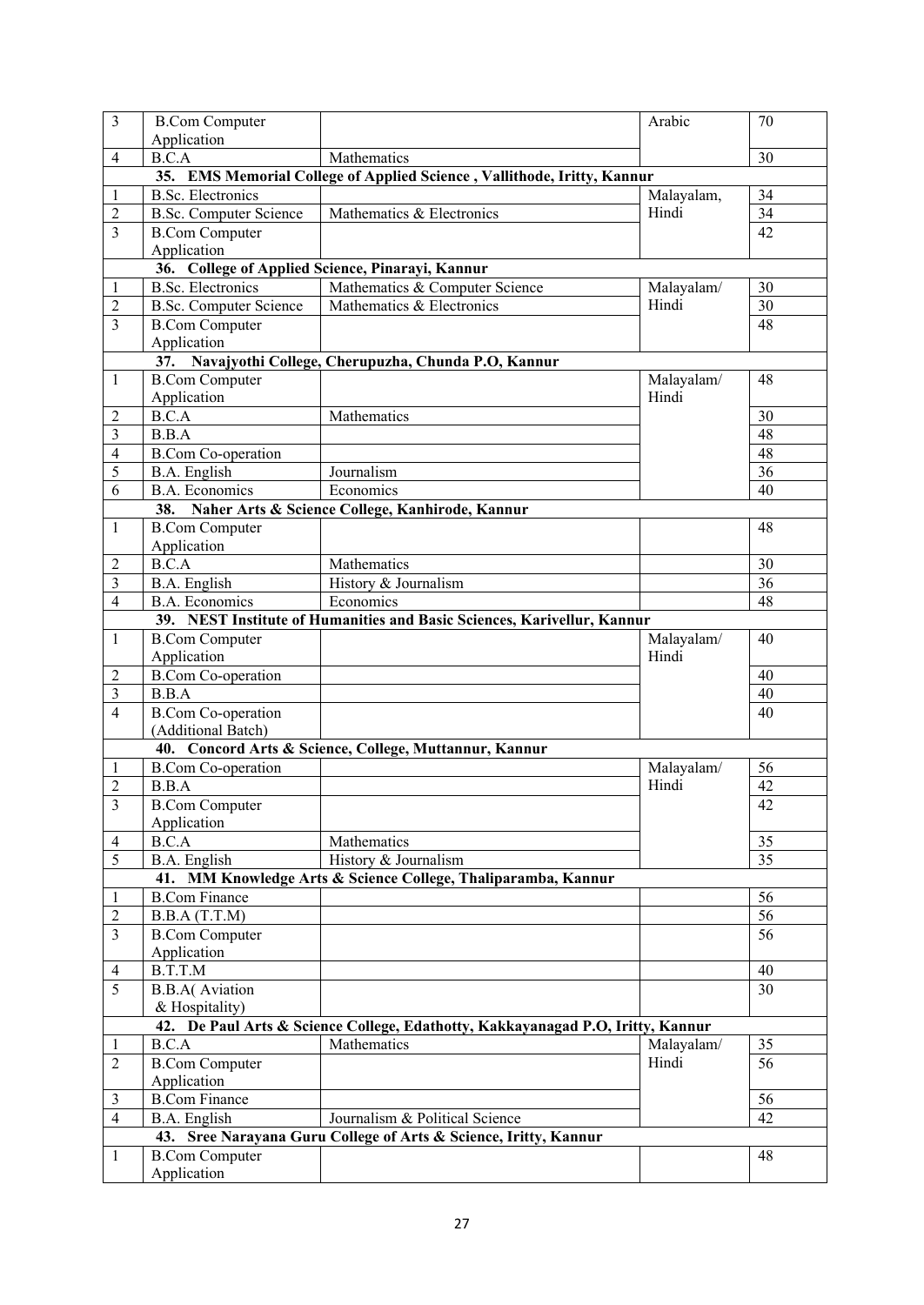| $\overline{2}$ | B.B.A                                |                                                                                       |                     | 42              |
|----------------|--------------------------------------|---------------------------------------------------------------------------------------|---------------------|-----------------|
| 3              | <b>B.Sc. Chemistry</b>               | Physics & Mathematics                                                                 |                     | 30              |
|                |                                      | 44. Sree Narayana Guru College of Advanced Studies, Thottada, Kannur                  |                     |                 |
| 1              | <b>B.Com.</b> Computer               |                                                                                       | Malayalam/          | 40              |
|                | Application                          |                                                                                       | Hindi               |                 |
| 2              | B.C.A                                | Mathematics                                                                           |                     | 25              |
| $\mathfrak{Z}$ | <b>B.Sc. Geology</b>                 | Physics & Chemistry                                                                   |                     | $\overline{25}$ |
|                |                                      | 45. WMO Imam Gazzali Arts & Science College, Koolivayal, Panamaram, Wayanad.          |                     |                 |
| 1              | B.B.A                                |                                                                                       | Malayalam/          | 40              |
| $\overline{2}$ | <b>B.Sc. Chemistry</b>               | Physics & Mathematics                                                                 | Hindi               | 25              |
| $\mathfrak{Z}$ | B.C.A                                | Mathematics                                                                           |                     | 25              |
|                |                                      | 46. AWH Al-Badar Special College, Payyannur, Kannur                                   |                     |                 |
| 1              | <b>BSc. Psychology</b>               | Physiology & Statistics                                                               | Malayalam,<br>Hindi | 35              |
|                |                                      | 47. St Jude's Arts & Science College, Vellarikkundu, Vellarikkundu P.O, Kasaragod     |                     |                 |
| 1              | B.A. English                         | History & Political Science                                                           |                     | 30              |
| 2              | B.Com. Computer                      |                                                                                       |                     | 40              |
|                | Application                          |                                                                                       |                     |                 |
| 3              | <b>B.Com. Finance</b>                |                                                                                       |                     | 40              |
| $\overline{4}$ | <b>B.A.</b> Economics                | Political Science & History                                                           |                     | 35              |
| 5              | <b>B.Sc. Mathematics</b>             | Statistics & Computer Science                                                         |                     | 25              |
| 6              | B.C.A                                | Mathematics                                                                           |                     | 25              |
|                |                                      | 48. St. Mary's Arts & Science College, Cherupanathady, Panathady P.O., Rajapuram Via, |                     |                 |
|                | Kasaragod                            |                                                                                       |                     |                 |
| 1              | B.A. English                         | History & Journalism                                                                  |                     | 36              |
| 2              | <b>B.Com. Finance</b>                |                                                                                       |                     | 48              |
| 3              | B.Com. Co-operation                  |                                                                                       |                     | 48              |
| $\overline{4}$ | <b>B.Sc. Mathematics</b>             | Statistics & Computer Science                                                         |                     | 25              |
|                |                                      | 49. Sree Narayana College of Management Studies, Periya, Haripuram                    |                     |                 |
| 1              | <b>B.Com.</b> Computer               |                                                                                       |                     | 48              |
|                | Application                          |                                                                                       |                     |                 |
| 2              | B.B.A. T.T.M                         |                                                                                       |                     | 56              |
| 3              | B.A. English                         | History                                                                               |                     | 42              |
| 4              | <b>B.Sc. Computer Science</b>        | Mathematics & Statistics                                                              |                     | 29              |
| 5              | <b>B.A. Economics</b>                | Economics                                                                             |                     | 56              |
| 6              | B.Com. Co-Operation                  |                                                                                       |                     | 56              |
|                |                                      | 50. Sharaf Arts & Science College, Padanna, Kasaragod                                 |                     |                 |
| $\,1$<br>2     |                                      | B.Sc. Microbiology Bio-Technology & Biochemistry                                      |                     | 42<br>60        |
|                | <b>B.Com Computer</b><br>Application |                                                                                       |                     |                 |
| 3              | <b>B.Com Co-operation</b>            |                                                                                       |                     | 50              |
| $\overline{4}$ | B.B.A(T.T.M)                         |                                                                                       |                     | 60              |
|                |                                      | 51. Sanathana Arts & Science College, Parkalayi, Kanhangad, Kasaragod                 |                     |                 |
| 1              | <b>B.Com Co-operation</b>            |                                                                                       |                     | 42              |
| $\overline{2}$ | <b>B.A.</b> English                  | British History & Political Science                                                   |                     | 42              |
|                |                                      | 52. Sibga Institute of Advanced Studies, Kalliad P.O Irikkur, Kannur                  |                     |                 |
| 1              | <b>B.Com Computer</b>                |                                                                                       |                     | 40              |
|                | Application                          |                                                                                       |                     |                 |
| $\overline{2}$ | B.B.A                                |                                                                                       |                     | 40              |
| 3              | B.C.A                                | Mathematics                                                                           |                     | 25              |
| 4              | <b>B.A English</b>                   | History & Journalism                                                                  |                     | 30              |
| 5              | <b>B.Com Co-operation</b>            |                                                                                       |                     | 40              |
|                |                                      | 53. Trikaripur Arts & Science College, Karolam, Elambachi P O Kasaragod               |                     |                 |
| 1              | <b>B.Com Computer</b>                |                                                                                       |                     | 40              |
|                | Application                          |                                                                                       |                     |                 |
| 2              | B.B.A                                |                                                                                       |                     | 40              |
| 3              | B.C.A                                |                                                                                       |                     | 25              |
| $\overline{4}$ | <b>B.Sc</b> Psychology               |                                                                                       |                     | 25              |
|                |                                      |                                                                                       |                     |                 |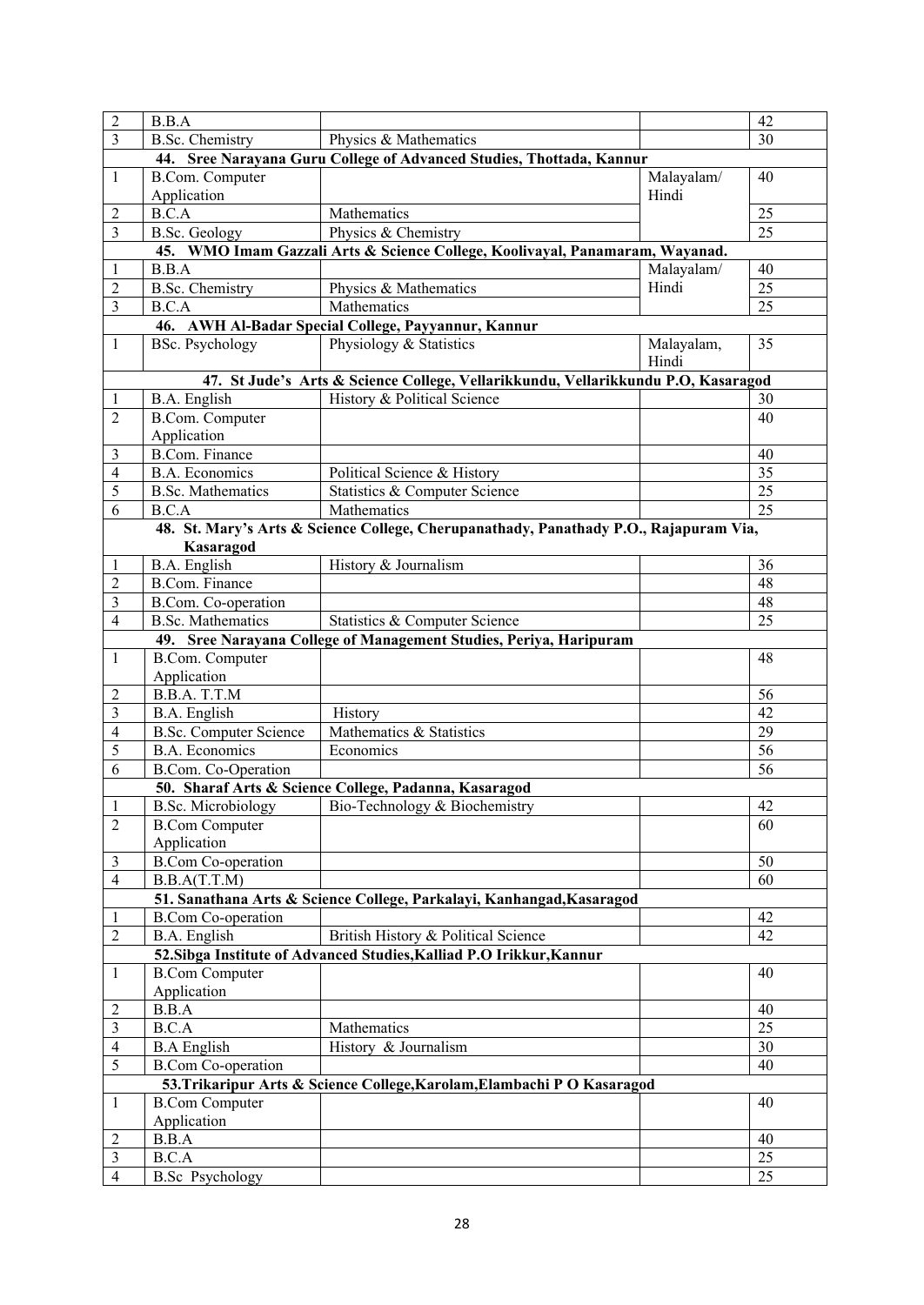### **REGISTRAR** Kannur University

Thavakkara

Kannur, Kerala Pin: 670 002

# **ANNEXURE – I**I

# **LIST OF SCHEDULED CASTES (SC**)

[As Amended by The Constitution (Scheduled Castes) Orders (Second Amendment) Act, 2002 (Act 61 of 2002) Vide Part VIII – Kerala – Schedule 1 Notified in the Gazette of India dated 18.12.2002, The Constitution (Scheduled Castes) Order (Amendment) Act 2007, G.O.(P) No.13/2009/P &ARD dated 30/09/2009 (Kerala Gazette Notification Vol.54 dated 15/10/2009), The Constitution (Scheduled Castes) Order (Amendment) Act 2016 No.24 of 2016 dated 06/05/2016]

| Adi Andhra    |    | Kuravan, Sidhanar, Kuravar, Kurava, Sidhana  |
|---------------|----|----------------------------------------------|
| Adi Dravida   | 28 | Maila                                        |
| Adi Karnataka | 29 | Malayan (In the areas comprising the Kannur, |
|               |    | Kasaragod, Kozhikode & Wayanad Districts     |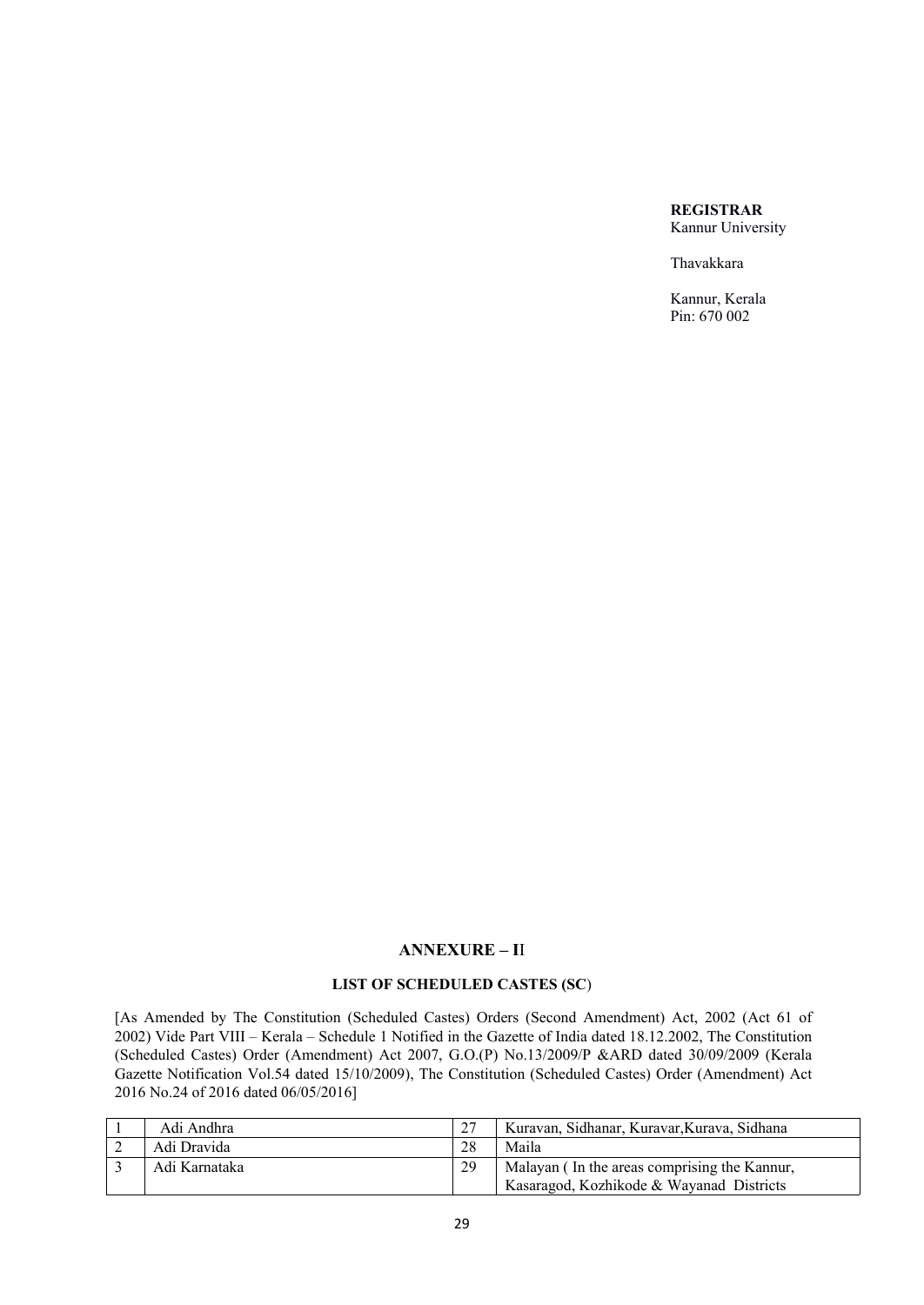| $\overline{4}$ | Ajila                                         | 30              | Mannan, Pathiyan, Perumannan , Vannan, Velan,         |
|----------------|-----------------------------------------------|-----------------|-------------------------------------------------------|
|                |                                               |                 | Peruvannan                                            |
| 5              | Arunthathiyar                                 | 31              | Moger (Other than Mogeyar)                            |
| 6              | Ayyanavar                                     | 32              | Mundala                                               |
| 7              | Baira                                         | 33              | Nalakeyava                                            |
| 8              | Bakuda                                        | 34              | Nalkadaya                                             |
| 9              | Bathada                                       | 35              | Nayadi                                                |
| 10             | Bharathar (Other than Parathar), Paravan      | 36              | Pallan                                                |
| 11             | Chakkiliyan                                   | $\overline{37}$ | Palluvan, Pulluvan                                    |
| 12             | Chamar Muchi                                  | 38              | Pambada                                               |
| 13             | Chandala                                      | 39              | Panan                                                 |
| 14             | Cheruman                                      | 40              | Paraiyan, Parayan, Sambavar, Sambavan, Sambava,       |
|                |                                               |                 | Paraya, Paraiya, Parayar                              |
| 15             | Domban                                        | 41              | Pulayan, Cheramar, Pulaya, Pulayar, Cherama,          |
|                |                                               |                 | Cheraman, Wayanad Pulayan, Wayanadan Pulayan,         |
|                |                                               |                 | Matha, MathaPulayan                                   |
| 16             | Gosangi                                       | 42              | Puthirai Vannan                                       |
| 17             | Hasla                                         | 43              | Raneyar                                               |
| 18             | Holeya                                        | 44              | Samagara                                              |
| 19             | Kadaiyan                                      | 45              | Samban                                                |
| 20             | Kakkalan, Kakkan                              | 46              | Semman, Chemman, Chemmar                              |
| 21             | Kalladi                                       | 47              | Thandan (excluding Ezhuvas and Thiyyas who are        |
|                |                                               |                 | known as Thandan, in the erstwhile Cochin and         |
|                |                                               |                 | Malabar areas) and (Carpenters who are known as       |
|                |                                               |                 | Thachan in the erstwhile Cochin and Travancore State) |
|                |                                               |                 | ,Thachar (other than carpenters)<br>Thoti             |
| 22             | Kanakkan, Padanna, Padannan                   | 48              |                                                       |
| 23             | Kavara (Other than Telugu speaking or Tamil   | 49              | Vallon                                                |
|                | speaking Balija Kavarai, Gavara, Gavarai,     |                 |                                                       |
|                | Gavarai Nadiu, Balija Naidu, Gajalu Balija or |                 |                                                       |
|                | Valai Chetty)                                 |                 |                                                       |
| 24             | Koosa                                         | 50              | Valluvan                                              |
| 25             | Kootan, Koodan                                | 51              | Vetan                                                 |
| 26             | Kudumban                                      | 52              | Vettuvan, Pulaya Vettuvan (in the areas of erstwhile  |
|                |                                               |                 | Cochin state only)                                    |
|                |                                               | 53              | Nerian                                                |

# **LIST OF SCHEDULED TRIBES (ST)**

[As Amended by The Scheduled Castes and Scheduled Tribes Orders (Amendment) Act, 2002(Act 10 of 2003) Vide Part -VII -Kerala -Second Schedule Notified in the Gazette of India dated 8.1.2003, G.O.(MS) No.06/2014/SCSTDD. Dated29/01/2014]

|                          | Adiyan                                      | 21 | [Malayan, Nattu Malayan, Konga Malayan          |
|--------------------------|---------------------------------------------|----|-------------------------------------------------|
|                          |                                             |    | (excluding the areas comprising the             |
|                          |                                             |    | Kasagode, Kannur, Wayand and Kozhikode          |
|                          |                                             |    | Districts)                                      |
| 2                        | Arandan [Arandanan]                         | 22 | Malayarayar                                     |
| $\overline{3}$           | Eravallan                                   | 23 | Mannan                                          |
| $\overline{4}$           | Hill Pulaya, Mala Pulayan, Kurumba Pulayan, | 24 | Muthuvan, Mudugar, Muduvan                      |
|                          | Kuravazhi Pulayan, Pamba Pulayan            |    |                                                 |
| $\overline{\mathcal{L}}$ | Irular, Irulan                              | 25 | Palleyan, Palliyan, Palliyar, Paliyan           |
| 6                        | Kadar [Wayanad Kadar]                       | 26 | Paniyan                                         |
| 7                        | Kanikkaran, Kanikkar                        | 27 | Ulladan, [Ullatan]                              |
| 8                        | Kattunayakan                                | 28 | Uraly                                           |
| 9                        | [Kochuvelan]                                | 29 | Mala Vettuvan (in Kasaragod & Kannur districts) |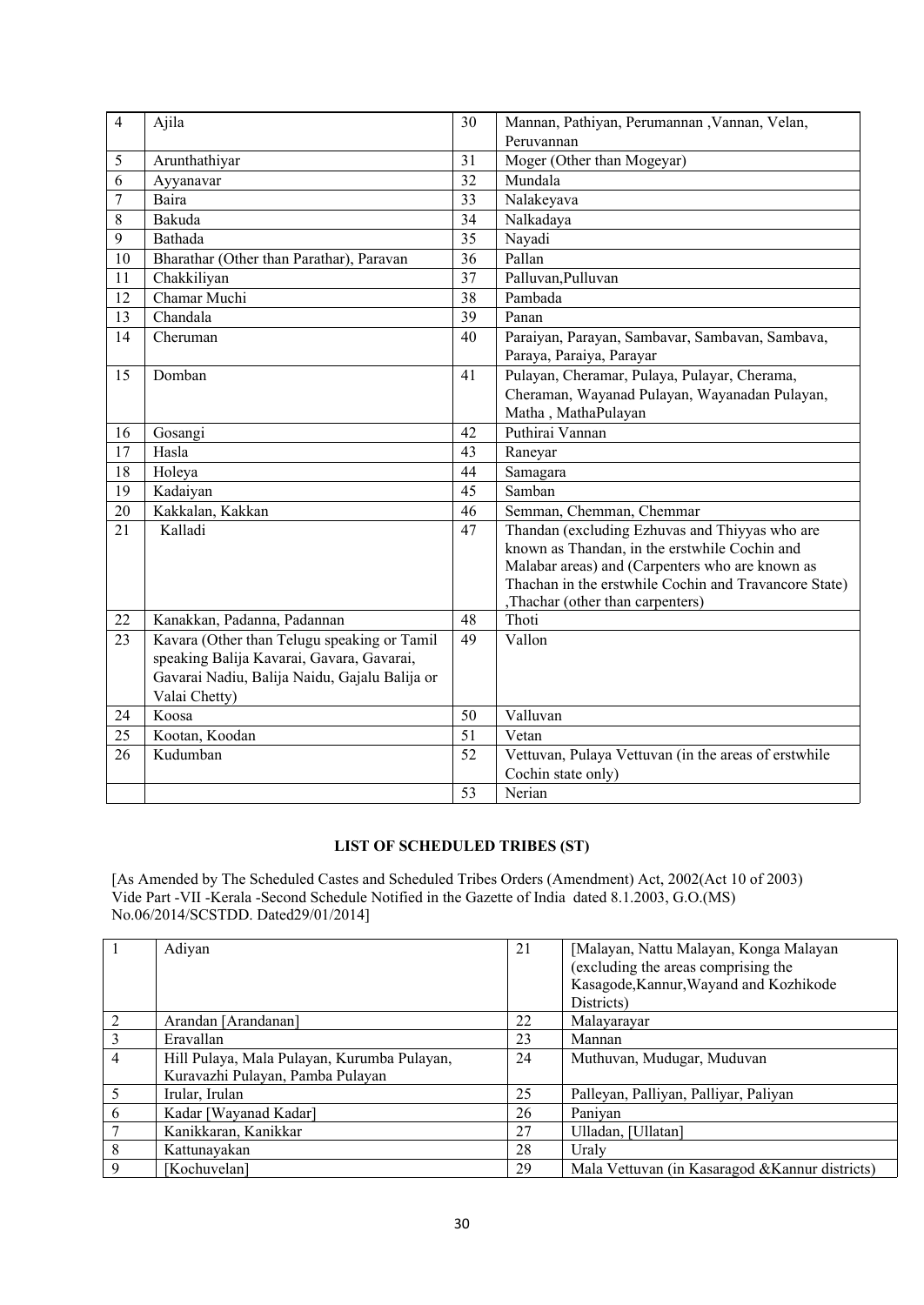| 10 | Koraga                                       | 30 | Ten Kurumban, Jenu Kurumban            |
|----|----------------------------------------------|----|----------------------------------------|
| 11 | Kudiya, Melakudi                             | 31 | Thachanadan ,Thachanadan Moopan        |
| 12 | Kurichchan [Kurichiyan]                      | 32 | Cholanaickan                           |
| 13 | Kurumans, Mullu Kuruman, Mulla Kuruman, Mala | 33 | Mavilan                                |
|    | Kuruman                                      |    |                                        |
| 14 | Kurumbas, [Kurumbar, Kurumban]               | 34 | Karimpalan                             |
| 15 | Maha Malasar                                 | 35 | Vetta Kuruman                          |
| 16 | Malai Arayan [Mala Arayan]                   | 36 | Mala Panikkar                          |
| 17 | Malai Pandaram                               | 37 | Maratis of Kasaragod and hosdurg Taluk |
| 18 | Malai Vedan[Malavedan]                       |    |                                        |
| 19 | Malakkuravan                                 |    |                                        |
| 20 | Malasar                                      |    |                                        |

### **LIST OF OTHER ELIGIBLE COMMUNITIES (OEC**)[vide Annexure to GO(MS) No.14/2017/BCDD dated 02/08/2017, See clause 5.4.3(f)]**]**

|   |                               | <b>OEC</b> (ST) |                                            |
|---|-------------------------------|-----------------|--------------------------------------------|
|   | Allar (Alan)                  |                 | Kunnuvarmannadi                            |
| 2 | Chingathan                    | 8               | Malamuthan                                 |
| 3 | Iriyayan                      | 9               | Malavettuvar (Except Kasaragod & Kannur    |
|   |                               |                 | Districts)                                 |
| 4 | Kalanadi                      | 10              | Malayalar                                  |
| 5 | Malayan, Konga-Malayan        | 11              | Panimalayan                                |
|   | (Kasaragod, Kannur, Wayanad & |                 |                                            |
|   | Kozhikode Districts)          |                 |                                            |
| 6 | Kundu- Vadiyan                | 12              | Pathiyan (other than Dhobies)              |
|   |                               | OEC (SC)        |                                            |
|   | Chakkamar                     | 5               | Dheevara/Dheevaran (Arayan, Valan Nulayan, |
|   |                               |                 | Mukkuvan, Arayavathi, Valanchiyar,         |
|   |                               |                 | Paniyakal, Mokaya, Bovi, Mogayar,          |
|   |                               |                 | Mogaveerar)                                |
| 2 | Madiga                        | 6               | Scheduled Caste converted to Christianity  |
| 3 | Chemman/Chemmar               | 7               | Kusavan, Kulalan, Kumbharan, Velaan,       |
|   |                               |                 | Velaar, Odan, Andhra Nair, Andhuru Nair    |
| 4 | Kudumbi                       | 8               | Pulaya Vettuvan (Except Kochi State)       |

# **LIST OF SOCIALLY AND EDUCATIONALLY BACKWARD CLASSES (SEBC**)

[Vide G.O. (P) 208/66/Edn. dated 02.05.1966] & G.O. (Ms) No. 95/08/SCSTDD dated 06.10.2008 & G.O.(Ms)No.58/2012/SCSTDD dt.16.04.2012) G.O(Ms) No.10/2014/BCDD dated 23.05.2014]

- I. Ezhavas including Ezhavas, Thiyyas, Ishuvan, Izhuvan, Illuvan and Billava
- II. Muslims (all sections following Islam)
- III. Latin Catholics and Anglo-Indians<br>IV. Other Backward Christians
- Other Backward Christians
	- (a) SIUC
	- (b) Converts from Scheduled Castes to Christianity

### V. Other Backward Hindus, i.e.

| Agasa | Arayas including Valan, Mukkuvan, Mukaya,     |
|-------|-----------------------------------------------|
|       | Mogayan, Arayan, Bovies, Kharvi, Nulayan, and |
|       | Aravavathi                                    |
|       |                                               |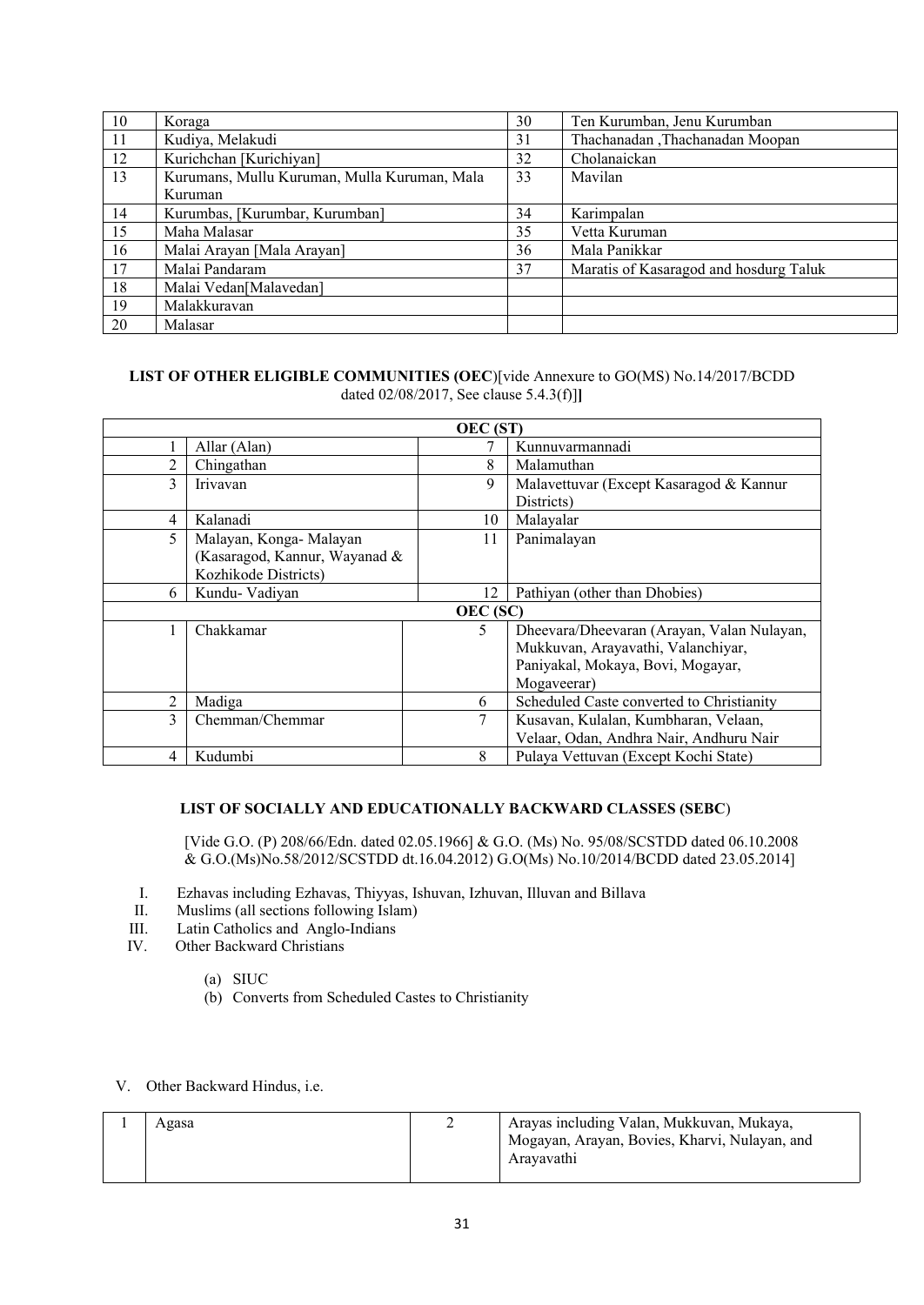| $\overline{3}$ | Aremahrati                                                                                                                                                                                                                                                                                                                                    | $\overline{4}$ | Arya, Atagara, Devanga, Kaikolan, (Sengunthar),<br>Pattarya, Pattariyas, Saliyas (Padmasali, Pattusali,<br>Thogatta, Karanibhakatula, Senapathula, Sali, Sale,<br>Karikalabhakulu, Chaliya, Chaliyan) Sourashtra,<br>Khatri, Patnukaran, Illathu Pillai, Illa Vellalar, Illathar |
|----------------|-----------------------------------------------------------------------------------------------------------------------------------------------------------------------------------------------------------------------------------------------------------------------------------------------------------------------------------------------|----------------|----------------------------------------------------------------------------------------------------------------------------------------------------------------------------------------------------------------------------------------------------------------------------------|
| 5              | Bestha                                                                                                                                                                                                                                                                                                                                        | 6              | Bhandari or Bhondari                                                                                                                                                                                                                                                             |
| 7              | Boya                                                                                                                                                                                                                                                                                                                                          | 8              | Boyan                                                                                                                                                                                                                                                                            |
| 9              | Chavalakkaran                                                                                                                                                                                                                                                                                                                                 | 10             | Chakkala (Chakkala Nair)                                                                                                                                                                                                                                                         |
| 11             | Devadiga                                                                                                                                                                                                                                                                                                                                      | 12             | Ezhavathi (Vathi)                                                                                                                                                                                                                                                                |
| 13             | Ezhuthachan, Kadupattan                                                                                                                                                                                                                                                                                                                       | 14             | Gudigara                                                                                                                                                                                                                                                                         |
| 15             | Galada Konkani                                                                                                                                                                                                                                                                                                                                | 16             | Ganjam Reddies                                                                                                                                                                                                                                                                   |
| 17             | Gatti                                                                                                                                                                                                                                                                                                                                         | 18             | Gowda                                                                                                                                                                                                                                                                            |
| 19             | Ganika including Nagavamsom                                                                                                                                                                                                                                                                                                                   | 20             | Hegde                                                                                                                                                                                                                                                                            |
| 21             | Hindu Nadar                                                                                                                                                                                                                                                                                                                                   | 22             | Idiga including Settibalija                                                                                                                                                                                                                                                      |
| 23             | Jangam                                                                                                                                                                                                                                                                                                                                        | 24             | Jogi                                                                                                                                                                                                                                                                             |
| 25             | Jhetty                                                                                                                                                                                                                                                                                                                                        | 26             | Kanisu or Kaniyar-Panicker, Kaniyan, Kanisan or<br>kamnan, Kannian or Kani, Ganaka                                                                                                                                                                                               |
| 27             | Kudumbi                                                                                                                                                                                                                                                                                                                                       | 28             | Kalarikurup or Kalari Panicker                                                                                                                                                                                                                                                   |
| 29             | Kerala Muthali, Kerala Mudalis                                                                                                                                                                                                                                                                                                                | 30             | Kusavan including Kulalan, Kulala Nair, Kumbaran,<br>Odan, Kulala, Oudan (Donga), Odda (Vodde or Vadde<br>or Veddai) Velaan, Velaans, Velaar, Andhra Nair,<br>Anthuru Nair                                                                                                       |
| 31             | Kalavanthula                                                                                                                                                                                                                                                                                                                                  | 32             | Kallan including Isanattu Kallar                                                                                                                                                                                                                                                 |
| 33             | Kabera                                                                                                                                                                                                                                                                                                                                        | 34             | Korachas                                                                                                                                                                                                                                                                         |
| 35             | Viswakarmas including Viswakarma,<br>Asari, Chaptegara, , Kallassari,<br>Kalthachan, Kammala, Kamsala<br>,Kannan,Karuvan, Kitaran, , Kollan,<br>Malayala Kammala, Moosari,<br>Pandikammala, Pandithattan,<br>Perumkollan, Thachan, Thattan,<br>Vilkurup, Villasan, Viswabrahmanan<br>or Viswabrahmanar, Viswakarmala<br>and Palisa Perumkolla | 36             | Kannadiyans                                                                                                                                                                                                                                                                      |
| 37             | Kavuthiyan, Kavuthiya                                                                                                                                                                                                                                                                                                                         | 38             | Kavudiyaru                                                                                                                                                                                                                                                                       |
| 39             | Kelasi or Kalasi Panicker                                                                                                                                                                                                                                                                                                                     | 40             | Koppala Velamas                                                                                                                                                                                                                                                                  |
| 41             | Krishnanvaka                                                                                                                                                                                                                                                                                                                                  | 42             | Kuruba                                                                                                                                                                                                                                                                           |
| 43             | Kurumba                                                                                                                                                                                                                                                                                                                                       | 44             | Maravan (Maravar)                                                                                                                                                                                                                                                                |
| 45             | Madivala                                                                                                                                                                                                                                                                                                                                      | 46             | Maruthuvar                                                                                                                                                                                                                                                                       |
| 47             | Mahratta (Non-Brahman)                                                                                                                                                                                                                                                                                                                        | 48             | Melakudi (Kudiyan)                                                                                                                                                                                                                                                               |
|                |                                                                                                                                                                                                                                                                                                                                               |                |                                                                                                                                                                                                                                                                                  |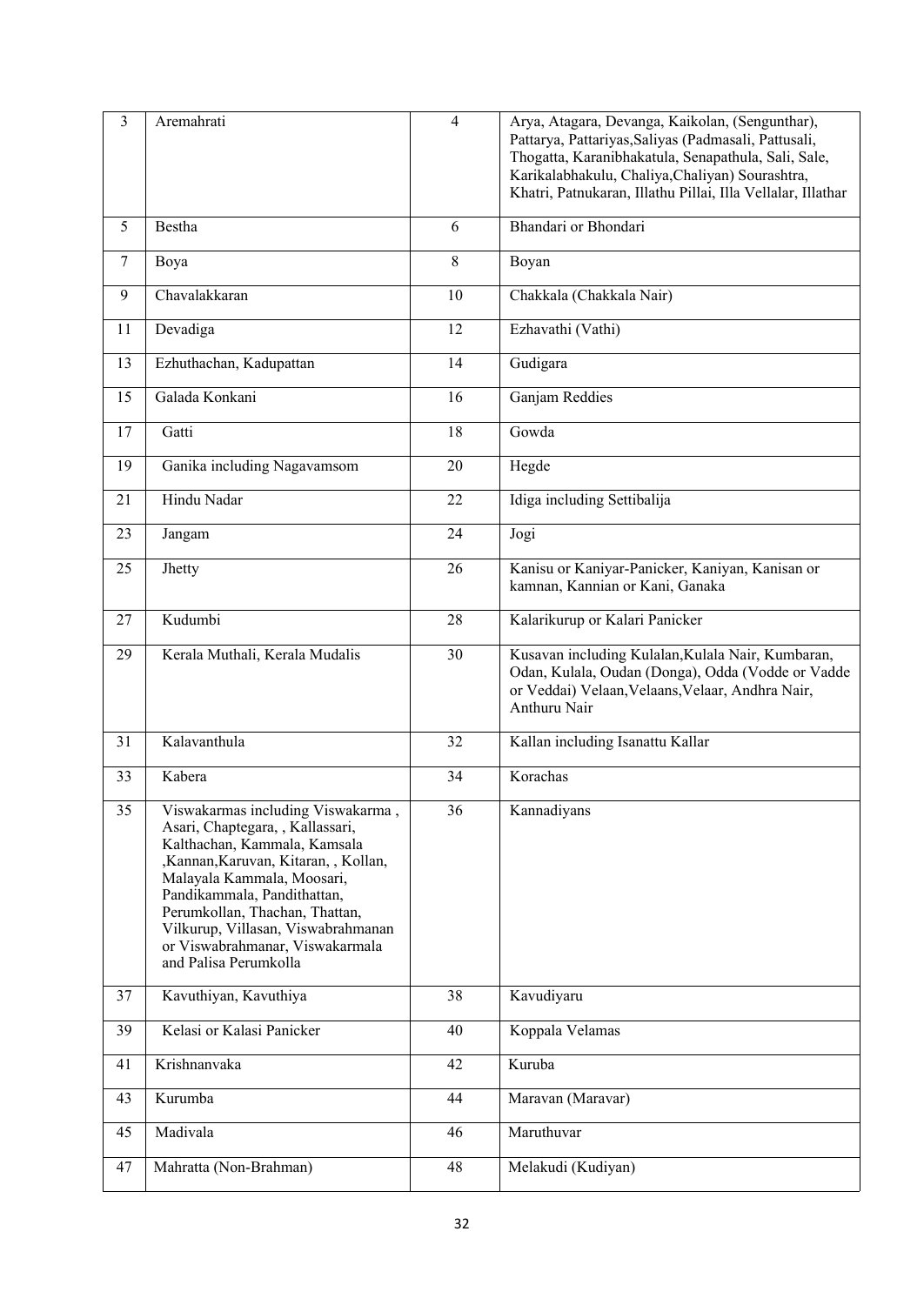| 49 | Mogaveera                                                                                                                                                                                                                                                                                                                                                | 50 | Moili                                                                                                                                                                                                     |
|----|----------------------------------------------------------------------------------------------------------------------------------------------------------------------------------------------------------------------------------------------------------------------------------------------------------------------------------------------------------|----|-----------------------------------------------------------------------------------------------------------------------------------------------------------------------------------------------------------|
| 51 | Mukhari                                                                                                                                                                                                                                                                                                                                                  | 52 | Modibanda                                                                                                                                                                                                 |
| 53 | Moovari                                                                                                                                                                                                                                                                                                                                                  | 54 | Moniagar                                                                                                                                                                                                  |
| 55 | Naicken including Tholuva Naicker<br>and Vettilakkara Naicker, Naikkans                                                                                                                                                                                                                                                                                  | 56 | Padyachi (Villayankuppam)                                                                                                                                                                                 |
| 57 | Palli                                                                                                                                                                                                                                                                                                                                                    | 58 | Panniyar or Pannayar                                                                                                                                                                                      |
| 59 | Parkavakulam (Surithiman,<br>Malayaman, Nathaman, Moopanar and<br>Nainar)                                                                                                                                                                                                                                                                                | 60 | Rajapuri                                                                                                                                                                                                  |
| 61 | Sakravar (Kavathi), Chakravar                                                                                                                                                                                                                                                                                                                            | 62 | Senaithalaivar, Elavania, Senaikudayam                                                                                                                                                                    |
| 63 | Chetty/Chetties including Kottar<br>Chetties, Parakka Chetties, Elur<br>Chetties. Attingal Chetties, Pudukkada<br>Chetties, Iraniel Chetties, Sripandara<br>Chetties, Telugu Chetties,<br>Udiyankulangara Chetties,<br>Peroorkada Chetties, Sadhu Chetties,<br>24Mana Chetties, Wayanadan<br>Chetties, Kalavara Chetties and 24<br>Mana Telugu Chetties. | 64 | Tholkolan                                                                                                                                                                                                 |
| 65 | Thottiyan, Thottian                                                                                                                                                                                                                                                                                                                                      | 66 | Uppara (Sagara)                                                                                                                                                                                           |
| 67 | Ural Goundan                                                                                                                                                                                                                                                                                                                                             | 68 | Valaiyan                                                                                                                                                                                                  |
| 69 | Vada Balija                                                                                                                                                                                                                                                                                                                                              | 70 | Vakkaliga                                                                                                                                                                                                 |
| 71 | Vaduvan(Vadugan),<br>Vaduka, Vadukan, Vadugar                                                                                                                                                                                                                                                                                                            | 72 | Veera Saivas (Pandaram, Vairavi, Vairagi,<br>Yogeeswar, Yogeeswara, Poopandaram,<br>Malapandaram , Pandaran, Matapathi and Yogi)                                                                          |
| 73 | Veluthedathu Nair including<br>Vannathan, Veluthedan and Rajaka                                                                                                                                                                                                                                                                                          | 74 | Vilakkithala Nair including<br>Vilakkathalavan, Ambattan Pranopakari, Pandithar<br>and Nusuvan                                                                                                            |
| 75 | Vaniya including Vanika, Vanika<br>Vaisya, Vaisya Chetty, Vanibha<br>Chetty, Ayiravar Nagarathar,<br>Vaniyan, Vaniya Chetty, Vaniar                                                                                                                                                                                                                      | 76 | Yadava including Kolaya, Ayar, Mayar,<br>Maniyani, Eruman, Iruman, Erumakkar, Golla and<br>Kolaries                                                                                                       |
| 77 | Chakkamar                                                                                                                                                                                                                                                                                                                                                | 78 | Mogers of Kasaragod Taluk                                                                                                                                                                                 |
| 79 | Kharvi                                                                                                                                                                                                                                                                                                                                                   | 80 | Reddiars (throughout the state except in malabar area)                                                                                                                                                    |
| 81 | Mooppar or Kallan Moopan or Kallan<br>Moopar                                                                                                                                                                                                                                                                                                             | 82 | Ambalakkaran, Ambalakkarar<br>Kalavanthula                                                                                                                                                                |
| 83 | Koteyar                                                                                                                                                                                                                                                                                                                                                  | 83 | Dheevara including Dheevaran , Araya, Arayas,<br>Arayan, Valan, Nulayan, Mukkuvan, Arayavathi,<br>Valinjiar, Paniakkal, Paniakel, Mukaya, Bovis-<br>Mukayar, Mukaveeran, Mogaveera, Mogavirar,<br>Mogayan |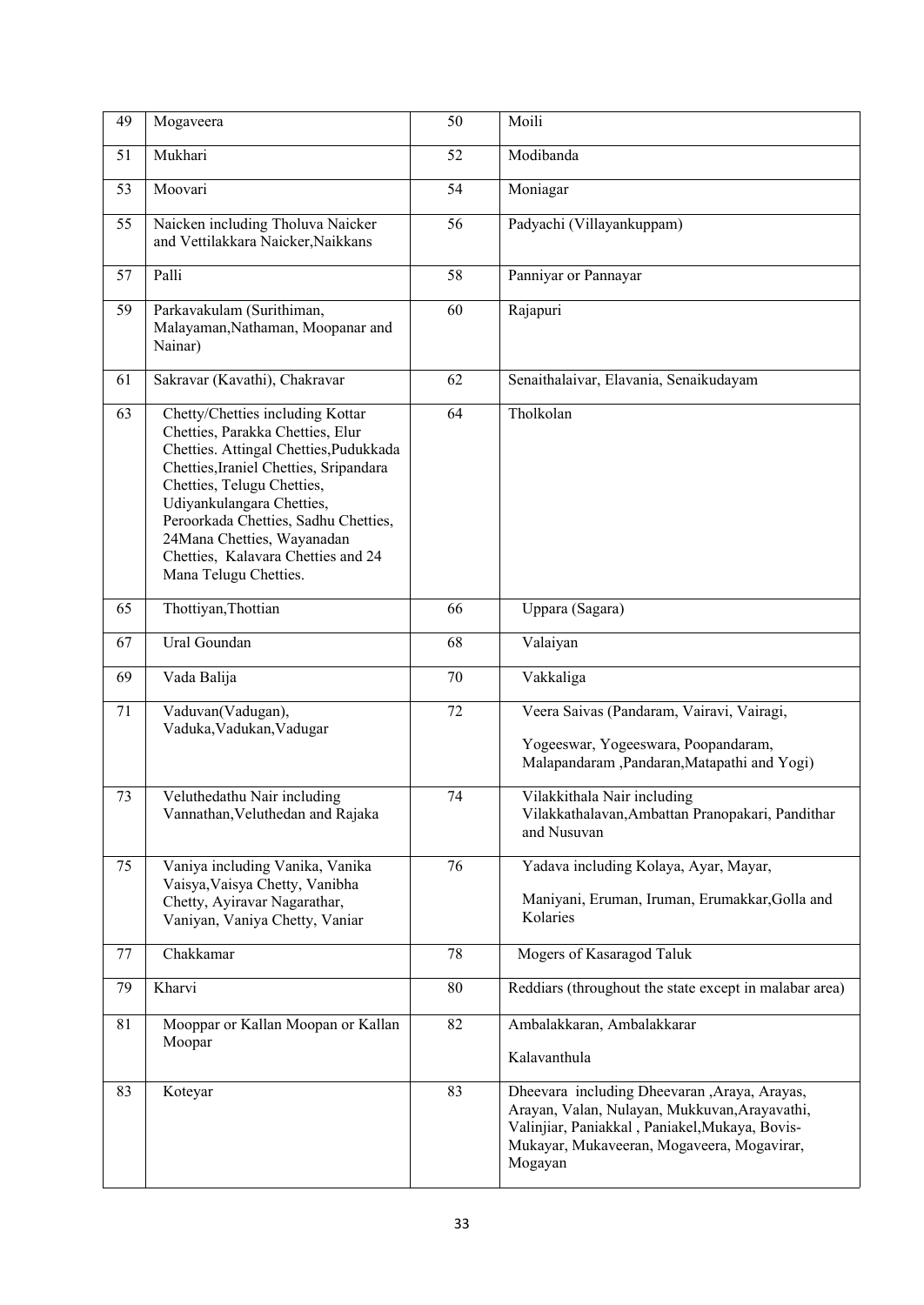# **REGISTRAR**

Kannur University

Thavakkara

Kannur, Kerala Pin: 670 002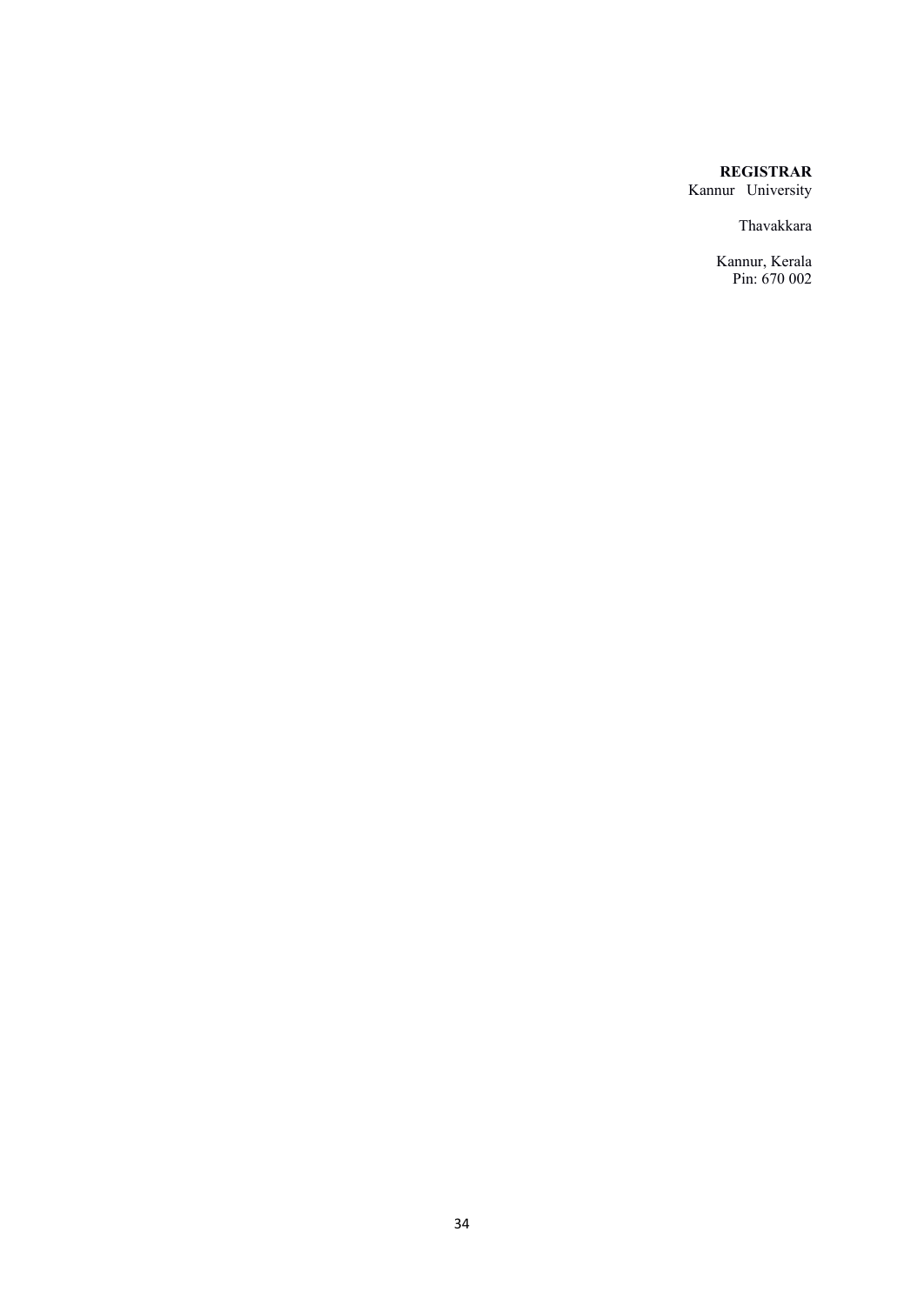# **ANNEXURE III**

### **Undertaking from the students as per the provisions of anti-ragging verdict by the Hon'ble Supreme Court of India**

- 1. That I have read and understood the directives of the Hon'ble Supreme court of India on anti-ragging and the measures proposed to be taken in the above references.
- 2. That I understood the meaning of Ragging and know that the ragging in any form is a punishable offence and the same is banned by the Court of Law.
- 3. That I have not been found or charged for my involvement in any kind of ragging in the past. However, I undertake to face disciplinary action/legal proceedings including expulsion from the Institute if the above statement is found to be untrue or the facts are concealed at any stage in future.
- 4. That I shall not resort to ragging in any form at any place and shall abide by the rules/laws prescribed by the Courts, Govt. of India and Institute/authorities for the purpose from time to time.

Signature of Student……………….

I hereby fully endorse the undertaking made by my child/ward

Signature of Mother/Father and or guardian………………….

Witness…………………………..

# **ANNEXURE-IV**

Office of the ………………………..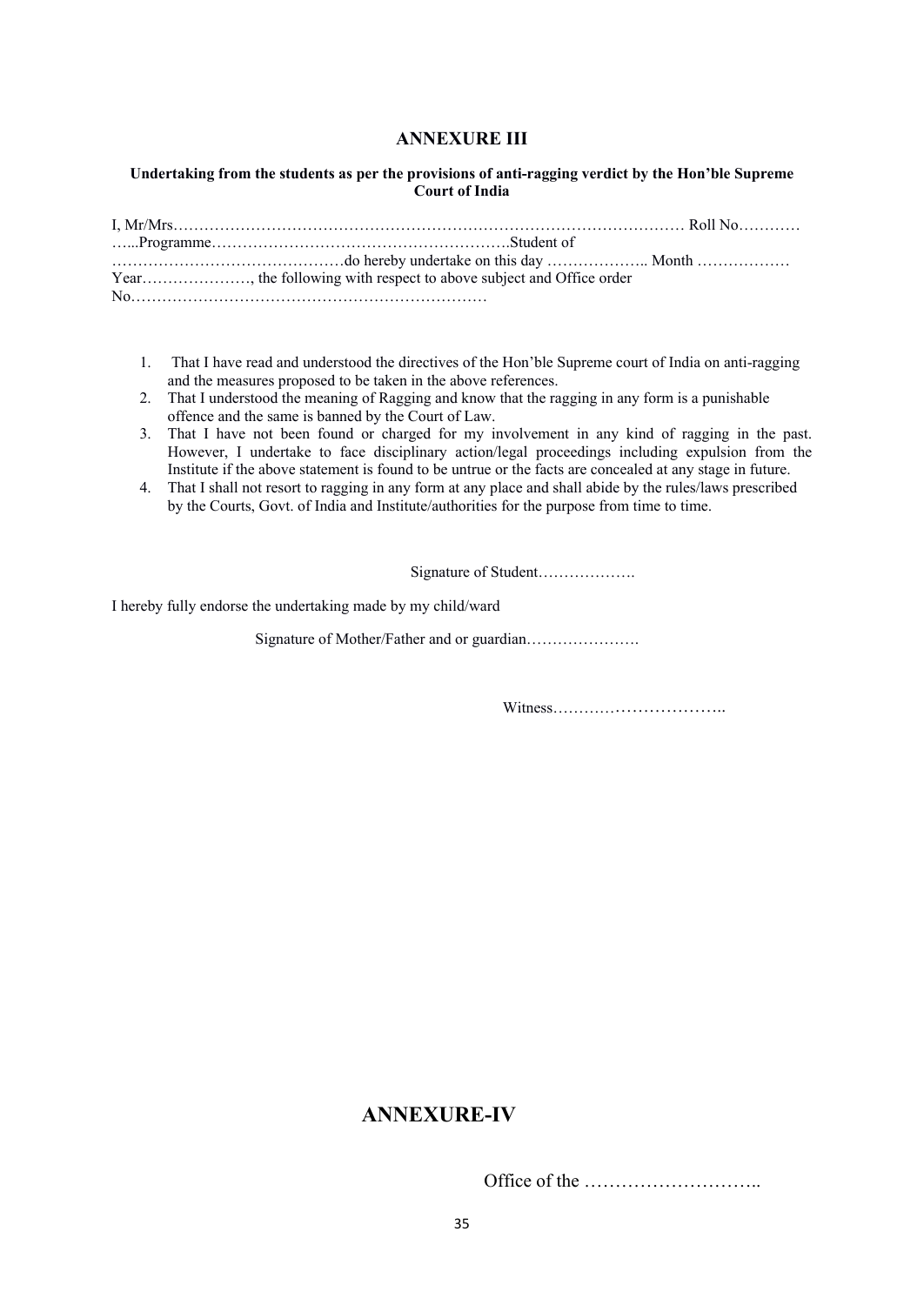Date………………....

# CERTIFICATE TO BE PRODUCED BY THE APPLICANTS BELONGING TO ANTHYODAYA ANNAYOJANA(AAY) AND PRIORITY HOUSE HOLD (PHH) **CATEGORY** (Vide GO(Ms)No.2/2020/P&ARD dated 12-02-2020)

|  |  | Kerala State, whose photograph is affixed below, is a member of Anthyodaya              |  |  |
|--|--|-----------------------------------------------------------------------------------------|--|--|
|  |  | Annayojana(AAY) / Priority House Hold (PHH) and that his/her name is included in the    |  |  |
|  |  | Ration Card issued under this category and that he/she does not belong to a caste/class |  |  |
|  |  | recognized as Scheduled Castes, Scheduled Tribes or Other Backward Classes in the State |  |  |
|  |  | and therefore he/she belongs to Economically Weaker Sections in General Category.       |  |  |

|                                           | .    |
|-------------------------------------------|------|
| Recent Passport size<br>photograph of the | Name |
| applicant                                 |      |
|                                           |      |
|                                           |      |
|                                           |      |

(Seal)

# **ANNEXURE- V**

# INCOME AND ASSETS CERTIFICATE TO BE PRODUCED BY ECONOMICALLY WEAKER SECTIONS(EWSs) IN GENERAL CATEGORY